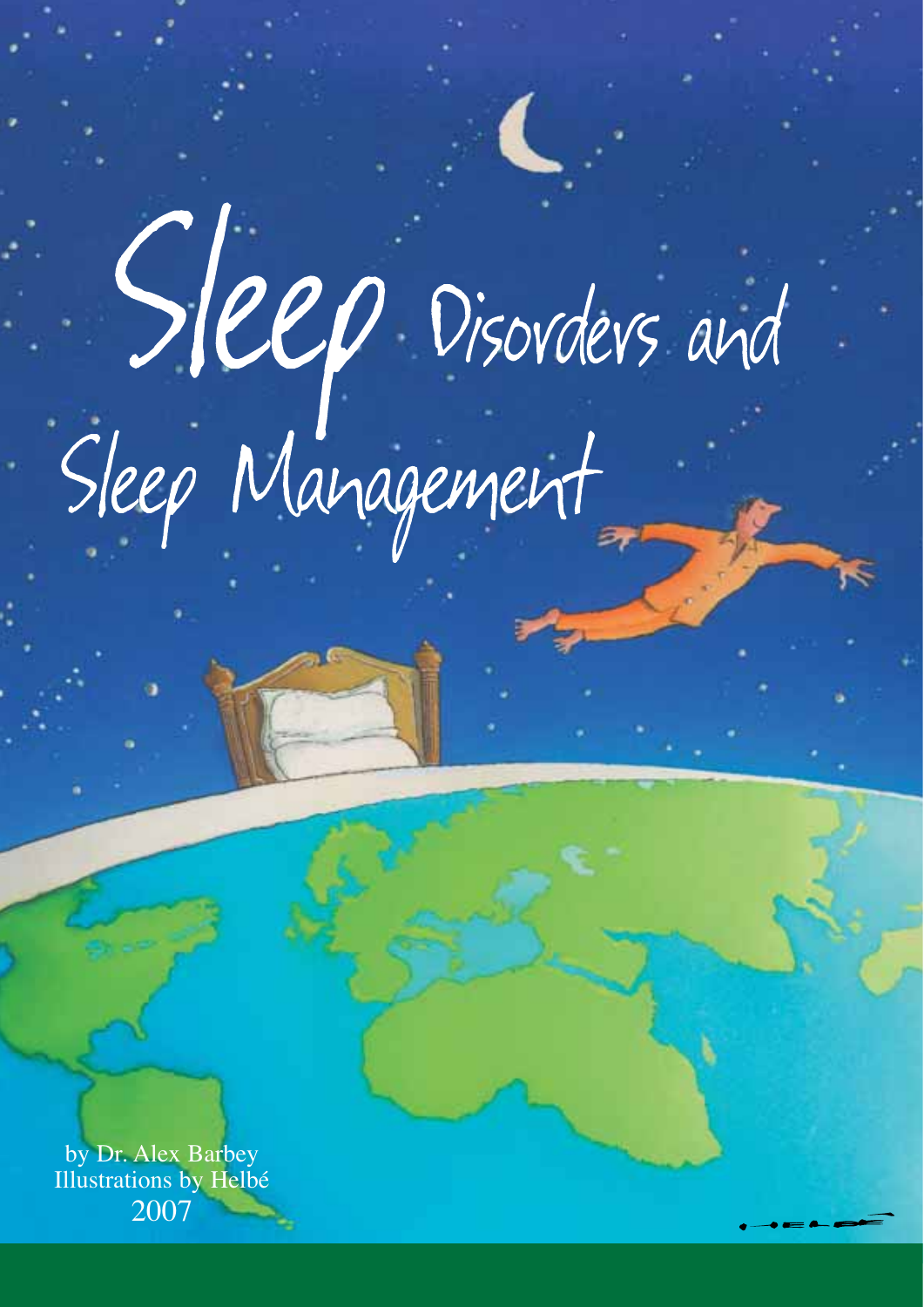# **A message from the author**

Over the past few years company<br>health campaigns have looked at<br>many issues that concern the daily<br>life of company employees —stress lower health campaigns have looked at many issues that concern the daily life of company employees —stress , lower back problems , smoking , ergonomics , just to mention a few . But all these health campaigns focused on the waking hours , while at home or abroad , at work or during leisure.

A 2007 health campaign addressed a concern of every person on the face of this earth and yet it is one that most businesses, governments, international organizations, and health programs completely ignore sleep! We sleep over one-third of our lives, or roughly 25 years, and dream for approximately five years worth.

Of course, you are not paid to sleep and probably will not get a direct bonus from your manager if you increase your sleep quantity or quality. However, enough and betterquality sleep will improve your health, your performance at work, as well as your mood and relationships with your family, your colleagues, and your supervisor. And with improved performance at work, you may well earn that bonus.

Since the invention of the light bulb, humans have been sleeping less and less. Within the last 20 years especially, the time devoted to using personal computers and watching television has meant the loss of millions of hours of sleep around the world.

In the USA, sleep problems affect as many as 70 million people and cost billions of dollars each year in accidents, injuries and medical expenses, and lost productivity. Within many overseas companies, irregular working hours, shift work, international travel , stress, and domestic worries can result in sleepless nights, exposing people to fatigue,

sleep deprivation and drowsiness and their resulting consequences.

There are more than 80 medically defined sleep-related disorders. Some have more severe effects than others and can even lead to serious health problems and death.

It therefore seemed essential that we devote a health campaign to sleep management and discuss how to recognize and treat some of the major sleep disorders that may affect a small percentage of company employees.

Waking up in the morning after a good night's sleep and feeling rested and refreshed should be natural for everyone and not something that we need to fight, discipline, or drug ourselves to achieve. It is my hope that this brochure will help you to better meet your personal sleep requirements and in the long run promote greater enjoyment of the future waking hours in your life.

**Dr. Alex Barbey**



LET THERE BE LIGHT !

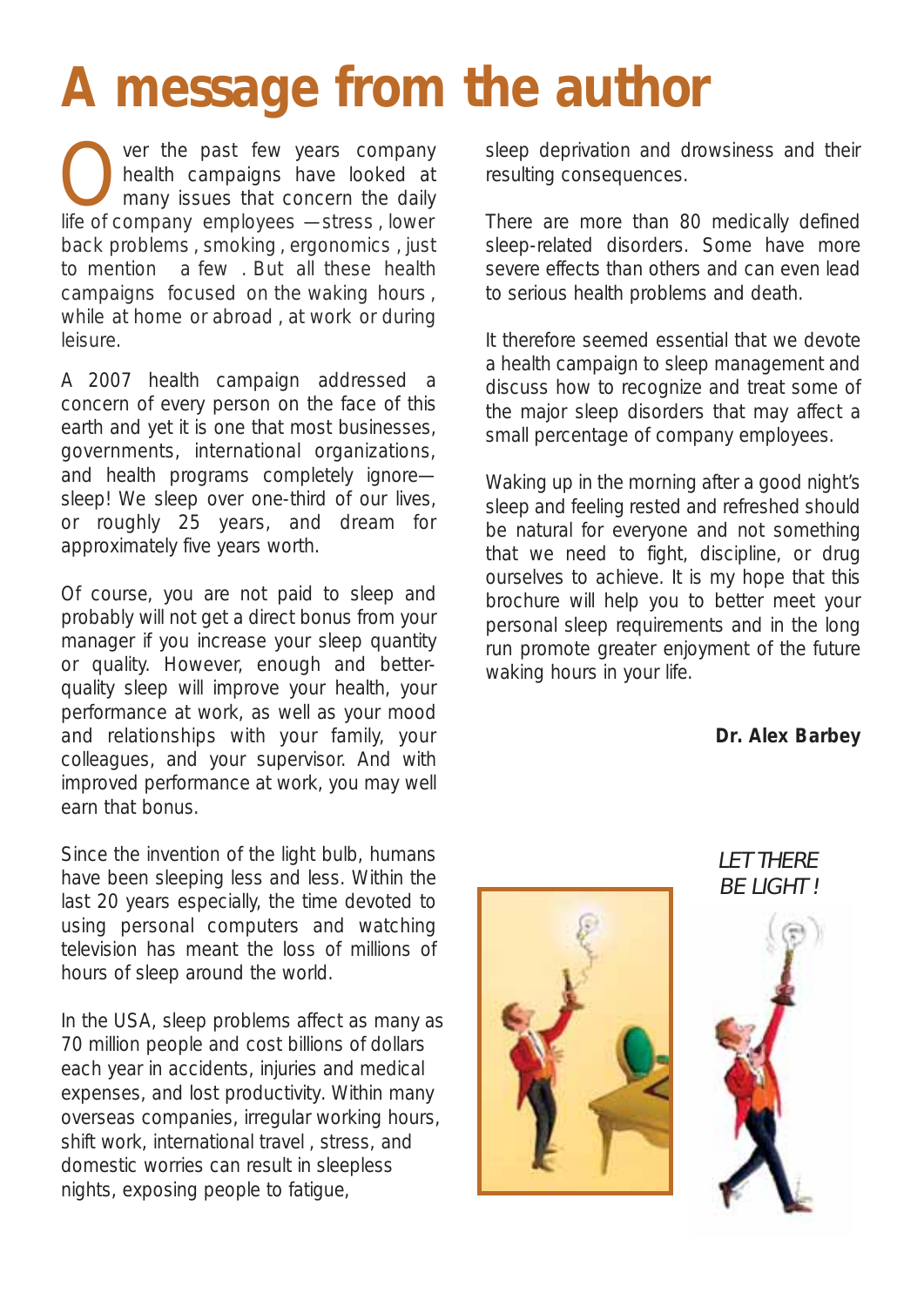# **Contents**

| 1 The sleep quiz                                                                                                                                                                                                                                                                                                                              | $\overline{2}$                            |
|-----------------------------------------------------------------------------------------------------------------------------------------------------------------------------------------------------------------------------------------------------------------------------------------------------------------------------------------------|-------------------------------------------|
| 2 How and why we sleep<br>1. Sleep requirements<br>2. A normal night's sleep<br>3. The circadian rhythm of the sleep/wake cycle<br>4. Sleep deprivation<br>5. Analyzing sleep disorders                                                                                                                                                       | 5<br>6<br>$\overline{7}$<br>8<br>11<br>12 |
| <b>3</b> Sleep disorders<br>1. Insomnia-not enough sleep<br>2. Sleep-related breathing disorders-obstructive sleep apnea<br>3. Hypersomnia (excessive sleepiness) not related to breathing disorders<br>4. Circadian rhythm sleep disorders<br>5. Parasomnias (abnormal events occurring during sleep)<br>6. Sleep-related movement disorders | 14<br>15<br>16<br>19<br>21<br>23<br>24    |
| 4 Sleepiness and driving—sleep-related motor vehicle accidents<br>1. Factors involved in sleep-related vehicle accidents<br>2. How sleepy or drowsy are you? Can you safely drive a vehicle?<br>3. When to suspect a sleep-related vehicle accident                                                                                           | 25<br>26<br>27<br>28                      |
| <b>5</b> Substances that influence sleepiness and total sleep time<br>1. Caffeine<br>2. Alcohol<br>3. Nicotine<br>4. Medications that increase sleepiness<br>5. Medications that increase alertness and reduce sleepiness                                                                                                                     | 29<br>29<br>29<br>29<br>30<br>31          |
| <b>6</b> Sleep management<br>1. Sleep advice for everyone<br>2. Treating insomnia<br>3. Treating sleep-related breathing disorders-obstructive sleep apnea<br>4. Treating hypersomnia not caused by breathing disorders<br>5. Treating circadian rhythm sleep disorders<br>6. Treating parasomnias and sleep-related movement disorders       | 32<br>33<br>37<br>38<br>39<br>40<br>42    |
| <b>7</b> Conclusions                                                                                                                                                                                                                                                                                                                          | 43                                        |
| 8 Glossary                                                                                                                                                                                                                                                                                                                                    | 45                                        |

 $\leftarrow \leftarrow$ 

**1**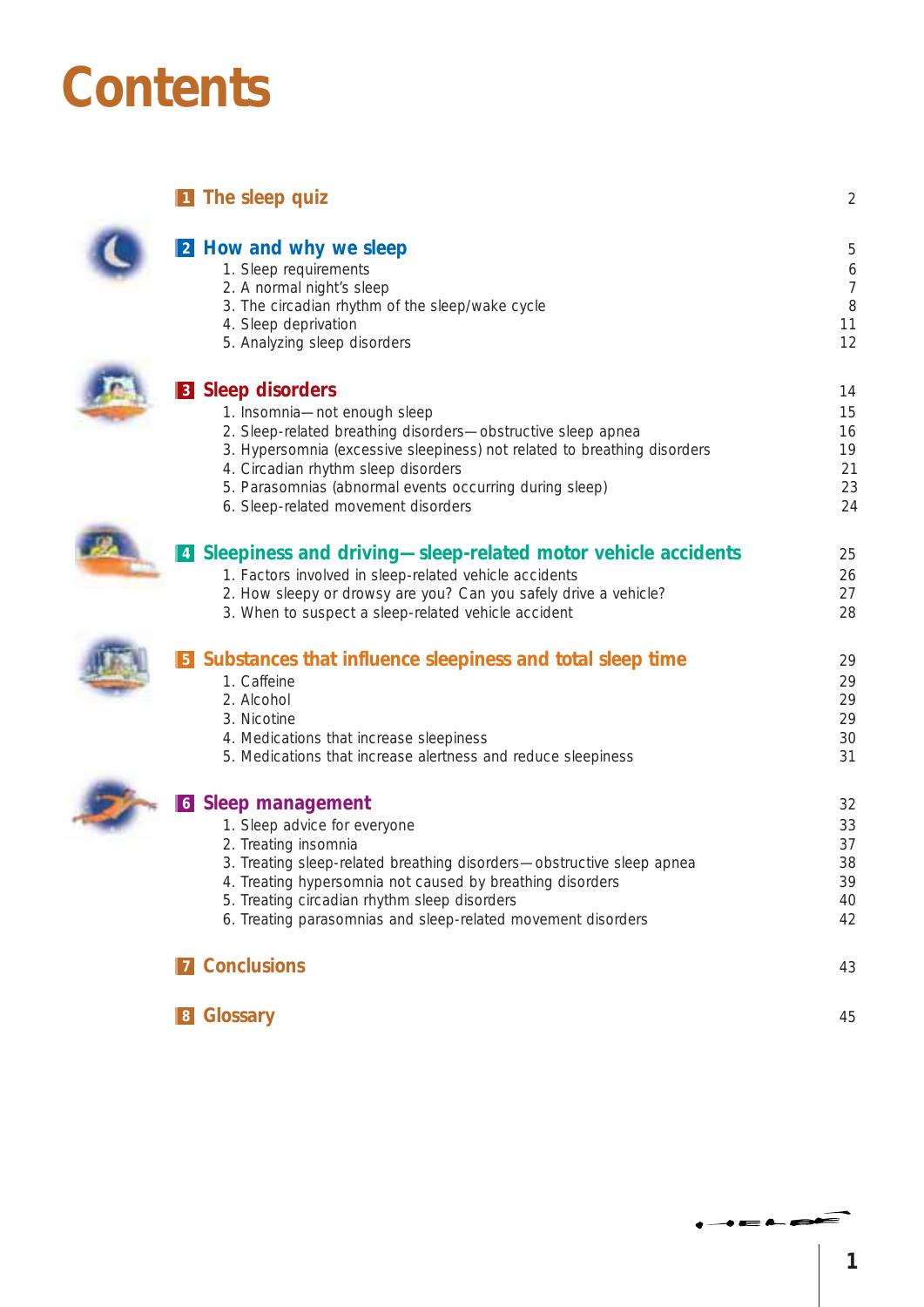# **1 The sleep quiz**

**Before starting, let's assess what you know about sleep. Take the Sleep Quiz below.**

**Answer «true» or «false» to the following statements and then check the answers on page 4. You may learn something new!**

- **1.** During sleep your brain rests.
- **2.** Snoring is harmful only if it wakes up your bed partner.
- **3.** People can sleep at night without dreaming.
- **4.** Older people need less sleep.
- **5.** Listening to the radio, opening the car window, or turning on the air conditioner is sufficient to prevent you from falling asleep while you are driving.
- **6.** There is no need to have a regular «go to bed» and«wake up» time schedule.
- **7.** A strong cup of coffee will keep a tired driver from falling asleep at the wheel.
- **8.** Insomnia is characterized only by difficulty falling asleep.
- **9.** There is no correlation between sleep and a person's health.
- **10.** Daytime sleepiness means one thing: that a person is not getting enough sleep at night.

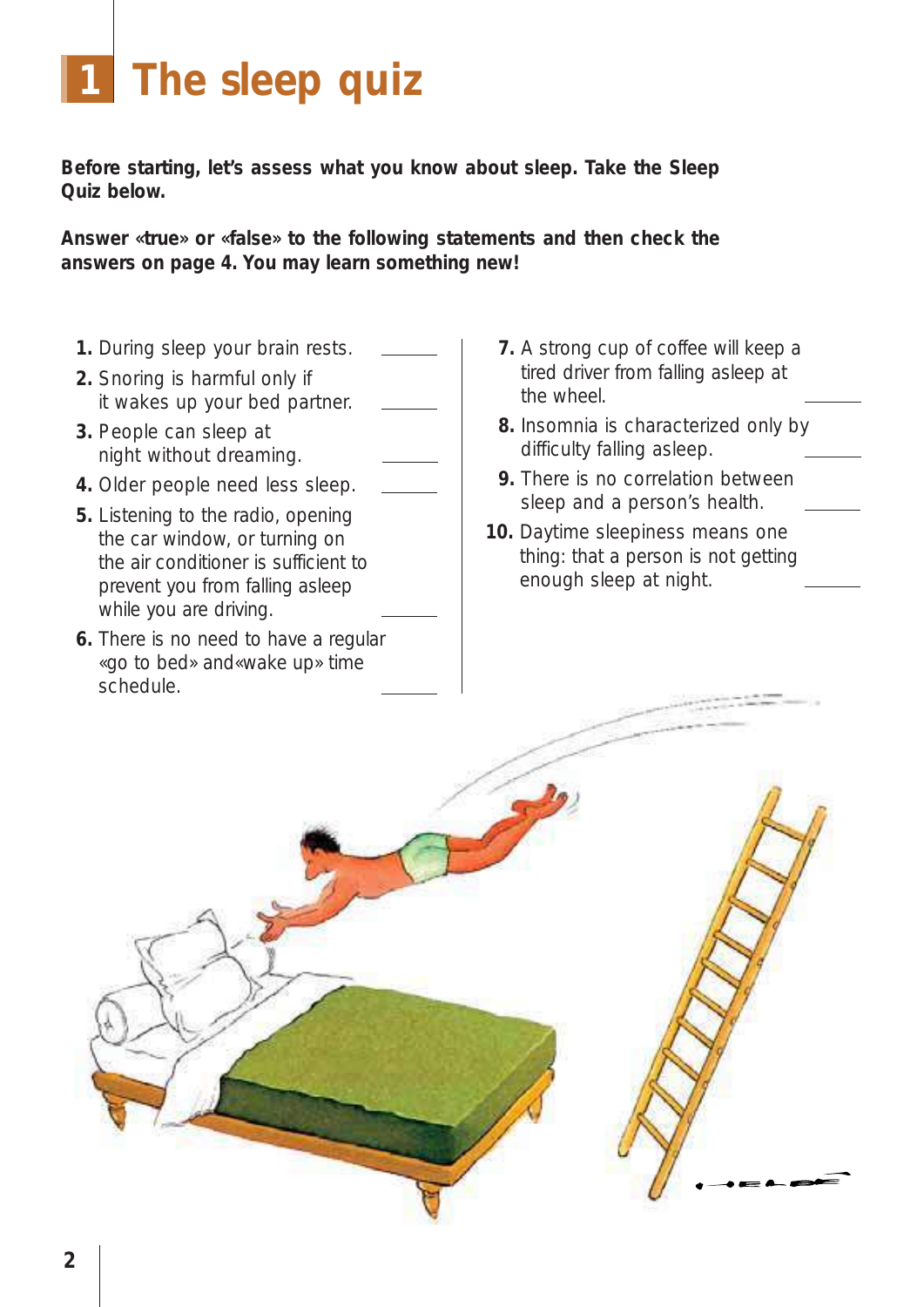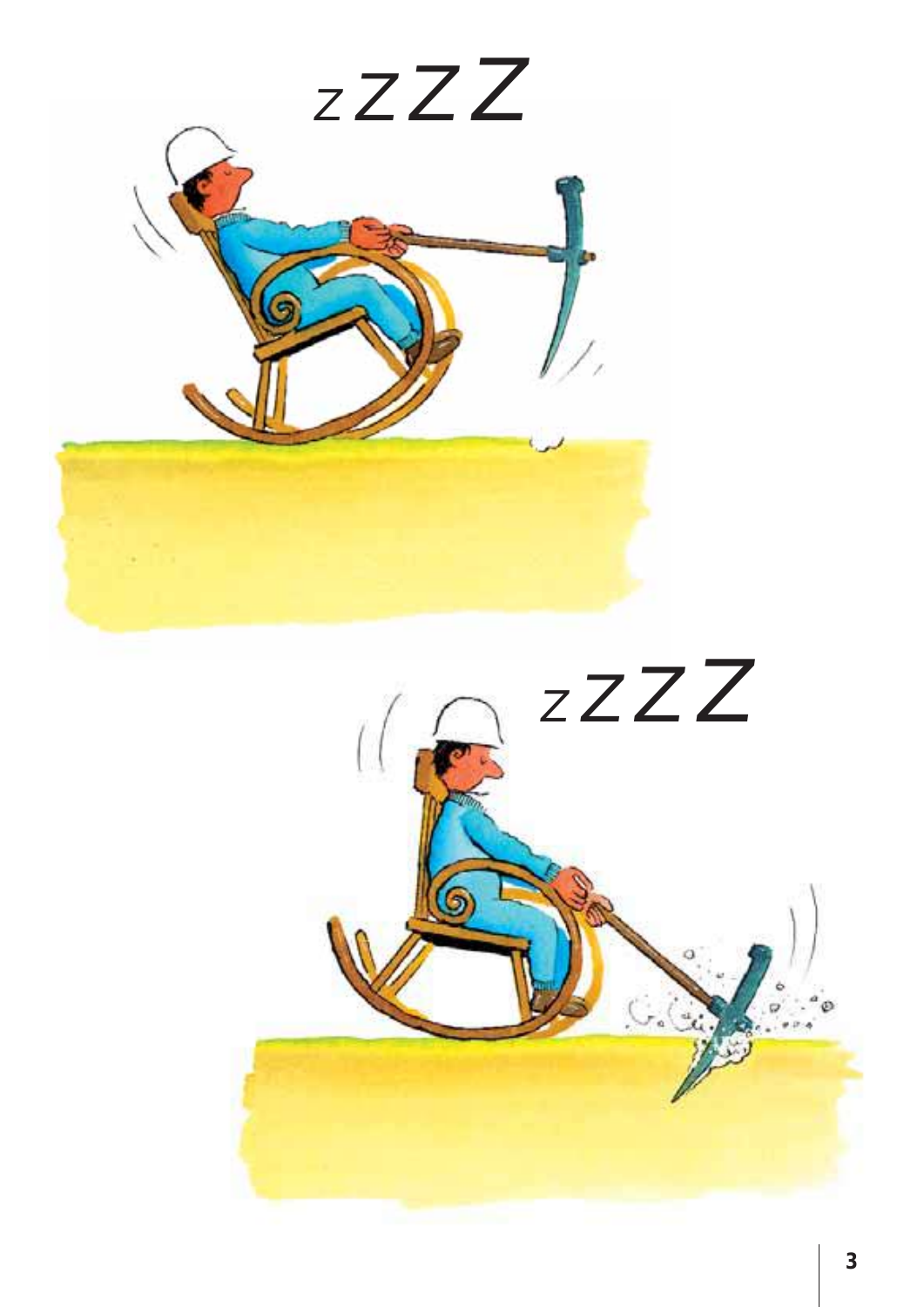#### **The sleep quiz – Answers**

**1. False** - Although the body may rest, your brain does not. During sleep the brain continues to control breathing, heart rate, hormonal secretions, and body temperature among other things. During the stage of sleep when the brain dreams, breathing and heart rate accelerate, and the eyes, arms, and legs may move around, just like during the daytime.

**2. False** - Snoring can be an important indicator of one of the major sleep disorders known as obstructive sleep apnea. This condition affects the quality of your sleep and can lead to high blood pressure, serious cardiac problems, and death. Most people who snore are unaware that they may have a potentially serious health problem.

**3. False** - Everyone dreams every night. Even though people do not always remember the content of their dreams, all people have a sleep stage called REM (rapid eye movement) that corresponds to when most dreams occur in the brain. This is confirmed by monitoring the brain activity of sleepers during a sleep study.

**4. False** - Older people need just as much sleep as when they were young adults. Although they may tend to wake up more often and sleep less at night, they sleep more during the daytime. Although frequent, having difficulty sleeping is not a natural part of aging.

**5. False** - The radio, air conditioner, fresh air, or even talking to someone in the vehicle will not prevent a drowsy driver from falling asleep and potentially having a sleepinessrelated accident. If you feel tired or sleepy while driving, the only solution is to pull over to a safe parking area and take a short 20- to 30-minute nap.

**6. False** - The brain's master biological clock regulates the sleep-wake cycle by what is known as the circadian rhythm. Going to sleep and waking up at approximately the same times each day, including weekends, reinforces the circadian rhythm. This facilitates sleep onset at night. Changing your sleep schedule on weekends or during travel to different time zones disrupts your circadian rhythm, resulting in difficulty going to and awaking from sleep and a groggy, tired feeling.

**7. False** - Nothing replaces a good night's sleep before a long trip or pulling over and taking a short nap if feeling drowsy. It takes at least 30 minutes for the caffeine in a cup of coffee to kick in and become effective. However, caffeine decreases drowsiness only for a short period of time, and the driver will get sleepy again and be at risk for a sleepiness-related accident.

**8. False** - Insomnia is not just difficulty in falling asleep. Insomnia is also accompanied by the following symptoms:

- frequent awakenings during the night
- early awakening in the morning with the inability to fall back asleep
- waking up in the morning and feeling unrefreshed.

**9. False** - Insufficient sleep has been found to play a role in obesity, diabetes, high blood pressure, cardiac problems, and other conditions related to mental and physical health.

**10. False** - In some people excessive daytime sleepiness, even after a good night's sleep, is a sign of an underlying medical condition or medically defined sleep disorder such as obstructive sleep apnea or narcolepsy.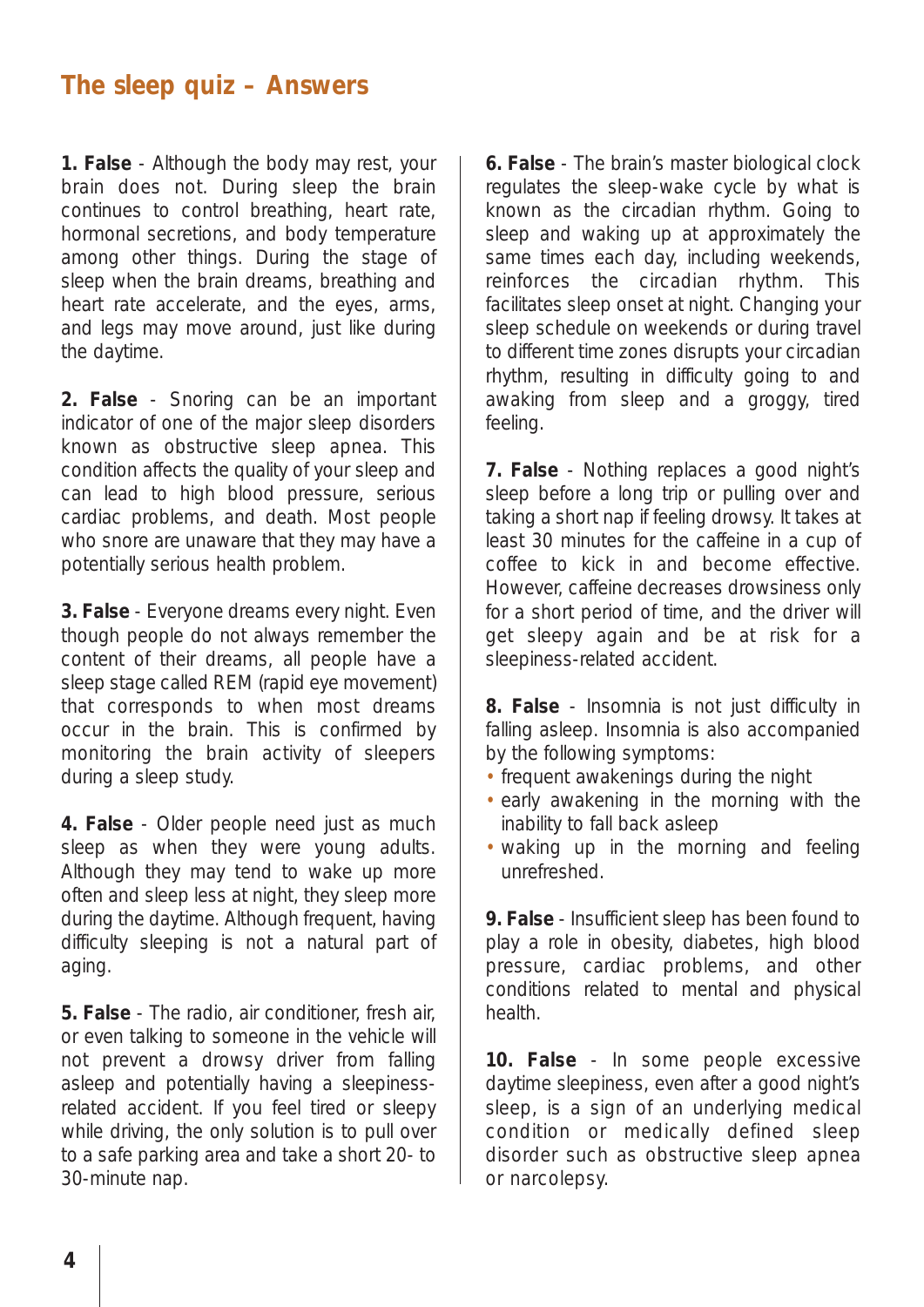## **2 How and why we sleep**



#### **Sleep in Animals**

A quiet, resting period of sleep occurs in all birds, reptiles, and mammals but varies greatly from one species to another.

- Smaller animals require more sleep than larger ones; predators sleep more than prey animals.
- Giraffes usually sleep less than 2 hours a day and can go for weeks without sleep.
- Dolphins continue to swim and surface to breathe with only one-half of their brain sleeping while the other half is awake.
- Horses and cows can sleep while standing.
- Some birds sleep with one eye closed while the other eye stays open and on the alert for enemies.

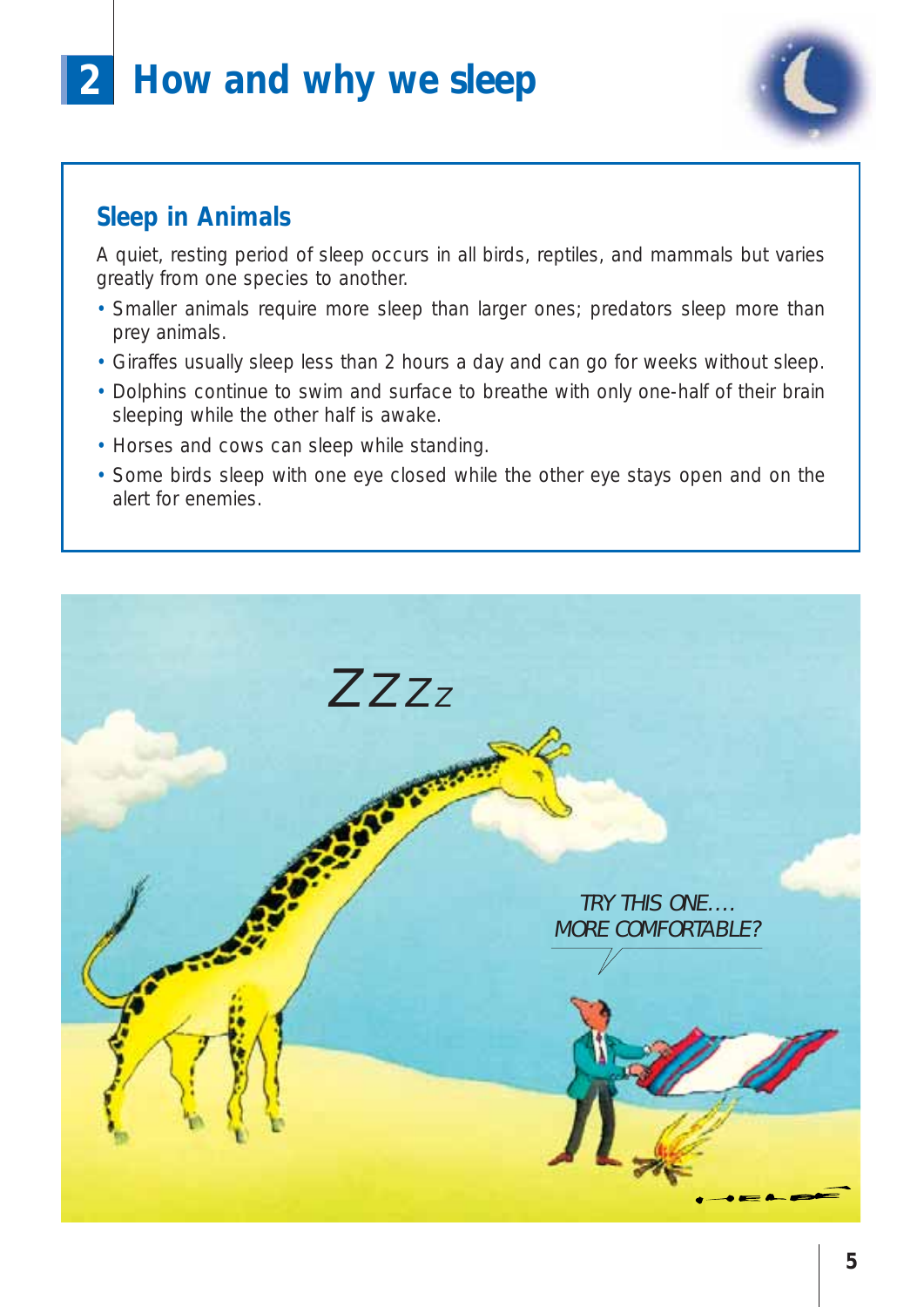We humans are creatures of habit,<br>normally falling asleep each day at<br>approximately the same time. Each normally falling asleep each day at approximately the same time. Each person has a typical body posture and a preferential place and conditions for sleeping.

#### **Sleep Requirements 1**

Sleep requirements vary from one individual to another. Whereas some adults can function normally on as little as 3 hours of sleep per night, others require up to 12 hours. With 7 to 8 hours of sleep per night the average adult feels well rested upon waking in the morning.

Sleep requirements vary with age. As children grow, they spend less time sleeping:

- Newborns sleep as much as 20 hours per day.
- Infants need about 16 hours per day.
- Teenagers require about 9 hours per day..

Most adults need between 7 and 9 hours each night. Older adults do not need less sleep, but they tend to go to sleep earlier at night and get up earlier in the morning than they did when they were younger and they often nap more during the day.

# 111122222222222222

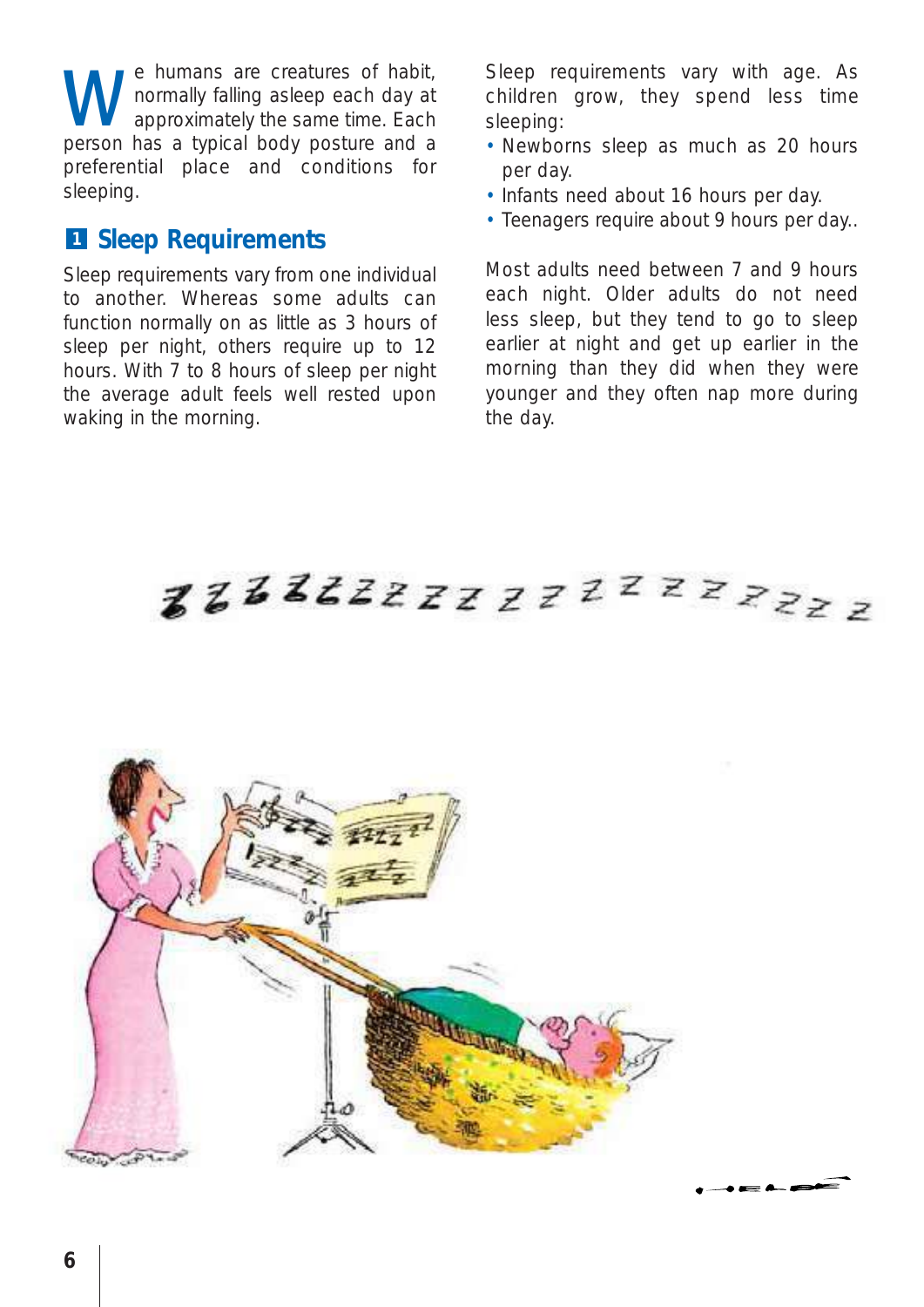#### **A Normal Night's Sleep 2**

As a normal night's sleep begins, the eyes close and sensory awareness of surroundings decreases. Body temperature falls and muscles relax. The heart rate and respiration become slower and more regular during the first stages of sleep, then more rapid during a dream stage, and slowing again when the dream stage ends.

The brain's activity during sleep can be recorded by attaching electrodes to the scalp that are connected to an electroencephalograph. The machine produces an electroencephalogram (EEG) of the electrical waves produced by the brain. The brain waves follow a regular cycle through the different stages of sleep, each with a characteristic pattern of brain waves on the EEG. A normal 8-hour night of sleep has 4 or 5 sleep cycles, with each cycle lasting between 80 and 100 minutes.

At bedtime, the oncoming initial sleep cycle is easy to recognize, announced by drooping eyelids, blurred vision, repeated yawning, trouble keeping the head up, and feeling tired. Successfully falling asleep at the beginning of a sleep cycle has often been compared to catching a train arriving at the station. You can hop on the train only when it is stopped at the platform. Once the train has left the station, it is too late to

catch it, and the next one will not enter the station for another 80 to 100 minutes. If a person "misses the train" by not going to bed at the beginning of a sleep cycle, he or she might as well get out of bed and read a book for the next hour and a half because they will typically only toss and turn in bed while waiting for the next sleep cycle to begin.

Each sleep cycle begins with a series of several stages, which progress from light sleep to deep, recuperative sleep and then back to a light sleep stage. No eye movement occurs behind the sleeper's closed eyelids during these stages of the sleep cycle, which are known collectively as NREM or non-REM for non–rapid eye movement.

The NREM stage of the sleep cycle is followed by the rapid eye movement (REM) stage of sleep, so called because the eyes move back and forth rapidly during this stage. Most dreams occur during REM sleep, which is also marked by a dramatic increase in the brain's electrical activity that resembles wakeful activity patterns. However, the brain prevents corresponding muscle movement by not releasing muscleactivating signals (the eyes continue to move because this neurotransmitter mechanism does not control them).



HOP ON THE SLEEP TRAIN…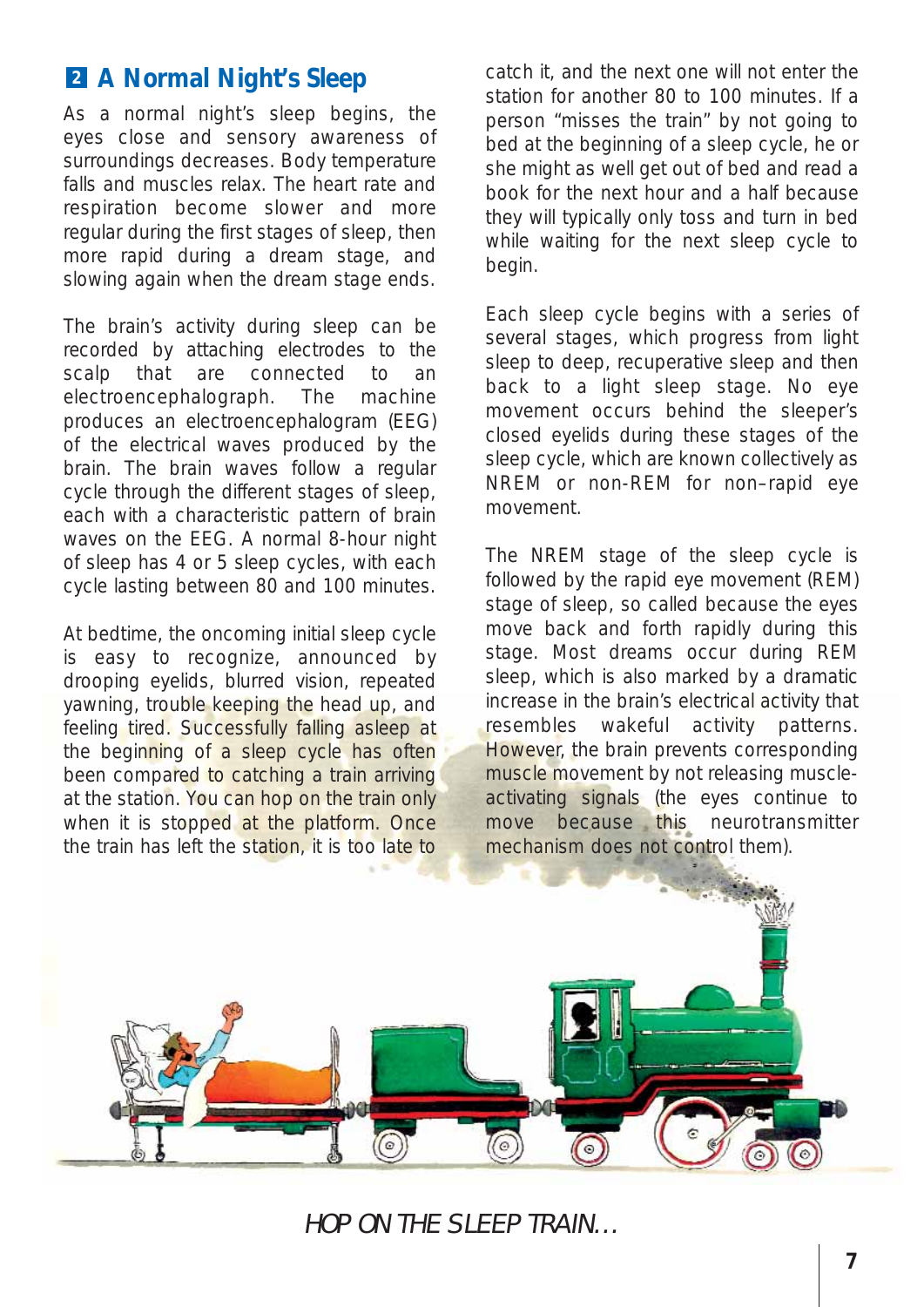#### **The Circadian Rhythm of the 3 Sleep-Wake Cycle**

The sleep-wake cycle is the alternating balance of sleep and wakefulness during a 24-hour day. Each person's sleep-wake cycle is influenced by numerous environmental stimuli or cues called zeitgebers (from the German for «time givers»). These cues include interactions with other people, one's daily routine and habits, mealtimes, noise levels, and exercise. But the sleepwake cycle is regulated primarily by the circadian rhythm of the body's biological clock, which in turn is influenced by exposure to light.

The word «circadian» comes from the Latin circa for «around» and dies for «day.» The term refers to the regular physiological changes that occur in the body on an approximately 24-hour cycle.

The master biological clock that coordinates the body's circadian rhythm is the pinhead-sized suprachiasmatic nucleus (SCN) cells, which are located in hypothalamus region of the brain, behind the crossing of the two optic nerves. The SCN uses the information about exposure

to light that is sent along the optic nerves from the eyes to regulate more than 100 circadian rhythm cycles by telling the body's hormone glands when to make hormones. Hormones act as chemical messengers sent through the bloodstream to control body functions, including temperature, heart rate and blood pressure, the pain threshold, and the one that we are interested in—the sleep-wake cycle. For example, the hormone melatonin is secreted at night by the pineal gland to promote sleepiness within the sleep-wake cycle.

It is the interaction of the circadian rhythm and the body's need for sleep, which is increased by any accumulated sleep debt, that determines the levels of sleepiness and alertness during daytime. The longer a person is awake, the stronger is the need for sleep.

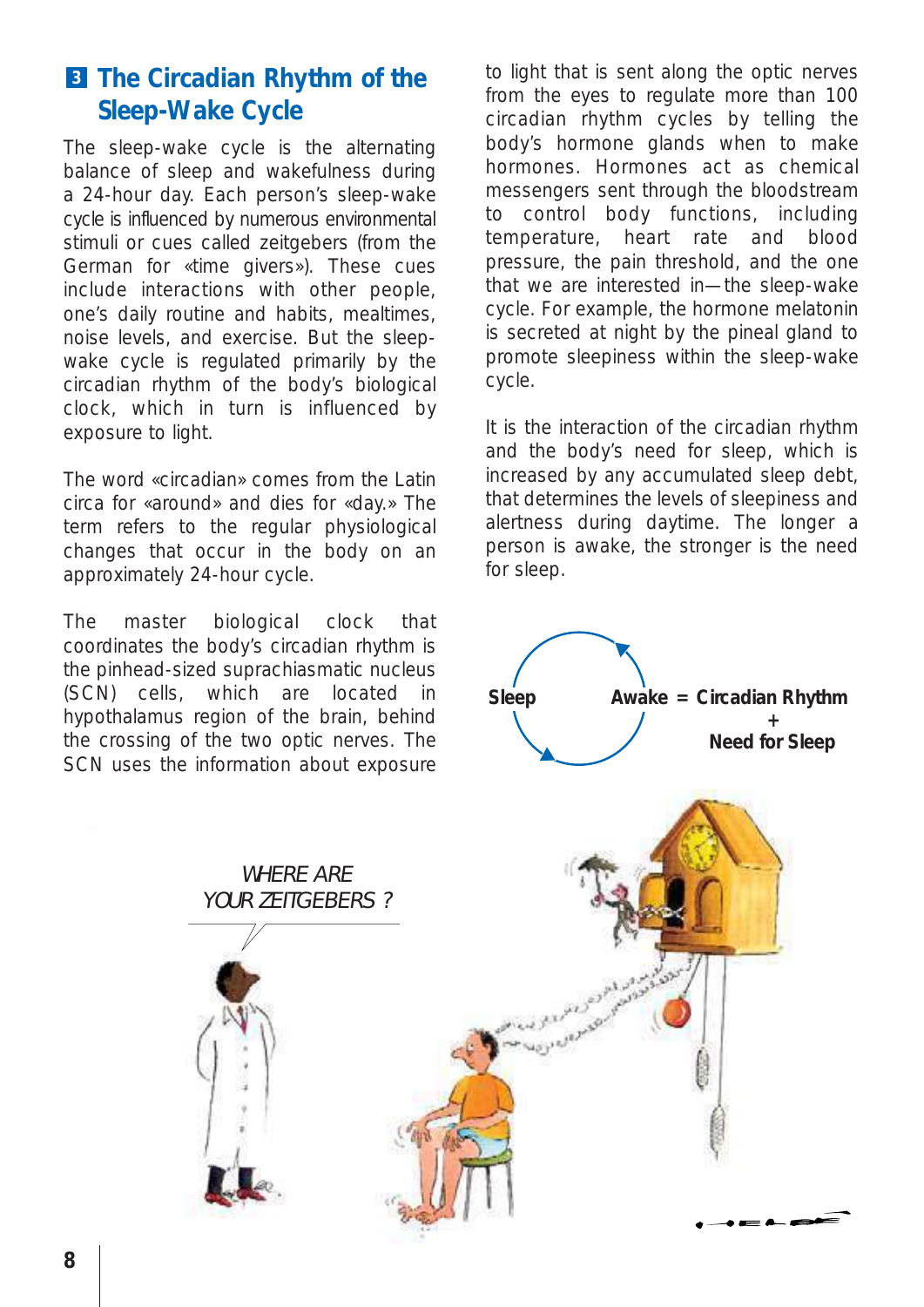Independent of other factors influencing the need for sleep, there are two periods of maximum sleepiness within the 24-hour cycle of the body's circadian rhythm: in the morning between 2 and 6 am and in the afternoon between 2 and 4 p.m.—the well-known afternoon lull. It is around these two periods of natural sleepiness within the circadian rhythm that most major accidents occur as a result of decreased alertness (for example, *Exxon Valdez* oil spill, Chernobyl radiation release, and space shuttle *Challenger* explosion).

**Alertness over a 24-hour period**



Periods of lowest alertness and highest risk of dozing off are between 2 and 6 a.m. in the morning and between 2 and 4 p.m. in the afternoon.

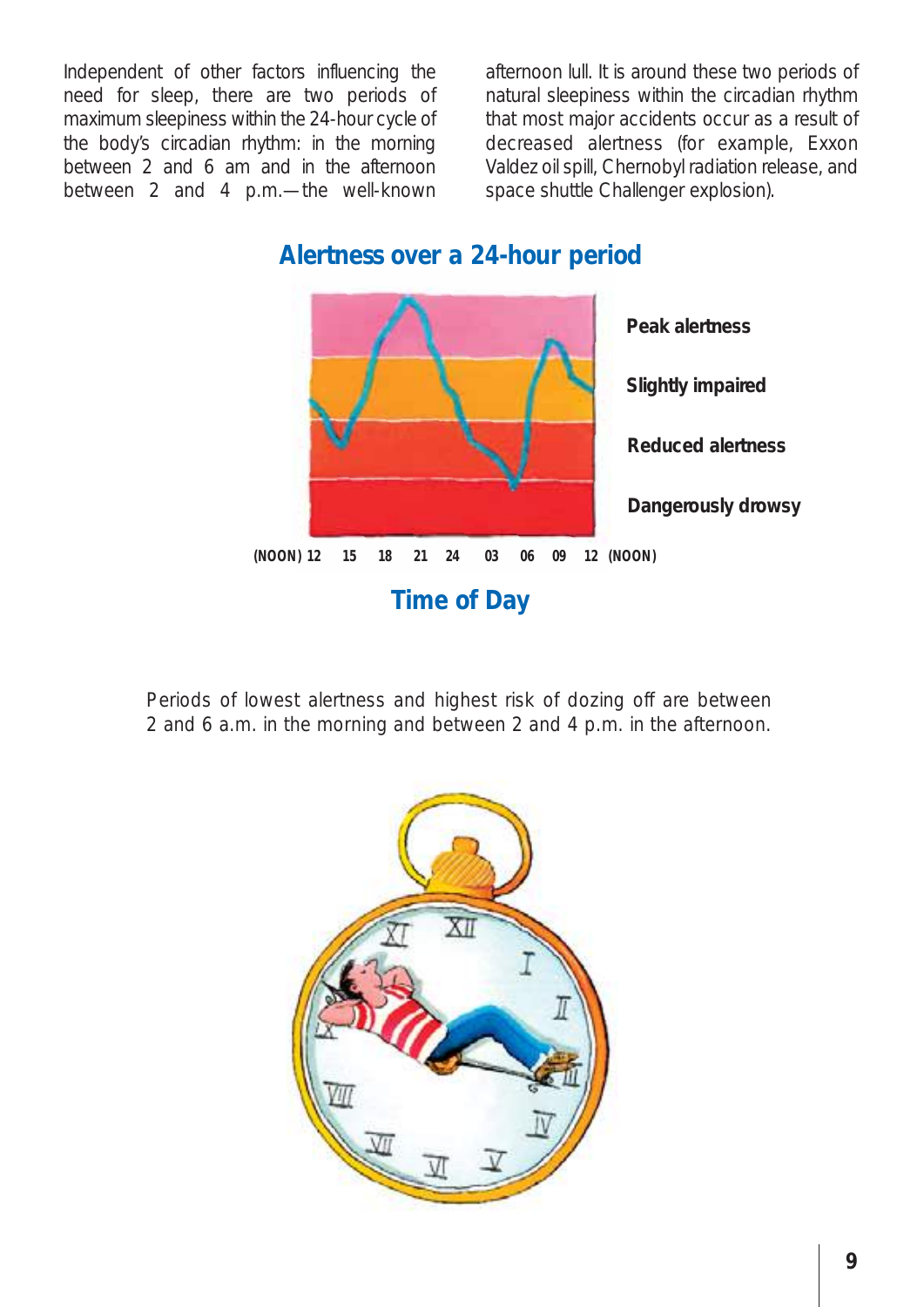#### **Why Do We Sleep?**

Sleep is not optional—it is as much a basic biological need as eating. But why do we sleep? There are two schools of thought:

- Sleep is restorative. During sleep, the body repairs and renews itself from the activities of the day. Dreaming may assist in consolidating and organizing memories in the brain.
- Sleep is a protective adaptation, similar to how some animals hide at night from predators and also conserve energy by being relatively inactive.

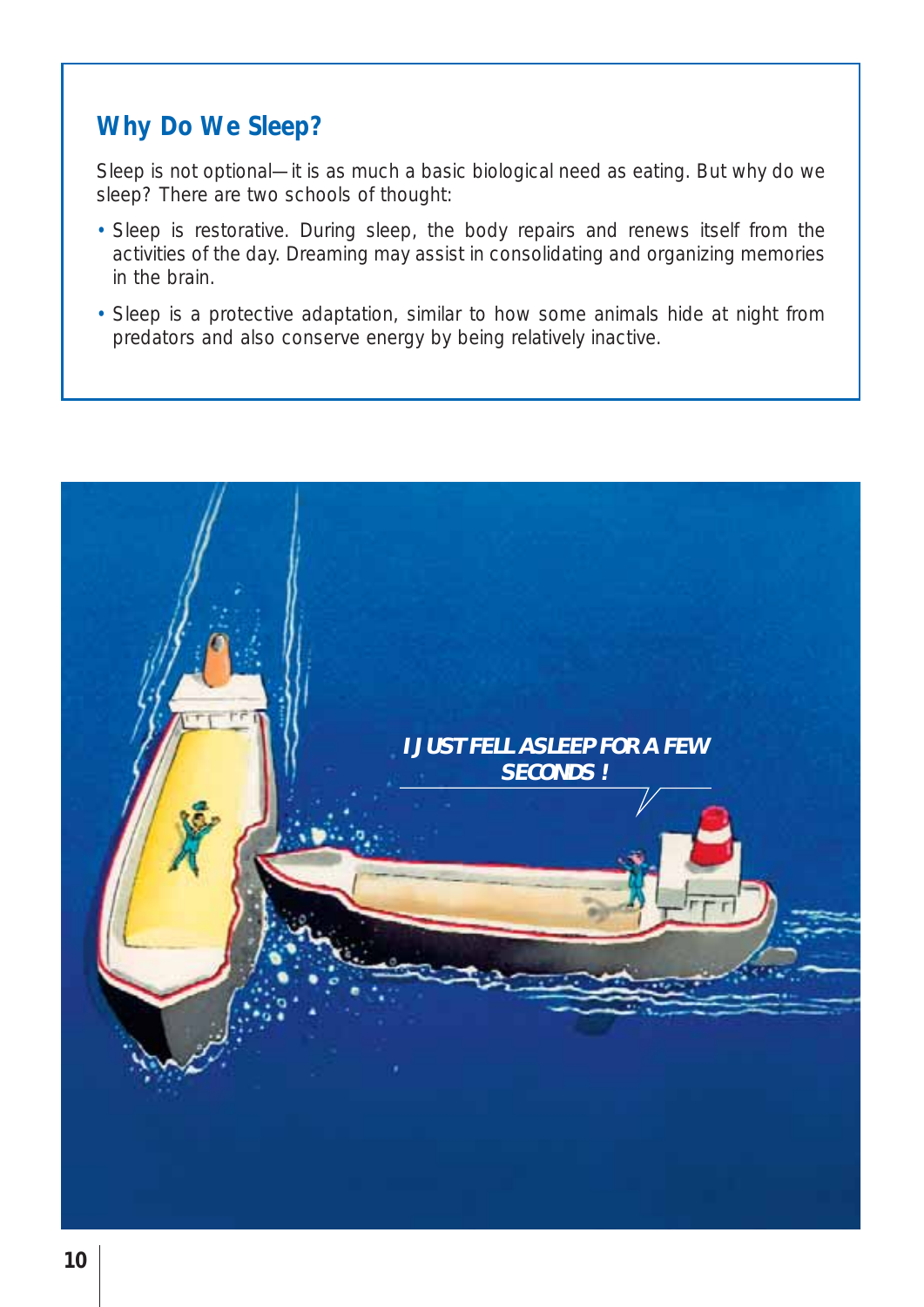#### **Sleep Deprivation 4**

Before the invention of the electric light bulb by Thomas Edison, people slept an average of 10 hours per night. In today's busy world, where people go to bed late because of television, computers, and other electronic diversions, the average night's sleep is a little less than 7 hours on weekdays (6.9 hours) and 7.5 hours on weekends.

Stress, anxiety, depression, family or professional problems, pain, and illnesses can all result in sleepless nights. Certain sleep disorders can also reduce sleep quantity and quality. People whose personal sleep requirements are not met become sleep deprived, and the resulting «sleep debt» results in short-term and long-term consequences.

Short-term consequences include:

• drowsiness that causes dozing off, which can result in work and vehicle-related accidents

- poorer performance and reduced attention span
- memory problems and lack of concentration
- irritability, aggressiveness, increased stress and depression
- strained relationships with friends, family members, coworkers, and managers.

Long-term consequences of sleep deprivation include numerous health problems in addition to the short-term consequences:

- obesity—lack of sleep stimulates overeating
- diabetes—sleep deprivation impairs glucose tolerance by reducing the body's ability to use insulin
- cardiovascular diseases including high blood pressure and heart attacks
- repeated infections related to reduced immunity levels.

REPEAT AFTER ME! <sup>z</sup> <sup>z</sup> <sup>z</sup> <sup>z</sup> <sup>z</sup> <sup>z</sup> <sup>z</sup> <sup>z</sup> <sup>z</sup> <sup>z</sup> <sup>z</sup> <sup>z</sup> <sup>z</sup> <sup>z</sup> <sup>z</sup> <sup>z</sup> <sup>z</sup> <sup>z</sup> <sup>z</sup> <sup>z</sup> <sup>z</sup> <sup>z</sup> <sup>z</sup> <sup>z</sup> <sup>z</sup> <sup>z</sup> <sup>z</sup> <sup>z</sup> <sup>z</sup> <sup>z</sup> z z z z **I SLEEP YOU SLEEP WE SLEEP I NAP YOU NAP WE NAP**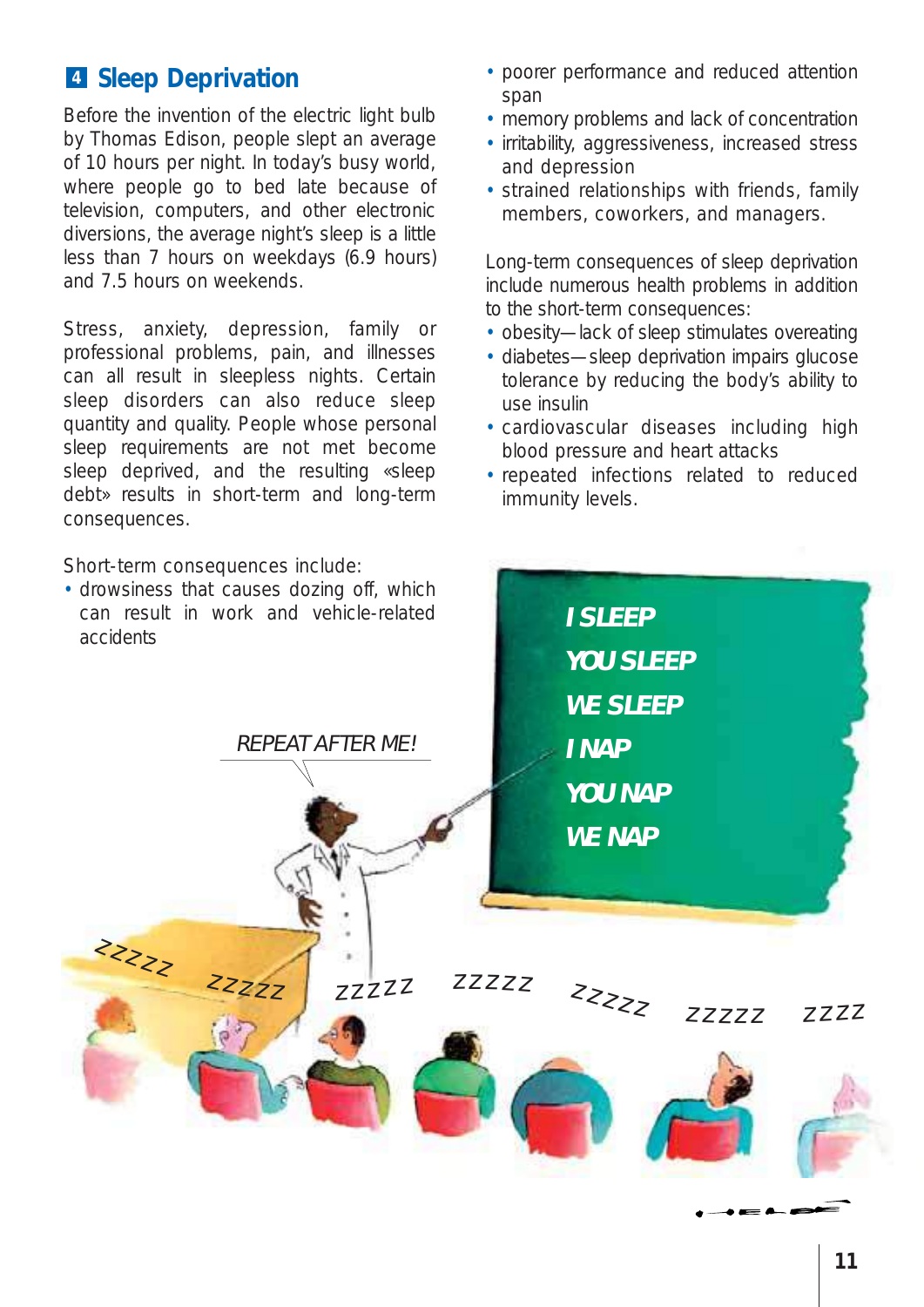#### **Analyzing Sleep Disorders 5**

People sometimes complain that they do not get a normal night's sleep. While some may have trouble falling asleep or staying asleep during the night, others seem to sleep well but feel groggy and tired upon waking in the morning. Some complain of excessive daytime sleepiness and fall asleep often during normal daytime activities.

A person may not be aware of a sleep problem or disorder. Often, it is his or her bed partner who reports behaviors or movements that occur during sleep but which the person is not aware of. Examples include snoring, cessation of breathing, twitching or kicking of the legs or arms, chewing movements, sleepwalking, sleep talking, screams, and violent behavior.

If the sleep problem cannot be resolved or its adverse effects become a major issue for a person and his or her bed partner, medical help can be sought to progressively analyze the problem with a clinical examination, sleep log or sleep diary, and finally a sleep study.

#### **a – Clinical examination**

The clinical examination conducted by a medical professional begins with collecting the patient's personal medical history as well as that of the sleep problem. When did the sleep problem start? What are its consequences on daily life? Is the patient stressed, anxious, or depressed? Does the patient snore, have breathing problems, abnormal movements, etc., during sleep? Discussion with the patient's bed partner is vital in getting the full picture of the sleep problem.

Other important information for the medical professional to learn are the patient's daily schedule, work and domestic problems, and prescription and nonprescription medications taken as well as use of tobacco products, drugs, or alcohol.

The examination continues with a physical examination, with a focus on the patient's weight and cardiovascular condition, including blood pressure. Diagnostic tests may be ordered to determine physical problems that may cause the sleep problem.



I'M NOT SLEEPING… I'M RECHARGING MY BATTERIES!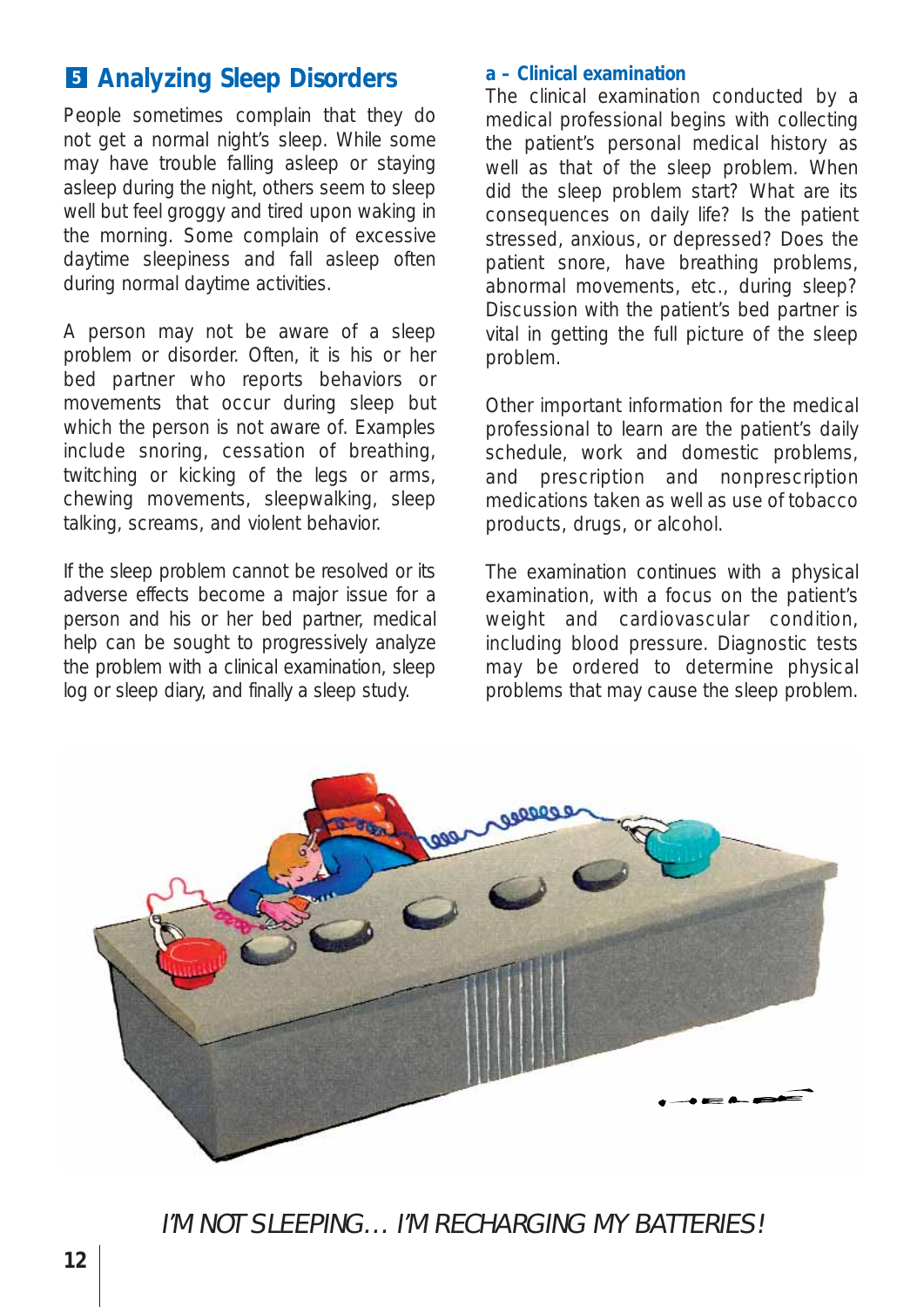#### **b – Sleep diary**

The medical professional may ask the patient to maintain a sleep log or sleep diary for a few weeks. This is a record the patient makes of his or her perceived sleep pattern and includes such details as:

- time patient went to bed
- time the light was turned off
- time he or she fell asleep
- if there was a night awakening, when was it and for how long
- time of awakening in the morning
- time the patient got out of bed
- naps taken during the daytime (when, where, how long)
- daytime schedule of medications, tobacco use, and consumption of alcohol, coffee and other caffeine-containing substances, and meals.

It is important to remember that the sleep log is only an approximation of the patient's 24 hour schedule. It does not need to be an exact minute by minute account of the day and the patient does not need to turn on the light in the middle of the night to see what time it is to record in the sleep diary. That would only disturb sleep even more!

#### **c – Sleep study**

Some patients may be observed during a sleep study, also known as polysomnography (PSG).

The sleep study is noninvasive—the patient sleeps overnight in a clinic with continuous monitoring of body position by a video camera, brain waves by an electroencephalogram (EEG), muscle tension by an electromyogram (EMG), eye movement by an electrooculogram (EOG), respiratory airflow and effort, pulse and heart rate, oxygen levels in the blood, and snoring and gasping by audio recording.

In most cases, conducting a PSG enables the diagnosis of one of the 80-some medically defined sleep disorders. And once the cause of the sleep problem is known, treatment can be proposed to improve the patient's condition.

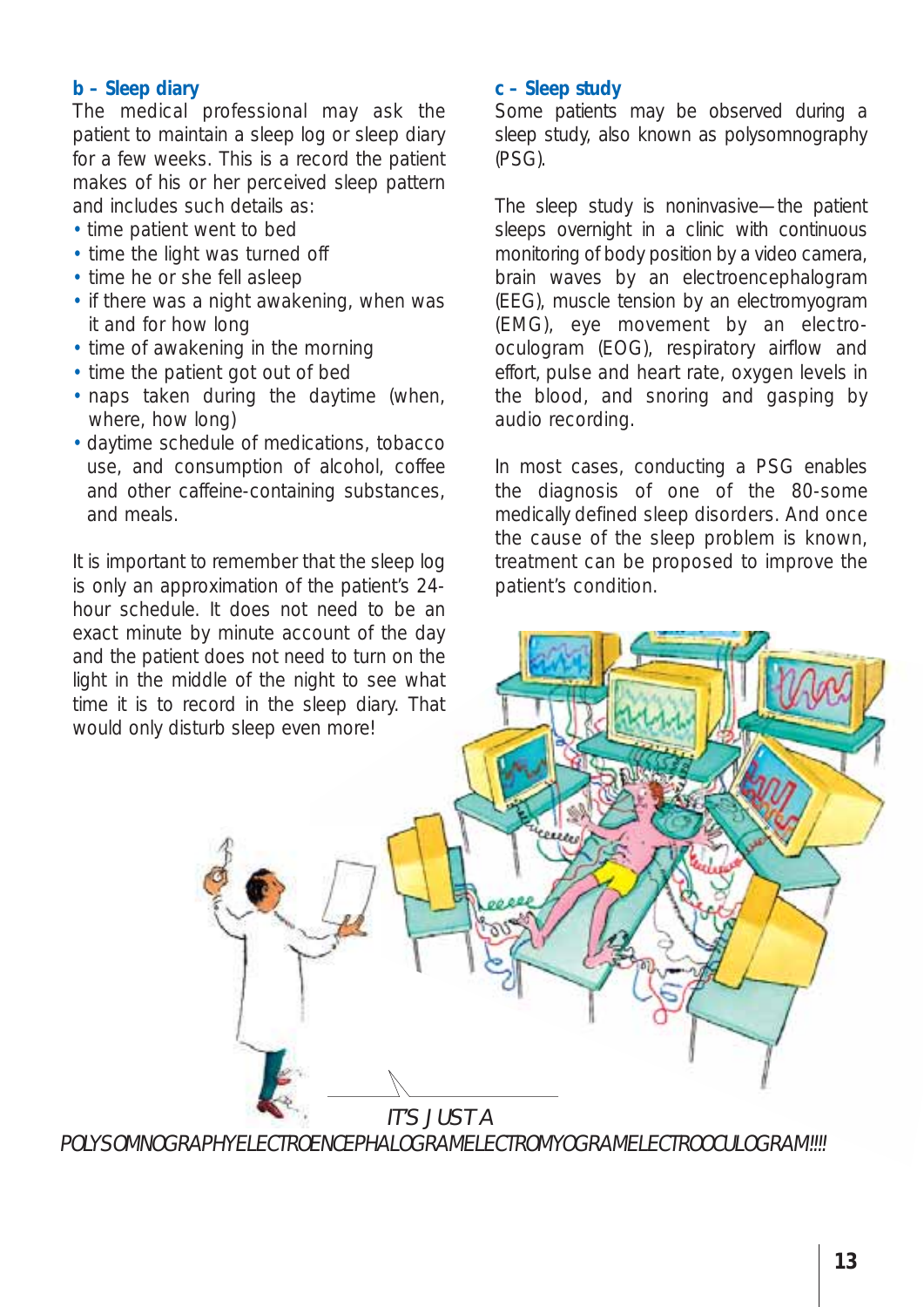**3 Sleep disorders**



**M** lilions of people toss and turn each<br>is synonymous with anxiety, night in their beds. For them, sleep is synonymous with anxiety, watching the hours go by on the alarm clock and worrying about how they will feel and perform the next day.

There are more than 80 medically defined sleep disorders. They can all contribute to impaired performance, accidents at work or while driving, as well as disturbances of mood and social adjustment. Marriages and relationships may be adversely affected by certain sleep disorders. Some can also exacerbate serious medical, neurological, and psychiatric problems.

For the sake of simplicity we will look at the most common sleep disorders:

- insomnia
- sleep-related breathing disorders
- hypersomnias (excessive sleepiness) not related to breathing disorders
- circadian rhythm sleep disorders
- parasomnias (abnormal events occurring during sleep)
- sleep-related movement disorders.

Treatments and lifestyle strategies for managing these sleep disorders are presented in a later section in this brochure.

#### I CAN'T SLEEP ! I KEEP HEARING THE SEA! TOO NOISY!

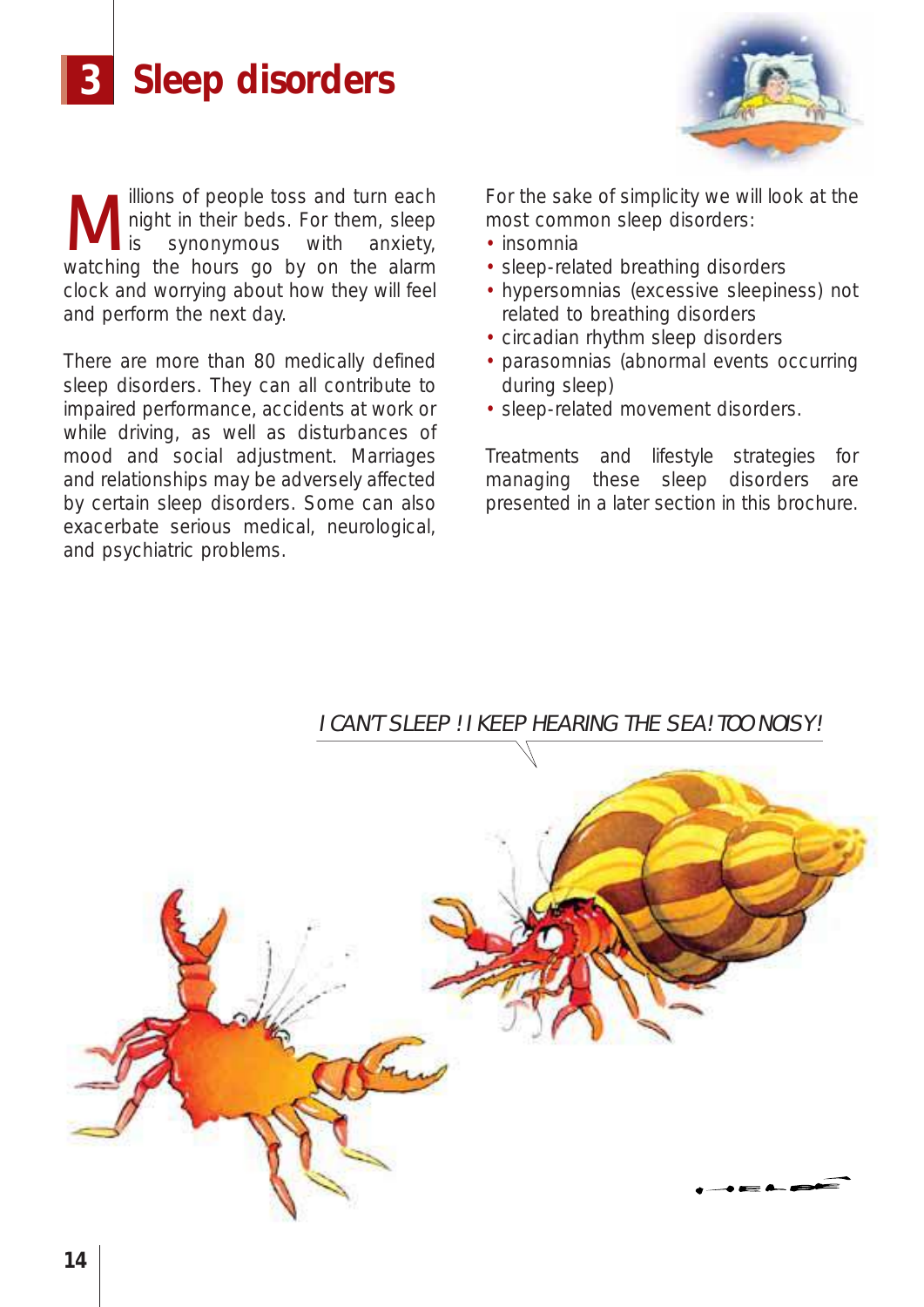#### **Insomnia—Not Enough Sleep 1**

Insomnia means «no sleep» or «inability to sleep.» Humans are the only animals who suffer from insomnia. Instead of the 10 to 30 minutes most people take to fall asleep, the more than one-quarter of the world's population who are insomniacs have problems falling asleep or staying asleep each night.

In addition to difficulty in falling asleep, insomnia is associated with:

- difficulty maintaining sleep, with frequent awakenings during the night
- waking up too early in the morning and not being able to get back to sleep
- waking up in the morning feeling tired and unrefreshed.

Short-term, or acute, insomnia can last up to one month and is often caused by stress, job worries, acute illnesses (fever, coughing, nasal obstruction, etc.), or relationship problems as well as poor daytime and bedtime habits. Insomnia that lasts for more than 4 weeks is called chronic or long term.

Long-term insomnia is responsible for sleep deprivation that accumulates as a sleep debt. Just like a financial debt, the hours lost to sleepless nights must be repaid. Obviously, a significant sleep debt may be difficult to pay back!

Long-term insomnia may be due to a preexisting medical, physical, or psychological (for example, depression) condition or it mav iust be a symptom of a specific sleep disorder. Certain medications as well as other substances (alcohol, drugs, etc.) can cause chronic insomnia.

Insomnia is more common in women (due to hormonal modifications related to the menstrual cycle, pregnancy, and menopause) than men. Insomnia is also more common in shift workers and in the elderly.

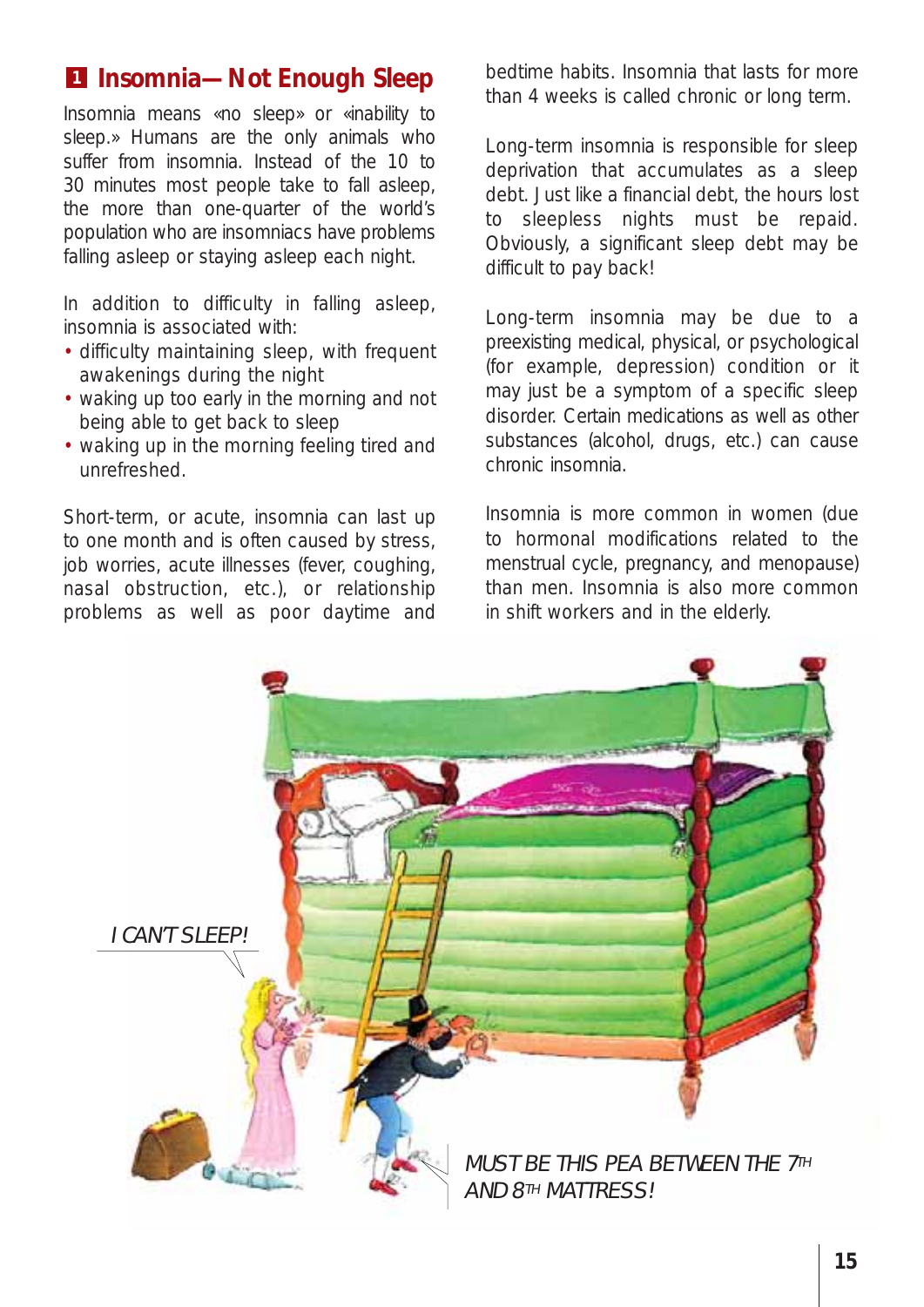#### **Sleep-Related Breathing 2Disorders—Obstructive Sleep Apnea**

#### **a – What is obstructive sleep apnea?**

Apnea means pauses in breathing. Obstructive refers to an obstacle in the upper airway, which comprises the mouth, nose, and throat.

Obstructive sleep apnea (OSA) is the cessation of breathing, lasting from 30 seconds to 3 minutes, during sleep. OSA events can have a frequency from 5 times per hour to hundreds of times each night. Breathing resumes with a jerk of the body or a gasp.

The frequent and repetitive cessation of breathing during the night reduces the oxygen level in the brain. This can increase the risk of serious health problems such as high blood pressure, heart attacks, strokes, and irregular heartbeat that can lead to cardiac arrest and death.

The bed partner of a person with OSA typically complains of the loud snoring associated with the respiratory pauses as well as the person's agitation, frequent awakenings, body jerking, and gasping.

Because people with OSA awaken each time the airway is reopened to resume breathing, the continuity of their sleep is disrupted, particularly in reaching the deep stages of NREM and REM sleep. During the day, they easily fall asleep while performing monotonous or repetitive tasks such as watching TV, reading a book, driving a vehicle, or attending a meeting. They often complain of reduced memory and attention span, reduced libido, as well as irritability and depression.

OSA is more common in men than women and mainly affects overweight adults over 40 years of age. The stereotypical depiction of a person with OSA is the character Fat Joe from Charles Dickens's 1837 serial novel *The Pickwick Papers.* Obese, red-faced Fat Joe constantly fell asleep during meetings and when doing simple things such as waiting for someone to answer the door. His loud snoring was very disruptive. Fat Joe suffered from an advanced form of OSA characterized by obesity, also called today the «Pickwick syndrome.»

Because alcohol relaxes the muscles in the upper airway, it increases the likelihood of OSA. Certain medications and drugs, such as sedatives, have a similar effect.

In the USA alone, an estimated 18 million adults have OSA, of which nearly 50,000 die each year (National Institutes of Health). But 95% people with OSA are unaware that they are not just snoring loudly but have a serious sleep disorder.



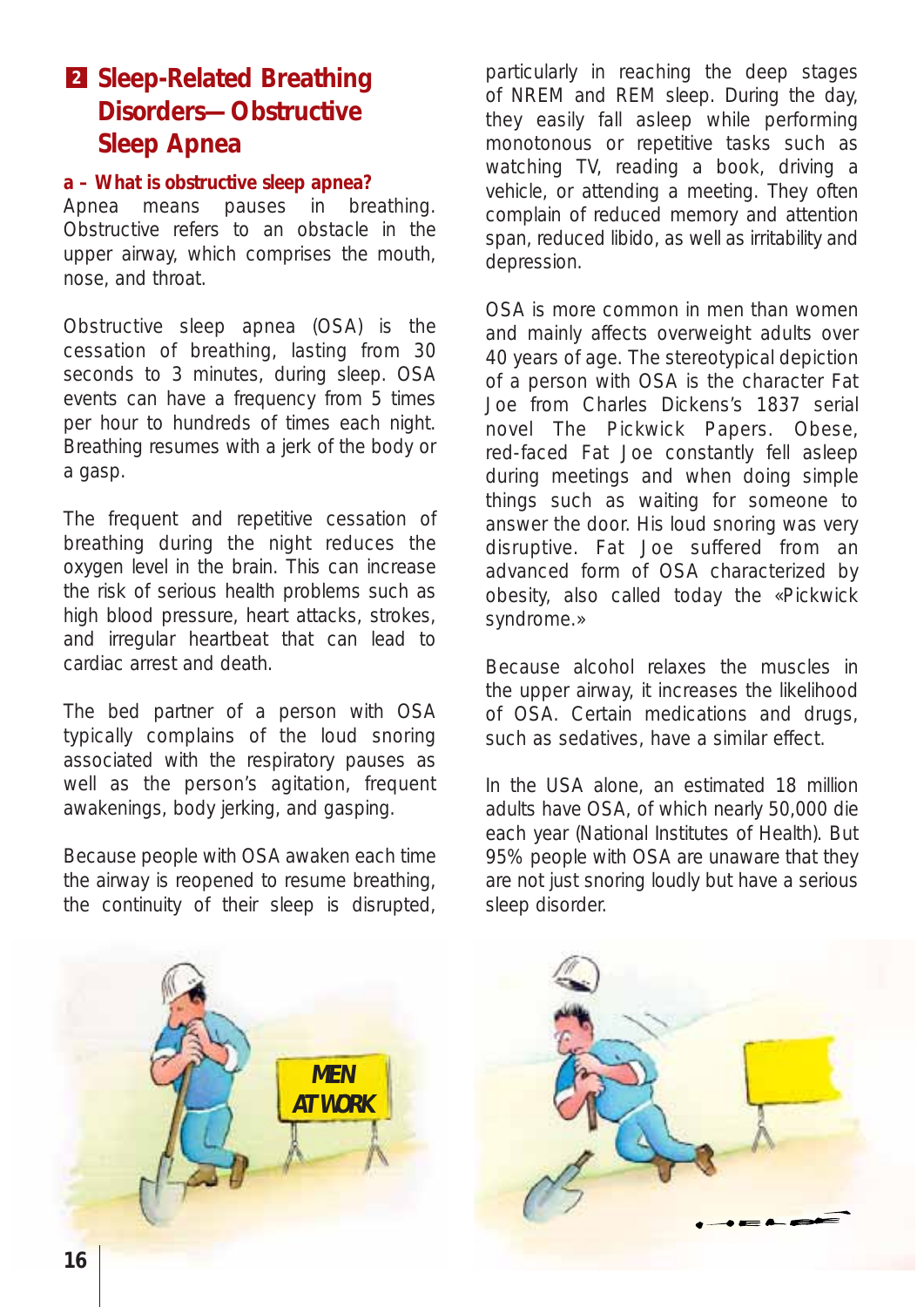#### **b – The causes of obstructive sleep apnea**

The upper airway obstruction that causes OSA can have numerous origins:

• Obesity is one of the major risk factors for having OSA. The tissues in the upper airway (nose, mouth, and throat) of obese

people are infiltrated with fat, which reduces the diameter of the airway. Many people with OSA have a body mass index (BMI) that is more than 20% over the BMI that represents a normal weight for their height.

**Are You Obese? Measure Your Body Mass Index (BMI) The BMI is calculated as a ratio of your weight to your height squared: or: Examples** Weight of 70 kilograms and height of 1.75 meters =  $(70)/(1.75^2)$  = 22.9 Weight of 225 pounds and height of 5 feet 9 inches =  $(704.5)[(225)/69^2] = 33.3$ BMI < 18 = You are underweight. BMI between 20 and 25 = You are in the normal weight range for your height. BMI between 25 and 30 = You are overweight. **BMI > 30 = You are obese.** BMI > 40 = You have what is called «morbid» obesity. BMI > 50 = You are in the category of «super or malignant» obesity. weight in pounds  $BMI = 704.5$  (height in inches) x (height in inches) weight in kiligrams  $BMI = \frac{3}{\text{(height in meters)} \times \text{(height in meters)}}$ 

- OSA can occur in nonobese people because of anatomical conditions that can obstruct the upper airway:
	- enlarged tonsils or adenoids
	- deformed or enlarged uvula (the little piece of flesh that hangs down at the back of the throat)
	- enlarged or thick tongue
- enlarged or thick neck (collar size of 17 inches [43 centimeters] or greater in men, 16 inches [40 centimeters] in women).
- Gastroesophageal reflux disease, for which heartburn is a symptom, is another cause of OSA.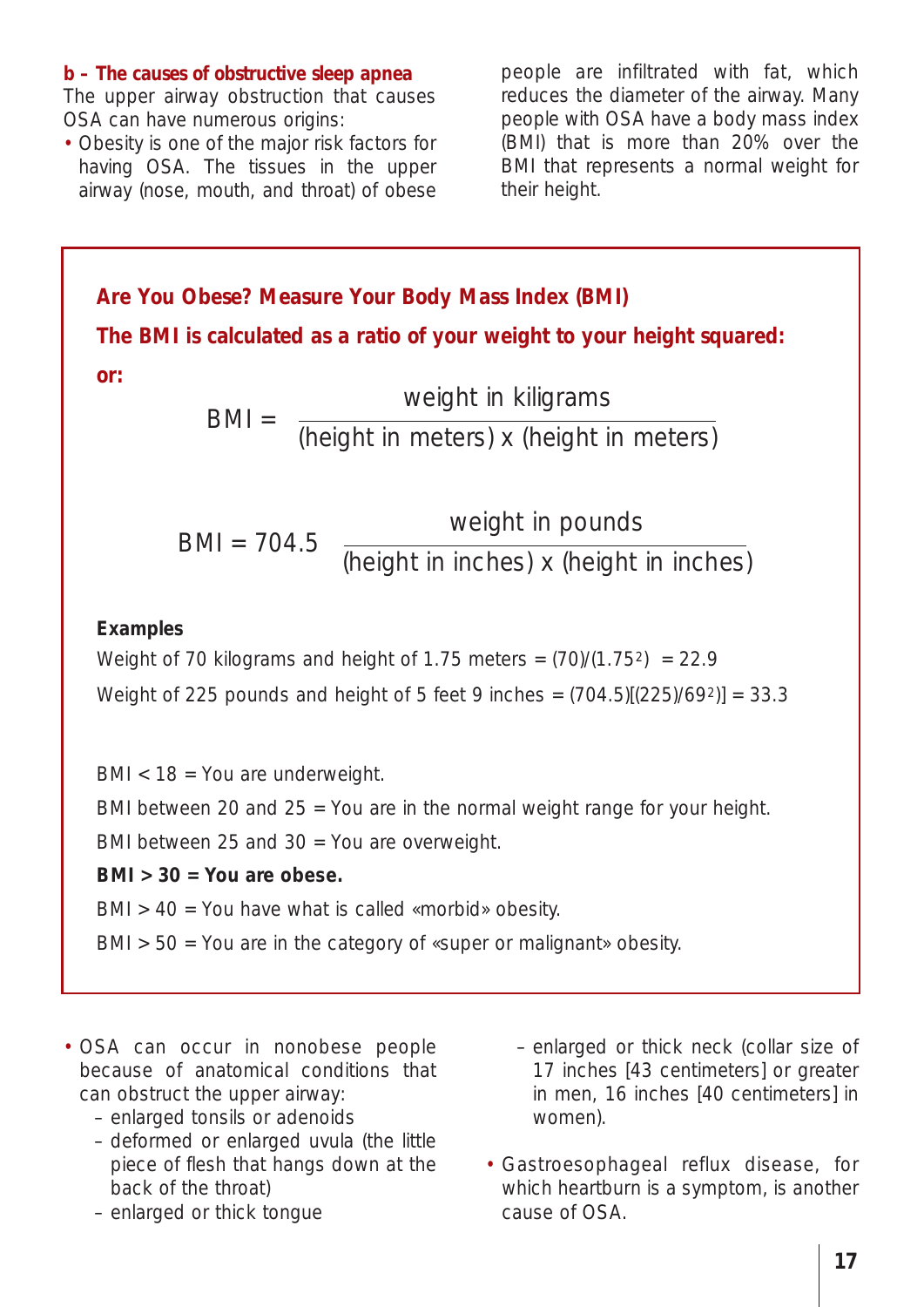#### **c – Do you have obstructive sleep apnea?**

OSA is a serious problem that can have severe effects on your health and cause excessive daytime sleepiness and sleeprelated vehicle accidents while driving.

Do you have OSA? Take the simple quiz below by answering «yes» or «no» to each

- **1.** Are you overweight? (Calculate your BMI as shown on the previous page. If your BMI is over 30, answer «yes» to this question.)
- **2.** Do you snore loudly when sleeping?
- **3.** Do you choke or gasp at night?
- **4.** Have you been told that you hold your breath or stop breathing when you sleep?
- **5.** Do you feel excessively tired and sleepy during the daytime?
- **6.** Do you routinely fall asleep when sitting quietly, such as during a meeting, at the movies, while driving, or while watching TV?
- **7.** Do you feel restless in your sleep, frequently tossing and turning?
- **8.** Do you feel depressed, aggressive, or irritable? Do you have severe mood swings?
- **9.** Have you lost interest in sex? Has your sex drive or your ability to perform decreased?

question. Your bed partner can probably help you with many of the answers!

If you answer «yes» to five or more questions you may have OSA. You should see a medical professional as soon as possible to schedule screening for a sleep study.

- **10.** When you wake up in the morning, do your mouth and throat feel dry? **11.** Do you have trouble concentrating? **12.** Are you forgetful and have memory problems? **13.** Do you feel confused upon awakening or sometimes have trouble awakening from a nightmare? **14.** Do you have morning headaches?
- **15.** Do you suffer from high blood pressure?
- **16.** Do you wake up at night feeling your heart pounding, sometimes with an irregular beat?
- **17.** Do you frequently get up at night to go to the bathroom?
- **18.** Do you wake up perspiring heavily?
- **19.** Do you wake up during the night with heartburn?
- **20.** Do you wish that you had more energy and less fatigue?

**MEN AT WORK**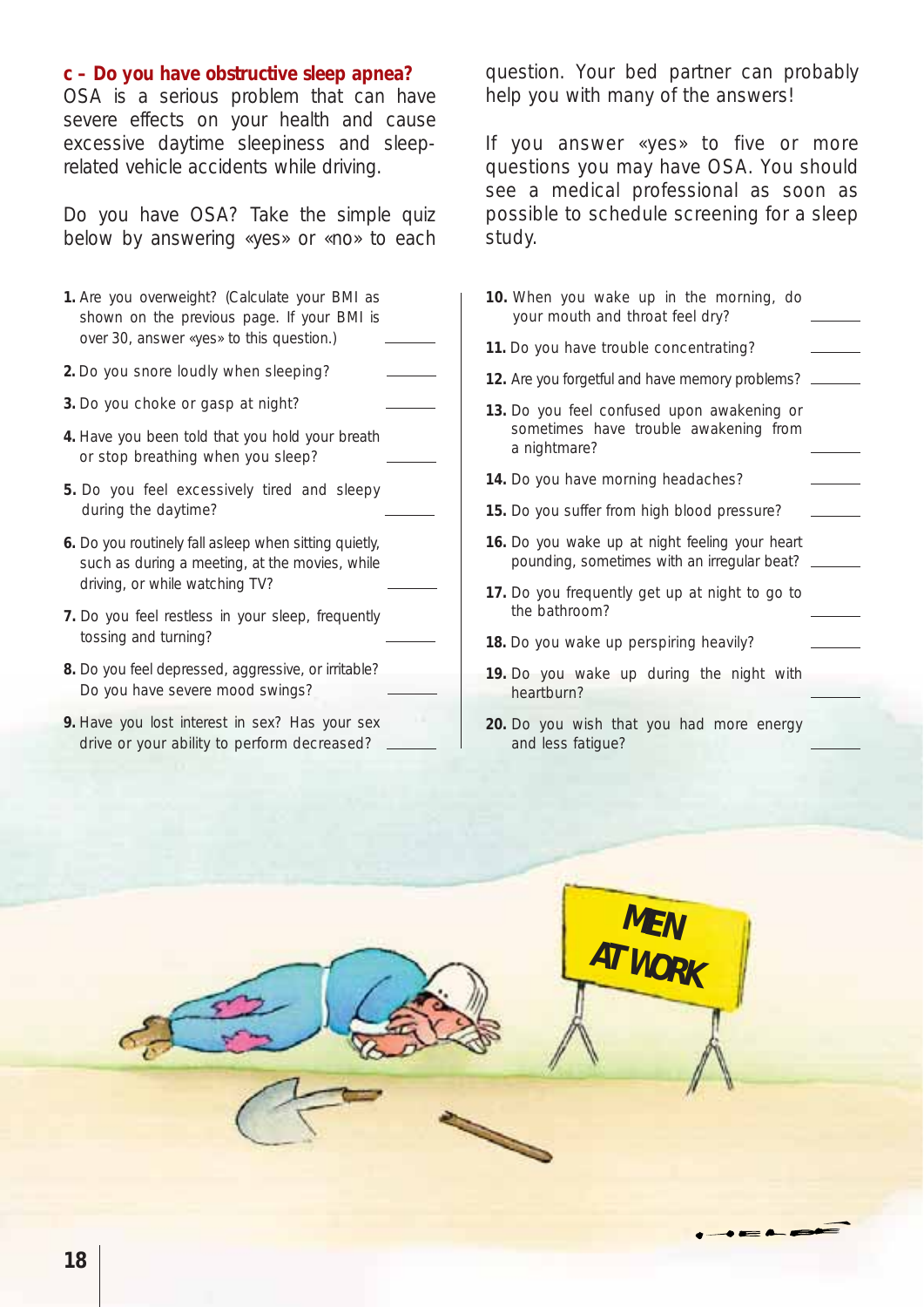#### **Hypersomnia (Excessive 3 Sleepiness) Not Related To Breathing Disorders**

Hypersomnia is characterized by repeated episodes of excessive daytime sleepiness or prolonged nighttime sleep. Hypersomnia can result from the frequent awakenings caused by obstructive sleep apnea, but this discussion concerns hypersomnia that occurs unrelated to a breathing disorder.

A hypersomniac may sleep up to 12 hours a night and still need frequent daytime naps. These repeated naps, often at inappropriate times such as at work, during a meal, or in the middle of a conversation, do not reduce the feeling of drowsiness. The constant need for sleep can interfere with all areas of life, from work to home, and can have serious consequences, such as an increased risk of accidents while driving.

Hypersomniacs complain of often feeling disoriented, anxious, irritable, and restless when they wake up. They have low energy and concentration levels, loss of memory, and sometimes hallucinations.

Hypersomnia usually affects adolescents and young adults. A cause is rarely found, but there seems to be a genetic predisposition. Certain medications, or on the contrary their abrupt cessation without tapering off, can cause hypersomnia.

Hypersomnia also occurs in people with the following conditions:

- obesity
- depression or other psychiatric disorders
- drug or alcohol abuse
- certain neurological conditions (epilepsy, multiple sclerosis, and encephalitis)
- certain brain tumors or injuries.

JOHNI JOHNI PLEASE WAKE UP NOWL

 $1222222$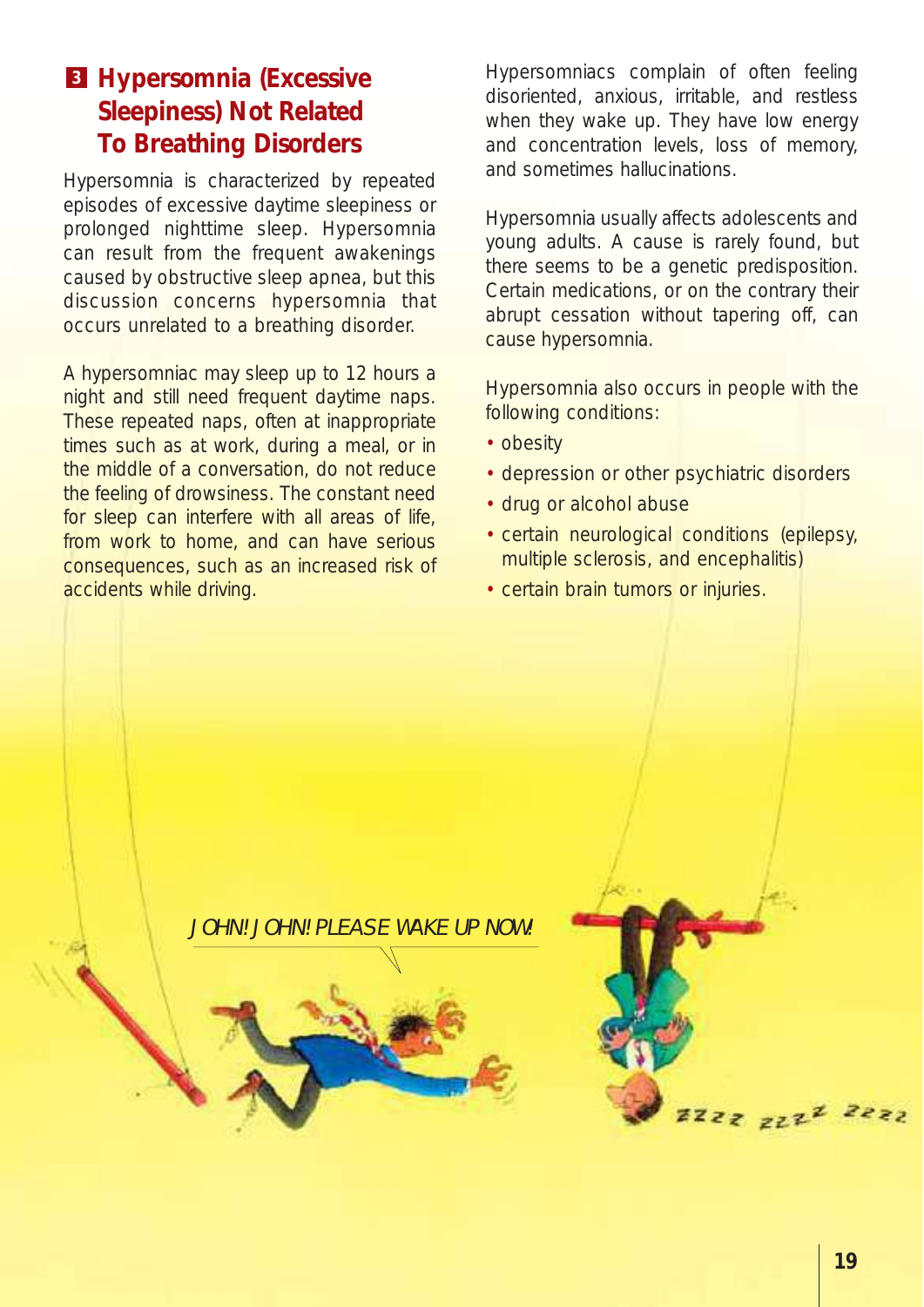#### **a – Narcolepsy**

Narcolepsy is a very rare but exaggerated form of hypersomnia (excessive daytime sleepiness) without a related breathing disorder. People with this chronic neurological sleep disorder have frequent, sudden daytime «sleep attacks» even if they have normal nighttime sleep. About three-quarters of narcoleptics also have episodes of cataplexy.

Cataplexy is the sudden temporary loss of muscle tone. Attacks may be mild and partial, causing weakness in a particular muscle, such as a drooping eyelid. Or they may be so severe to cause knee buckling and a complete collapse. The person falls to the ground but remains conscious. Cataplexy is often caused by an outburst of emotion—such as strong laughter, excitement, anger—and can last from a few seconds to a few minutes.

In addition to excessive daytime sleepiness and cataplexy, other symptoms of narcolepsy include the following:

• Sleep paralysis is the terrifying inability to move the limbs, speak, or even breathe deeply while falling asleep or upon awakening. It may last for a few minutes and is frequently accompanied by hallucinations.

• Hypnagogic hallucinations or presleep dreams are vivid dreamlike images that the narcoleptic experiences while partially awake, while falling asleep, or at the beginning of sleep paralysis. The visions are often frightening, particularly because the person, although awake, is unable to control them.

Sleep attacks can occur with varying frequency, from once a day in some narcoleptics to once a week in others. The attacks interrupt normal daytime activities such as talking, eating, and driving.

Narcolepsy is easily diagnosed during a sleep study. Narcoleptics go from a state of being fully awake directly into deep REM sleep without passing through any of the normal preceding phases of sleep, and then they directly return to being fully awake.

Narcolepsy commonly begins between ages 15 and 30. Once it appears, narcolepsy is present for life. Almost 300,000 people in the USA are affected. Although there is no known cause, there seems to be a genetic predisposition. Researchers have recently identified a gene that causes narcolepsy in dogs and mice and are searching for defective versions of this same gene that occurs in humans. Some cases of narcolepsy result from a brain injury or

**20**  $2^{72ZZZ}$ <br>neurological disease. zzzzzz AND I NOW DECLARE YOU MAN AND WIFF!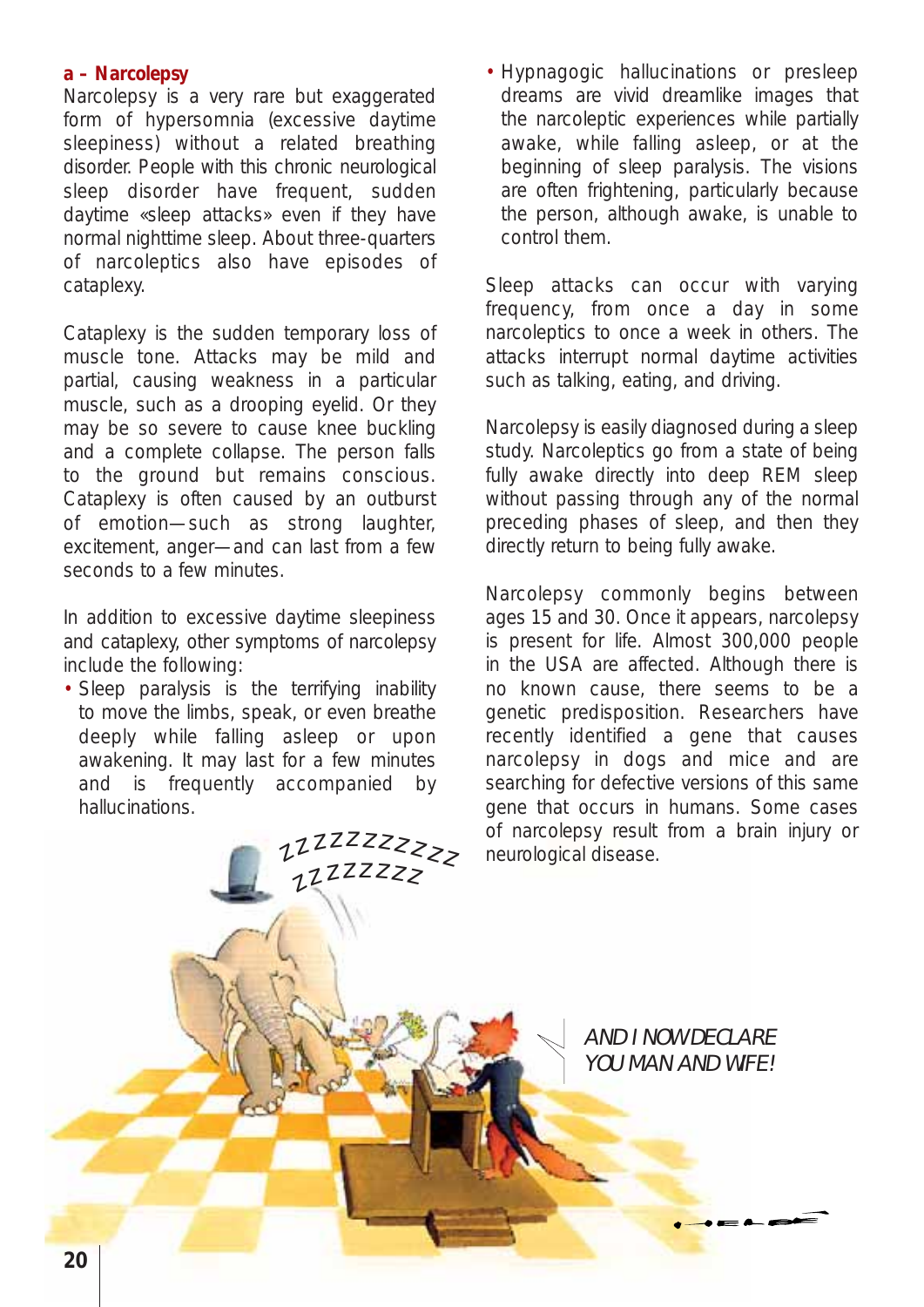#### **Circadian Rhythm Sleep 4Disorders**

For most people daytime equals activity and nighttime equals sleep. Changes to this daynight schedule can desynchronize the body's biological clock and lead to circadian rhythm sleep disorders. These disorders that affect the timing of sleep commonly occur in shift workers but also as «jet lag» in international travelers who cross many time zones.

#### **a – Shift work**

A recent survey of approximately 1,000 train conductors in the USA revealed that almost 60% of the conductors who worked night shifts reported nodding off at least once during their shift within the previous week.

Shift workers are people who work outside of the typical «9 to 5» business-day schedule and particularly those who work nights or irregular schedules. It is challenging not only to stay awake and work when the body's natural clock says that it is time to go to bed but also to go to sleep when the sun is shining and everyone else is awake and making noise.

The distortion of the day-night signals to the brain produces disrupted sleep schedules with difficulty falling or staying asleep, difficulty waking up and being alert, and involuntary bouts during the waking hours of «microsleep» that last from a few seconds up to a minute.

Shift workers sleep an average of 1 to 2 hours less per night than their non-shiftworking counterparts. This means that over time they are more and more sleep deprived and have accumulated a bigger sleep debt. The sleep deprivation is compounded by the fact that many shift workers revert to a normal sleep-wake schedule on weekends so they can participate in family and social events.

In comparison with day workers, shift workers seem to have the same average lifespan. However, shift work seems to be responsible for certain lifestyle variations, personal complaints, work-related issues, and health problems.

Lifestyle variations in shift workers include an increase in:

- cigarette consumption
- alcohol consumption
- weight gain due to loss of regular mealtime and exercise schedules.

Personal complaints include greater:

- irritability and frequency of depression
- time pressure and the burden of family obligation
- social marginalization (mismatch between working hours and social activities)
- marital disruption and spouse loneliness and night-time insecurity, leading to a higher divorce rate
- parental problems with the perception of failing as a parent.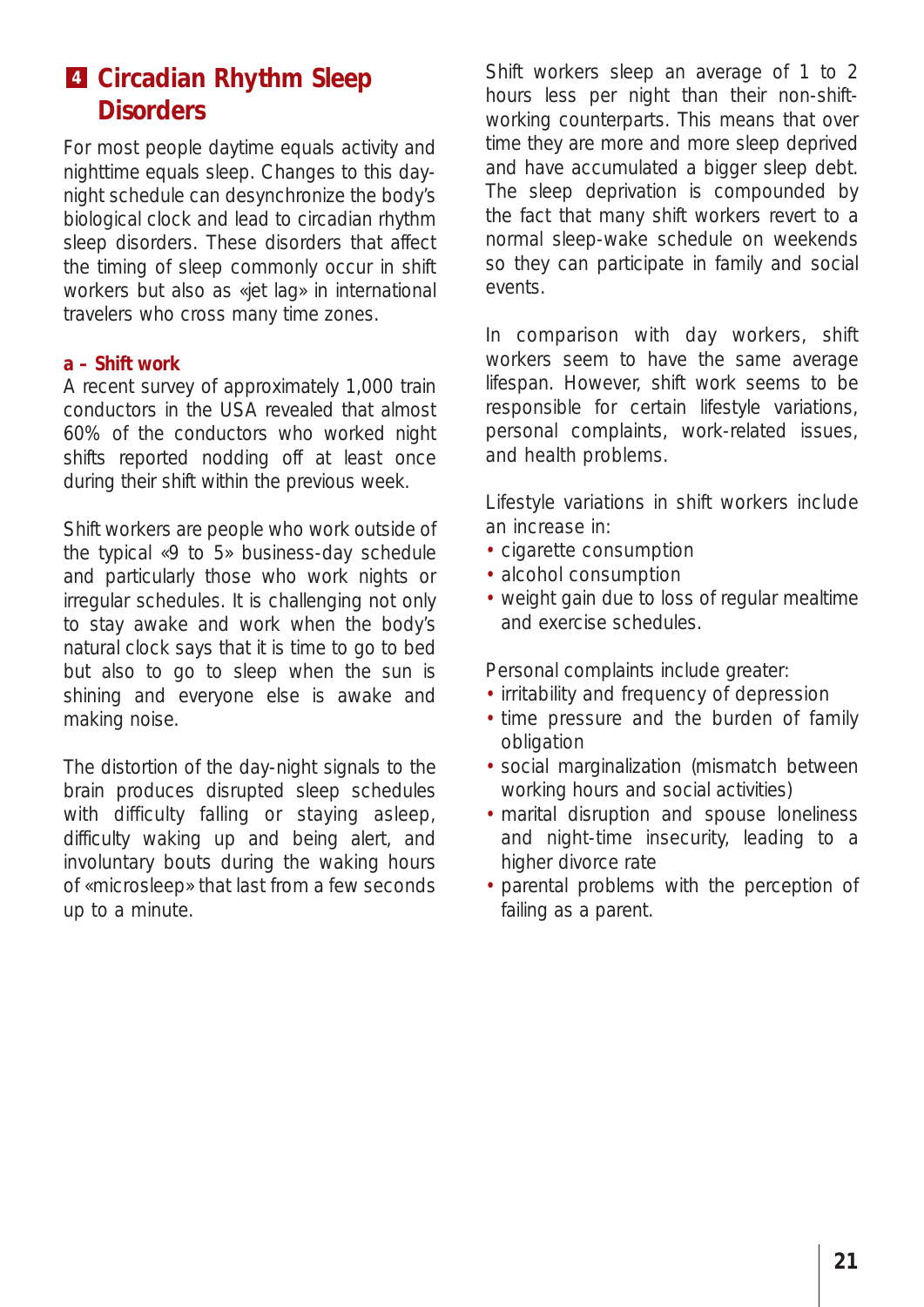Work-related issues include:

- poor concentration and mental fatigue
- errors leading to poor performance
- reduced productivity
- more near misses, injuries, accidents, and fatalities.

Health problems include higher rates of :

- gastrointestinal disorders—abdominal pain, alterations in bowel habits, peptic ulcers
- coronary heart disease and heart attacks
- metabolic variations and an increased risk of diabetes
- spontaneous abortion, miscarriage, and premature birth in pregnant women.

Although young adults seem to cope better with shift work than older workers, and men cope better than women (who are more likely to have additional domestic and childcare obligations), over the years the body never completely adapts. Staying awake all night and sleeping during the day remain difficult because they counter the circadian rhythm.

#### **b – Jet lag**

At any one time of the day, at least 500,000 people are flying in airplanes someplace in the world and many of them are crossing multiple time zones. Traveling rapidly across time zones disrupts the synchronization of the biological clock and accompanying circadian rhythms with the local time, producing some awkward sensations.

Symptoms of jet lag may last for a few days:

- irritability
- physical and mental daytime tiredness, with impaired alertness and lower performance
- inability to get to sleep at night after an eastward flight
- early awakening after a westward flight
- disturbed nighttime sleep
- disorientation
- gastrointestinal problems and loss of appetite.

People adjust to new time zones at the rate of approximately one hour per day, but not all body functions adjust at the same speed. Body temperature, digestion, and sleep adjust at different speeds.

Most travelers report worse jet lag when flying from west to east than from east to west. This is because the body finds it easier to extend the natural day than to shorten the natural night.

Although jet lag may not be a big problem for someone on vacation, it can seriously impair the business traveler's ability to function effectively.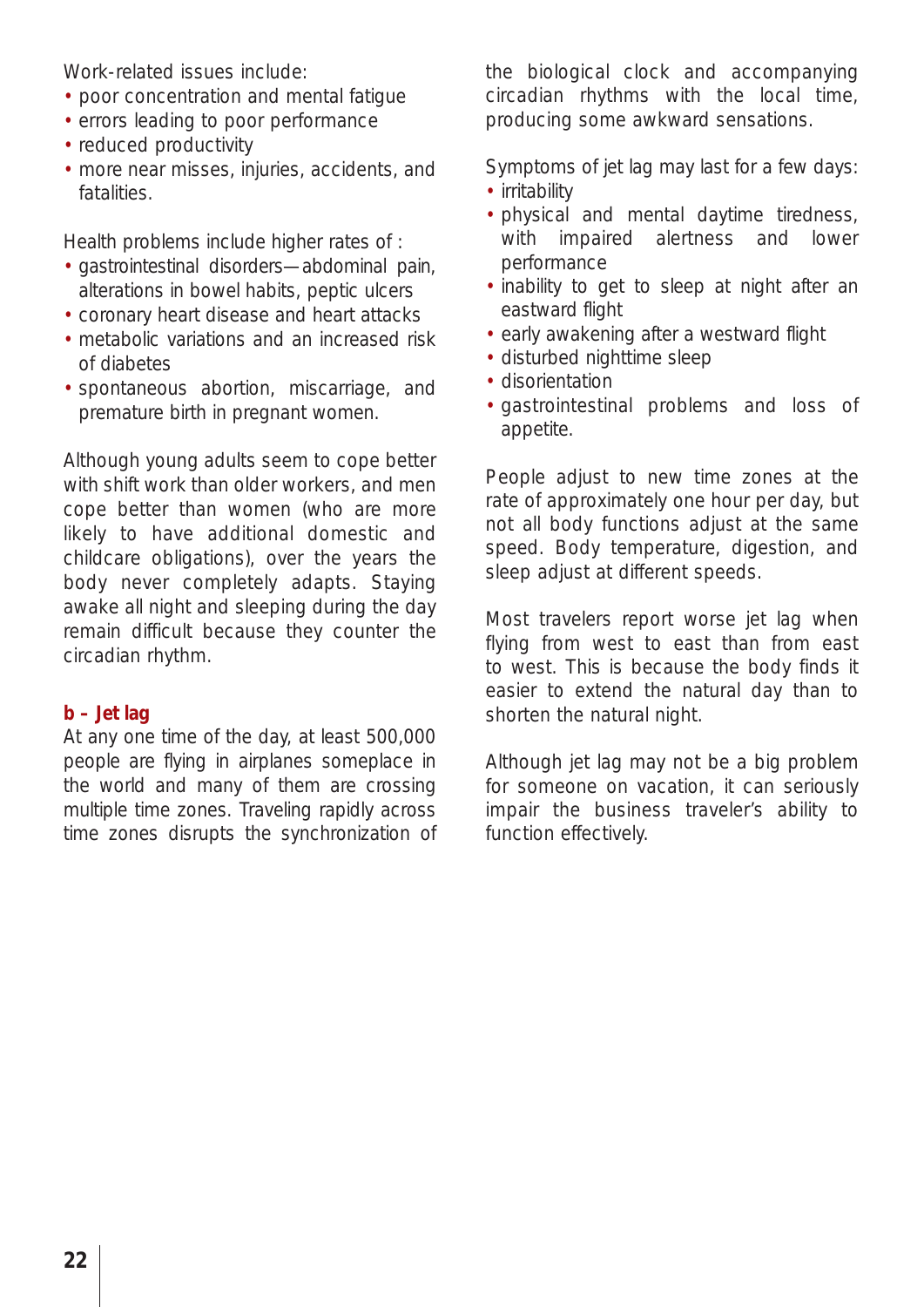#### **Parasomnias (Abnormal 5Events Occurring During Sleep)**

Of the numerous parasomnias, or abnormal events that can occur during sleep, here are a few of the most common ones.

#### **a – Nightmares**

Nightmares are frightening dreams that awaken the sleeper with a feeling of intense anxiety, fear, or feeling of impending danger. There is an immediate recall of the frightening dream and the person is fully alert, not confused or disoriented. The person finds it difficult to return to sleep.

#### **b – Sleepwalking**

Sleepwalking, or somnambulism, is a disorder that can occur at any age, but is more common in children. Walking and other movements occur during deep sleep and last from a few seconds to as long as 30 minutes.

Sleepwalking activities include sitting up in bed, getting up and walking around, moving furniture, making one's bed, dressing or undressing, cooking and eating, or even driving a car while actually still asleep. The sleepwalker may appear to be awake because the eyes may be wide open.

Sleepwalkers have no recollection of their nighttime activity the next morning. Although sleepwalking is usually portrayed humorously on television and in the movies, it can put the sleepwalker in dangerous situations and result in injuries. Contrary to popular belief, there is no danger in waking a sleepwalker.

A cause is rarely found to explain this sleep disorder, although in children it may be triggered by anxiety or a sleep debt. In adults it is often linked to medical conditions (such as mental health disorders or seizures) or to the use of drugs or alcohol.

#### **c – Sleep talking**

Sleep talking, or somniloquy, is the utterance of speech or sounds during sleep without the sleeper's awareness of speaking.

It can occur at any stage of sleep and is fairly common and usually harmless. What causes sleep talking is not known, but it sometimes results from circumstances related to other sleep disorders, such as medical conditions (for example, mental health disorders, anxiety, fever).

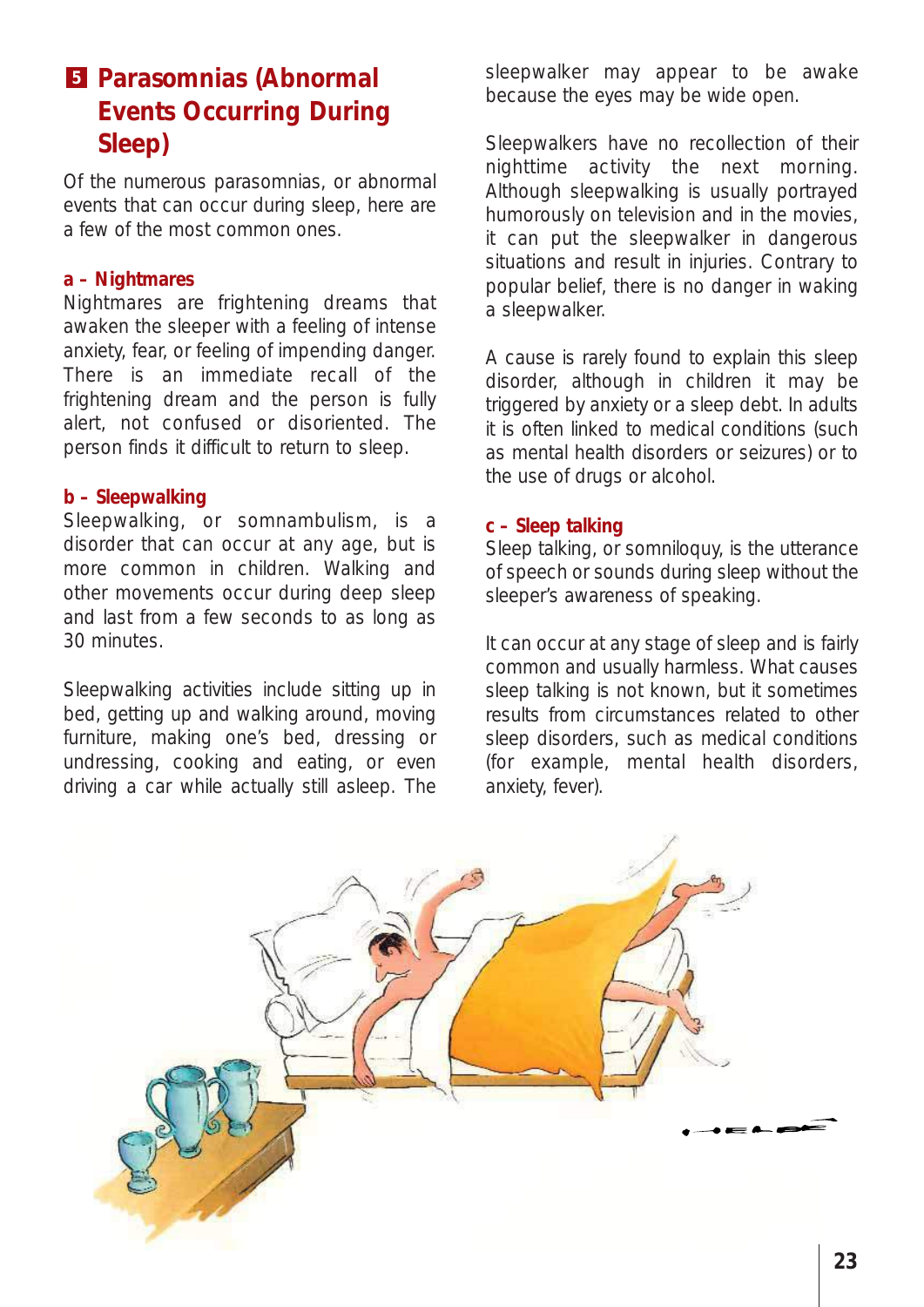#### **Sleep-Related Movement 6 Disorders**

Some sleepers may have repetitive and abnormal movements during the night. Although the movements may not awaken the sleeper, they usually disturb the bed partner's sleep. Below are some of the most common sleep-related movement disorders.

#### **a – Periodic limb movement disorder**

Periodic limb movement disorder causes people to jerk and kick their legs and sometimes their arms every 20 to 40 seconds during sleep in a repetitive movement of tightening and flexing the muscles. The limb movements are often associated with partial or complete awakening, although the sleeper is unaware of either the movements or the arousals.

Some people have hundreds of these movements each night. This disorder is more common with age: up to one-third of people 60 and older experience periodic limb movement disorder.

> ALL NIGHT LONG I KEEP GETTING KICKED BY THESE FINS!

#### **b – Restless legs syndrome**

Restless legs syndrome (RLS) produces sensations of creeping, crawling, aches and pains, pulling, or tingling in one or both legs and feet along with an irresistible urge to move them by stretching or getting up and walking around to obtain short-term relief.

RLS symptoms that occur prior to sleep onset make it difficult to fall asleep. People with RLS often also experience periodic limb movement, especially of the legs.

Diagnosis of RLS is based on the patient's history because there is no specific laboratory test for it. Restless leg syndrome tends to run in families.

#### **c – Bruxism**

Sleep bruxism is grinding or clenching of the teeth during sleep that may cause abnormal wear of the teeth, unpleasant sounds, and discomfort in the muscles of the jaw.

The frequency of bruxism and impact on the teeth vary from one person to another. Intense nightly episodes can cause dental injury, disorders of the jaw, and painful chewing when eating.

Bruxism tends to occur in people who are highly motivated and competitive; similarly, it can be caused by stress and anxiety or exacerbated by smoking or caffeine consumption close to bedtime.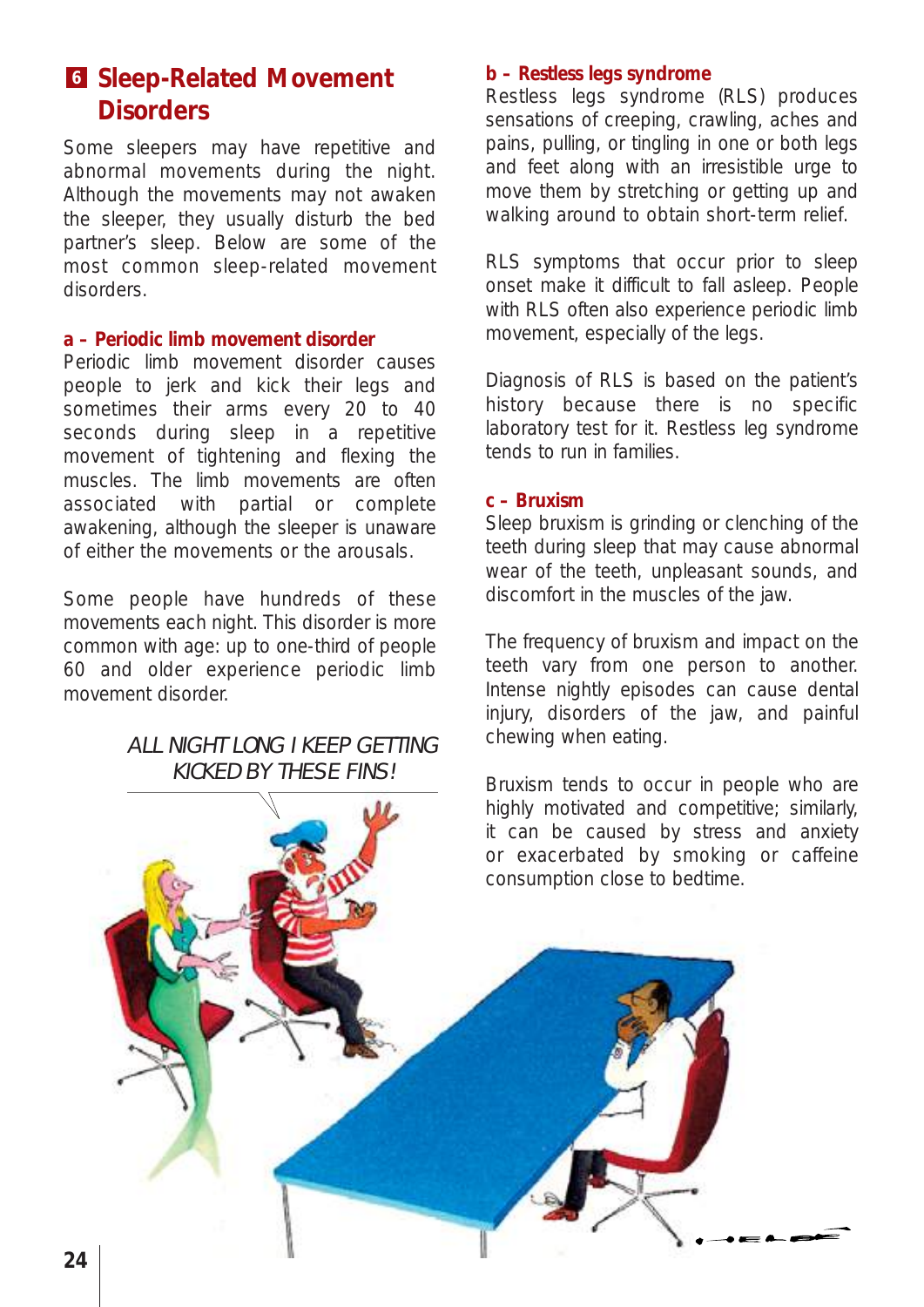#### **Sleepiness and driving sleep-related motor vehicle accidents 4**



Cording to the National Transportation<br>
4,800 fatal crashes involving large<br>
trucks are the state in the USA 57% Safety Board, of the approximately trucks each year in the USA, 57% are probably due to the driver's sleepiness.

A similar study found that the 27% of drivers in the UK who fell asleep at the steering wheel of their vehicle caused 83% of all vehicle-related deaths.

Sleepiness (used here synonymously with tiredness and drowsiness) is the need for sleep or the likelihood of falling asleep. Sleepiness results from insufficient sleep, prolonged wakefulness, or staying awake at a time when the body's biological clock is set for sleep, such as the middle of the night. Sleepiness can be counteracted only by sleep.

Sleepiness increases reaction time, decreases awareness, and impairs judgment. Only quite recently has sleepiness been identified as a major cause of motor vehicle accidents, estimated to be responsible for 20% of serious road accidents and 40% to 50% of all single-vehicle crashes.

Falling asleep at the wheel is the result of microsleep episodes, which last from a few seconds to as long as a minute. Nothing can prevent microsleep except sleep. Opening the window for some fresh air, turning on the air conditioner, or increasing the volume of the radio are of very limited value and are sufficient only to get you to a safe place to pull over and take a nap.

Every driver should know the signs of drowsiness and stop driving when they appear:

- eyelids starting to droop and vision blurring
- repeated yawning
- no memory of the last few miles or kilometers that have been driven
- trouble keeping the head up
- drifting between lanes, missing traffic signs and signals, and tailgating
- drifting off the road and jerking the vehicle back into the lane
- experiencing near misses.

Although not yet completely commercialized, Dozy Driver Detection Systems (DDDS) have been developed and in the near future will be widely available to warn a driver when he is starting to experience sleepiness. The systems work by scanning the upper body using a dash–mounted transceiver which monitors and quantitatively measures several indices, such as the general activity level, the speed, frequency and duration of eyelid closure, and the rate of heartbeat and respiration, by analyzing the reflected signal.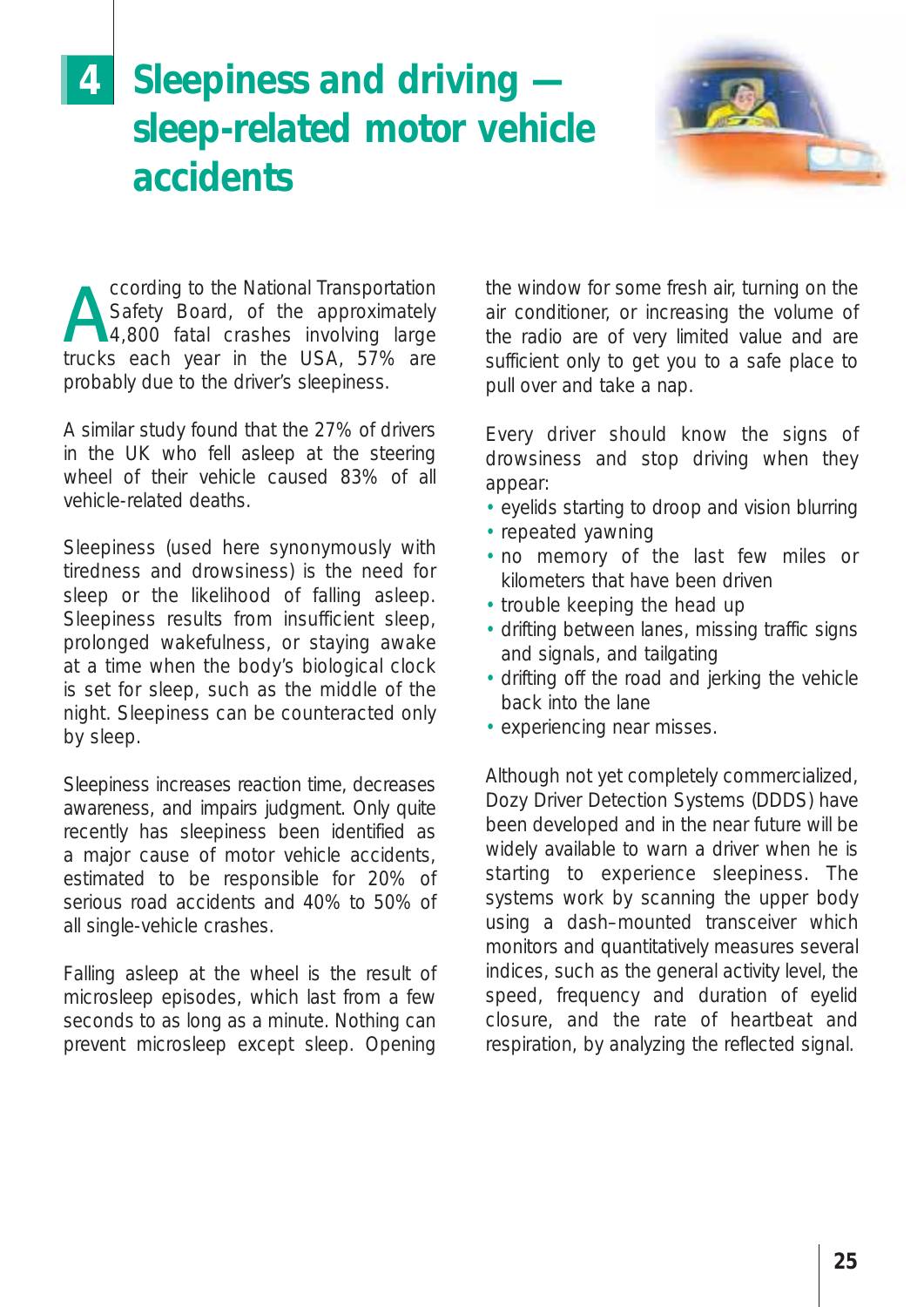#### **Factors Involved in Sleep-1Related Vehicle Accidents**

A sleepy driver should not get behind the wheel. Ignoring the need for sleep can be fatal.

People with known sleep disorders (such as obstructive sleep apnea or narcolepsy) have 7 times the risk of having a sleep-related vehicle accident. Driving with untreated obstructive sleep apnea is comparable to driving drunk. Some states in the USA restrict the driving privileges of people with certain sleep disorders.

Sleepiness is increased by long working hours, an active nighttime social life, or family or work problems that reduce the amount of sleep obtained the previous night. Sleepiness is also increased by certain health conditions (fever, the common cold, and other illnesses) and some medications (see the chapter on «Substances that Influence Sleepiness and Total Sleep Time»).

Accumulating a sleep debt from chronic sleep deprivation increases the tendency to fall asleep , especially while performing monotonous tasks such as driving.

The Epworth Sleepiness Scale on the next page is used in many countries and organizations to measure daytime sleepiness and predict the degree of sleep deprivation and /or disturbance , and one's ability to drive a company vehicle or perform other safety critical tasks without falling asleep . It is closely correlated to the polysomnography or sleep tests and should be considered when hiring drivers in order to screen for potential sleep disorders such as sleep apnea as required by the International Association of Oil & Gas Producers *Land Transportation Safety Recommended Practice* (Report No. 365, April 2005 ). Employees should be referred to a physician in the event there appears to be a connection to sleep disorders.

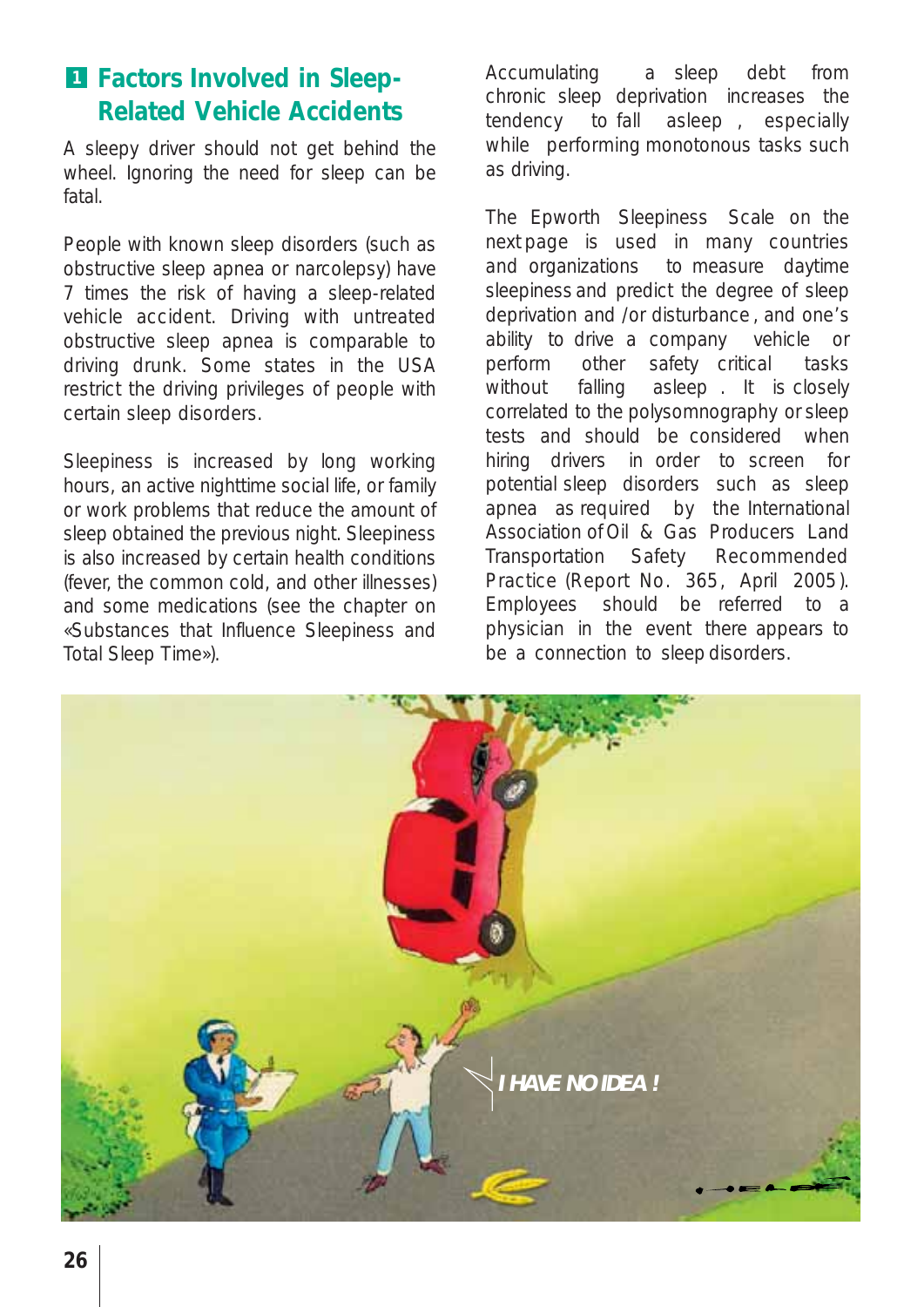#### **How Sleepy or Drowsy Are You? 2 Can You Safely Drive a Vehicle?**

How likely are you to doze off or fall asleep in the following situations, in contrast to just feeling fatigued? The Epworth Sleepiness Scale is widely used to measure daytime sleepiness and predict its affect on the ability to drive a vehicle or perform other tasks without falling asleep. It is closely correlated to sleep tests.

#### **Epworth Sleepiness Scale**

The questions in this quiz refer to a your recent, usual way of life. Even if you have not done some of these things recently, imagine how they would have affected you.

Use the following scale to rate each situation:

- $0 =$  no chance of dozing
- $1 =$  slight chance of dozing
- 2 = moderate chance of dozing
- 3 = high chance of dozing

| In the following situations:                                                                                                                                                                                                                                             | What is your chance of dozing? |
|--------------------------------------------------------------------------------------------------------------------------------------------------------------------------------------------------------------------------------------------------------------------------|--------------------------------|
| Sitting and reading                                                                                                                                                                                                                                                      |                                |
|                                                                                                                                                                                                                                                                          |                                |
| Sitting inactive in a public place (for example, a theater or meeting)                                                                                                                                                                                                   |                                |
| Passenger in a car for an hour without a break                                                                                                                                                                                                                           |                                |
| Lying down to rest in the afternoon when circumstances permit                                                                                                                                                                                                            |                                |
| Sitting and talking to someone                                                                                                                                                                                                                                           |                                |
| Sitting quietly after a lunch without alcohol                                                                                                                                                                                                                            |                                |
| In a car, while stopped for a few minutes in traffic                                                                                                                                                                                                                     |                                |
| Interpreting your score                                                                                                                                                                                                                                                  |                                |
| How important is your sleep debt and sleep problem?<br>Slight or none-you are getting enough sleep<br>You have a moderate sleep problem<br>You have a heavy sleep debt and an important sleep problem<br>You have an extreme sleep debt and very important sleep problem |                                |
|                                                                                                                                                                                                                                                                          |                                |

**A score above 15 should lead to a medical consultation before being authorized to drive a company vehicle or operate heavy machinery in the workplace.**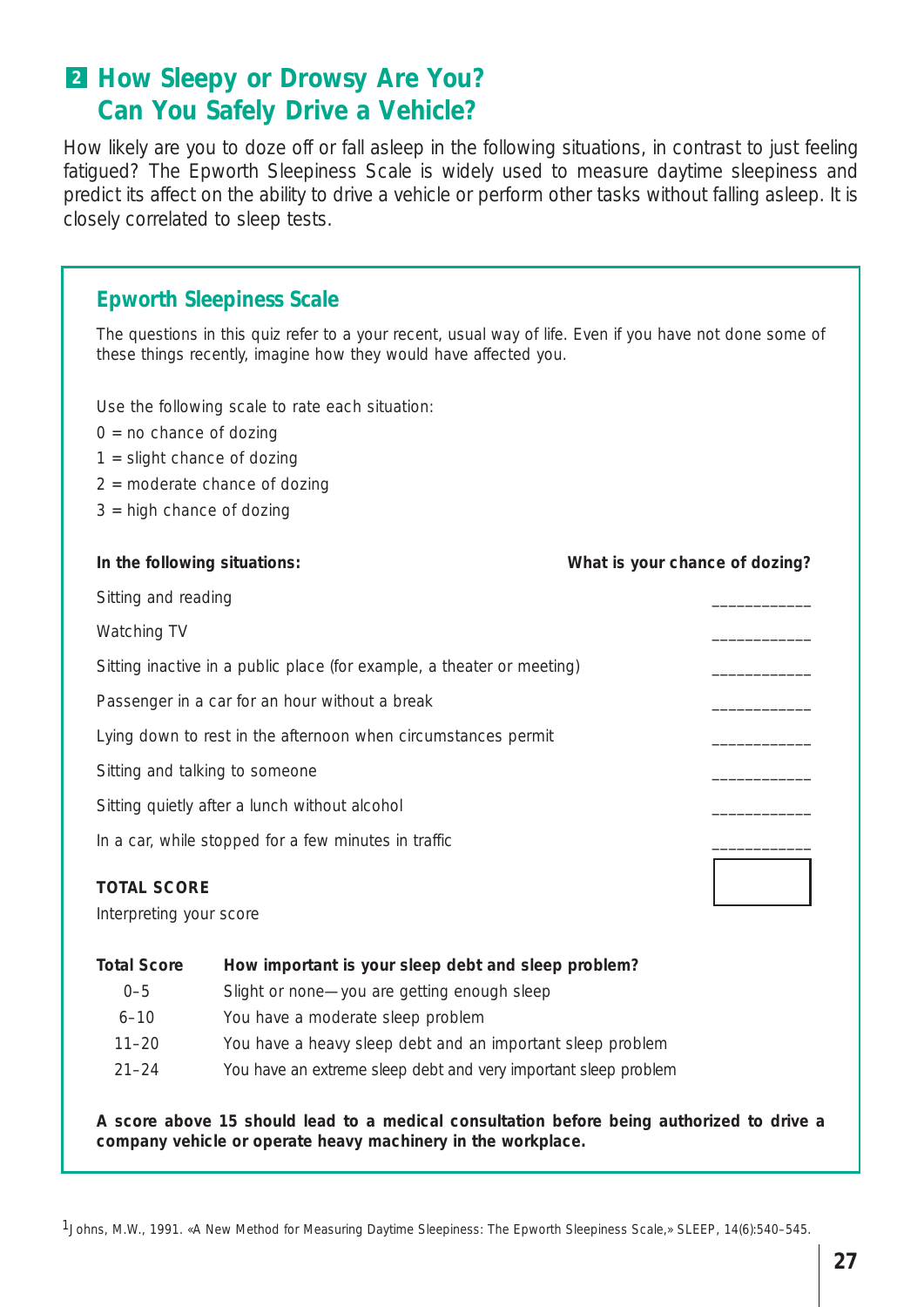#### **When to Suspect a Sleep-3Related Vehicle Accident**

There may be no direct evidence that sleepiness was involved in a driving accident. The driver may be unaware that he or she fell asleep at the wheel or may deny having fallen asleep.

A sleep-related vehicle accident should be suspected when other possible causes of an accident have been eliminated and most or all of the following conditions apply:

- Weather conditions were good.
- Postaccident testing found no drugs or alcohol in the driver.
- No mechanical problems occurred with the vehicle.
- No speeding was indicated by the vehicle's monitor.
- The driver has no known medical disorders that could be a causative factor.
- No skid marks or signs of swerving or braking before impact were present.
- No other vehicles were involved

A sleep-related vehicle accident should also be suspected when the accident occurred during the periods of low alertness in the circadian rhythm: between 2 and 6 a.m. in the morning or between 2 and 4 p.m. in the afternoon.

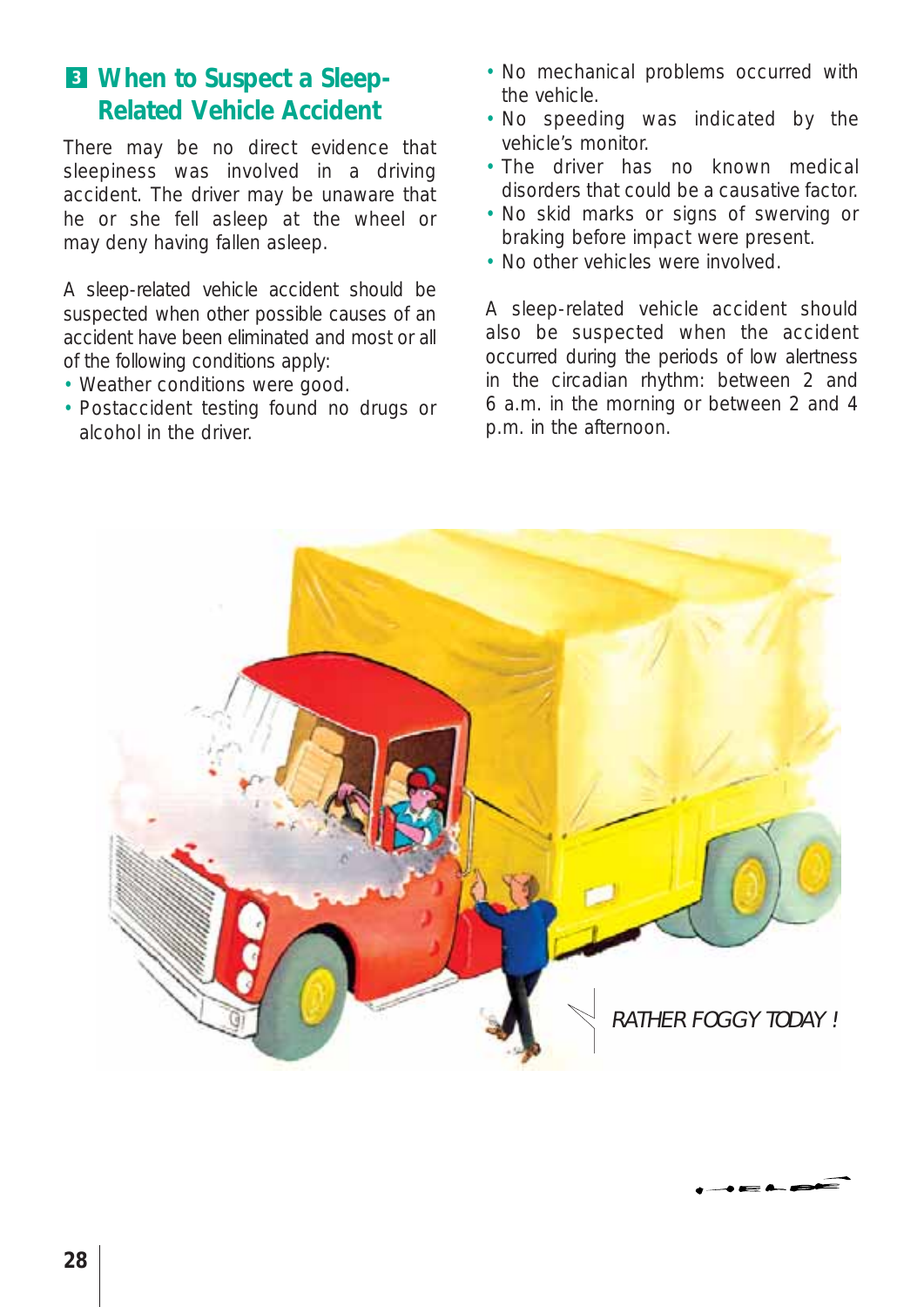#### **Substances that influence sleepiness and total sleep time 5**



Mumerous substances can influence<br>sleepiness and total sleep time.<br>Caffeine, alcohol, and tobacco sleepiness and total sleep time. Caffeine, alcohol, and tobacco products can play a major role in increasing daytime sleepiness by disrupting nighttime sleep. Over-the-counter and prescription medications can also have this effect.

#### **Caffeine 1**

Caffeine is in coffee, tea, chocolate, some colas and other soft drinks, energy drinks, and even in some medications. It has probably been used to combat sleepiness since the Stone Age, when our ancestors found it in certain plants. Caffeine is an addictive psychostimulant that requires about 30 minutes after ingesting before it becomes effective, with its effects lasting about 5 hours.

Caffeine increases intellectual and physical performance, reduces the feeling of drowsiness, and produces a mild sensation of euphoria. Conversely, it also reduces sleep quality and total sleep time by masking natural sleeping needs and thus destabilizing normal sleeping habits.

When caffeine intake exceeds 250 mg/day (over 5 cups of coffee) side effects of overstimulation can occur: nervousness, irritability, palpitations, flushing, hyperventilation, arrhythmias, rapid respiration and heart rate (tachycardia), muscle twitching, and gastrointestinal disturbances, among other things. Chronic consumption of caffeine can lead to insomnia, persistent anxiety, paranoia, and depression.

#### **Alcohol 2**

Alcohol is a depressant and has a sedative effect, which is magnified in sleepy or anxious people. It is probably the most frequently used self-medicated sleeping aid in the world.

Consuming alcoholic beverages initially produces a short period of euphoria, followed by impairment of the drinker's judgment, concentration, visual perception, and memory. Its effects are directly related to the quantity consumed.

Although alcohol reduces the time it takes to fall asleep because it relaxes the brain, after 3 or 4 hours of sleep it increases sleep disruption during the deep NREM and REM stages. Alcohol increases the likelihood of snoring, sleep-related breathing disorders, and parasomnias and sleeprelated movement disorders, followed by excessive daytime sleepiness. People with obstructive sleep apnea are particularly effected, with an increased risk of heart attack, stroke, and sudden death because their throat muscles are relaxed by alcohol.

The risk of having a fatigue-related vehicle accident is increased by alcohol consumption.

#### **Nicotine 3**

Nicotine is a highly addictive stimulant that disrupts sleep and reduces total sleep time. Users of tobacco products wake up more often during the night, have more difficulty staying asleep, and experience more daytime sleepiness than nonusers.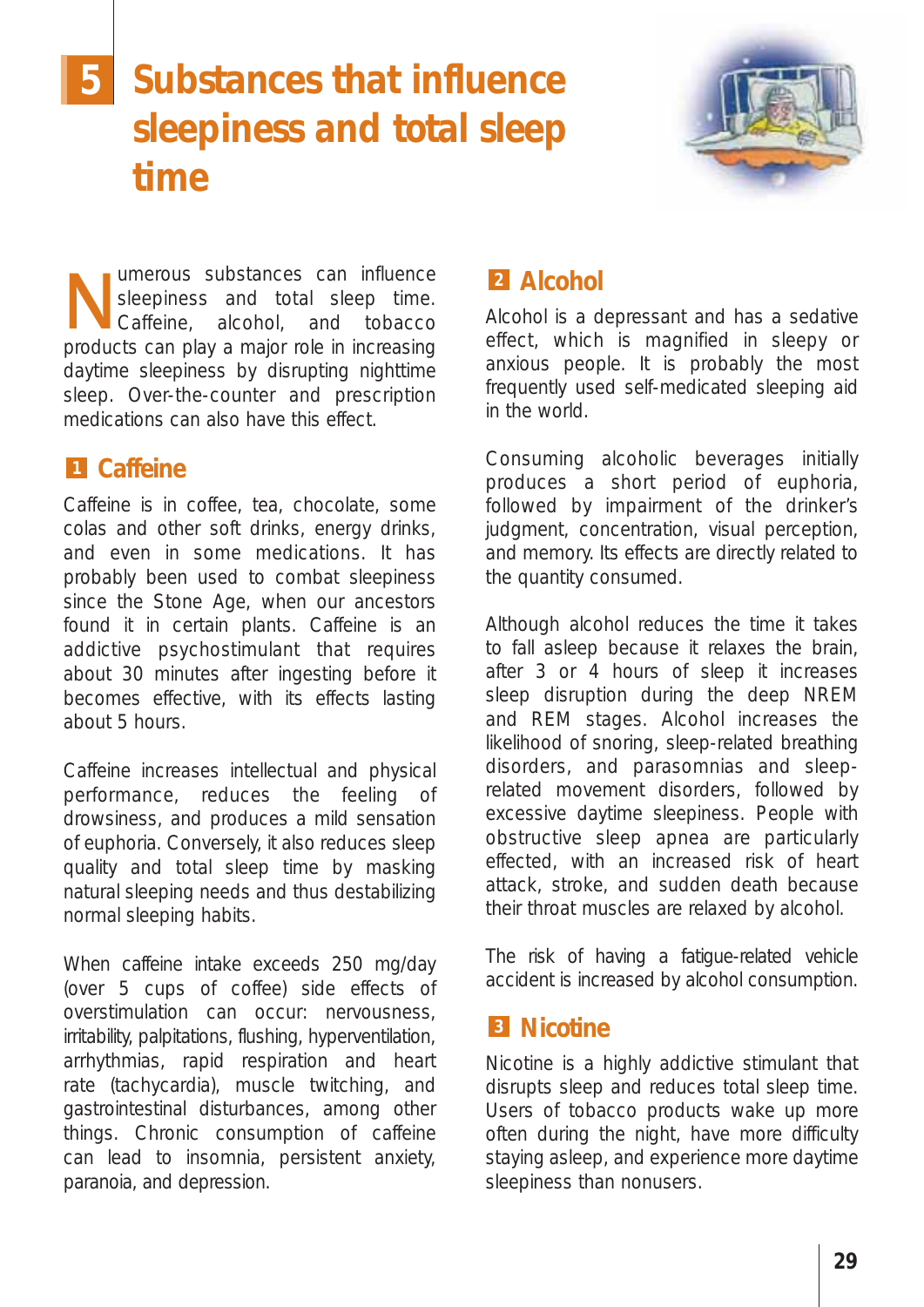Nicotine, along with the many irritants in cigarette smoke, increases snoring as well as the intensity of obstructive sleep apnea and other sleep disorders. Some heavy smokers crave nicotine so much that they wake up during the night to have another cigarette.

#### **Medications that Increase 4Sleepiness**

Over-the-counter and prescription medications also influence sleep:

- Nonhypnotic benzodiazepines, known as tranquilizers, are used to treat anxiety. Tranquilizers with long half-lives in the body have residual sedative effects that contribute to daytime sleepiness. They can also be addictive.
- Hypnotic benzodiazepines have replaced barbiturates for use as sleeping pills. They can be effective in treating acute insomnia when prescribed for short periods of time under a physician's supervision, but they are potentially addictive and can paradoxically cause insomnia as a withdrawal symptom if a person abruptly stops taking them.
- Melatonin, considered a «darkness hormone» because it is produced by the brain at the onset of sleep and during the night, is available as a dietary supplement. It is reputed to improve sleep quality and assist with managing jet lag, although this is not formally proven.
- All medications have side effects. Many overthe-counter and prescription medications have side effects that increase sleepiness during normal waking hours. Always read the label of any medication for warnings. You should avoid driving or operating machinery when taking these medications, which include :
	- cough syrups and pain killers derived from morphine or codeine
	- nasal decongestants
	- antihistamines used to combat allergies and travel sickness
	- muscle relaxants
	- certain medications used to treat epilepsy
	- neuroleptics (tranquilizers) used to treat psychotic behavior
	- sedative antidepressants
	- appetite suppressants
	- certain medications used to treat high blood pressure

Sedative properties are also common to many illegal drugs (such as marijuana and opiates), although the effects can be unpredictable because their purity is not consistent. The side effects of using illegal drugs also typically include addiction, abuse, and overdose.

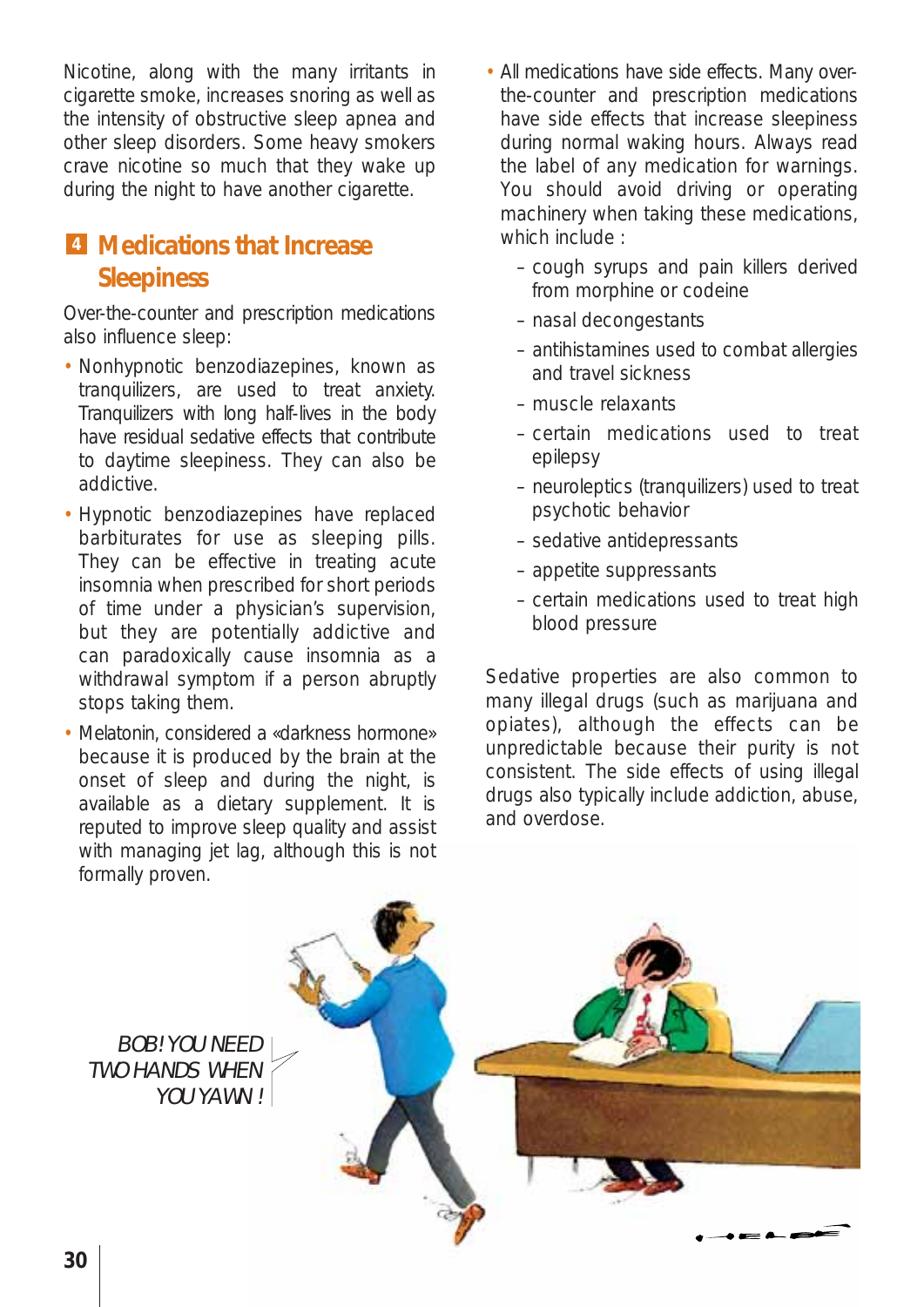#### **Medications that Increase 5 Alertness and Reduce Sleepiness**

Stimulant medications act on the central nervous system to increase alertness and reduce sleepiness. Prescription stimulant medications include :

- amphetamines and amphetamine-like (Ritalin®)
- modafinil, a non-amphetamine stimulant that produces alertness and vigilance with very few side effects and has been used to keep soldiers and pilots awake for days in combat zones
- beta blockers used to treat high blood pressure and cardiac conditions
- theophylline, a respiratory stimulant used to treat asthma
- cortisone
- thyroid hormones
- some nonsedative antidepressants.

Common over-the-counter stimulants are caffeine, ephedrine (or herbal ephedra), pseudoephedrine, and phenylpropanalomine. They are used mainly as antihistamines and cold medications, but are also marketed as diet aids and «energy pills.»

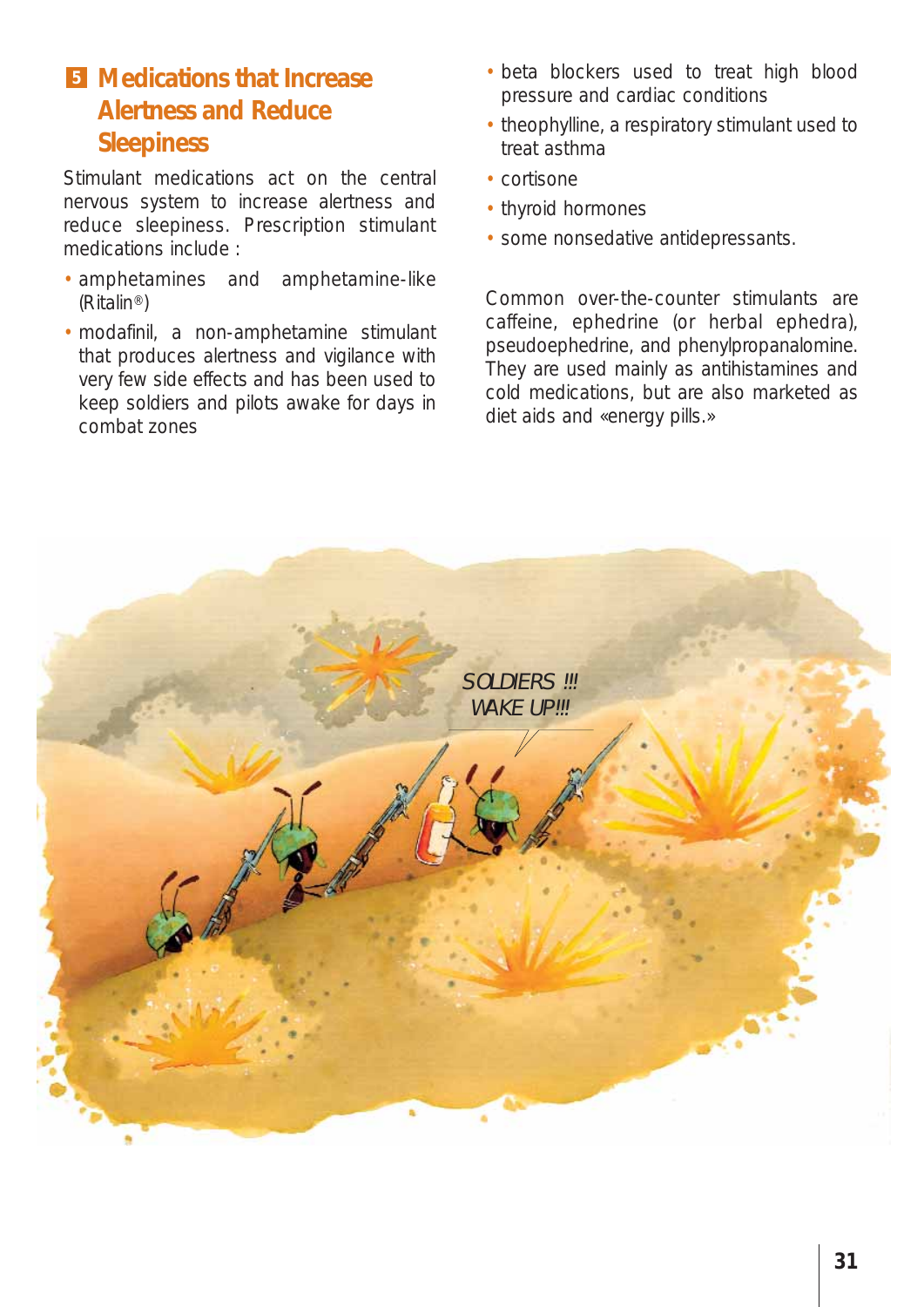## **6 Sleep management**



**No law states that everyone must sleep**<br>8 hours each night. Some people feel<br>rested with only a few hours of sleep 8 hours each night. Some people feel while others feel groggy and tired even after a full 10 or 11 hours of sleep.

For the majority of people who do not have a sleep disorder, going to sleep is best accomplished by reclining and relaxing. Forget everything and let nature take its course. Sleep is natural. Your brain is in control, managing your body's chemistry to make you fall asleep within 20 to 30 minutes or so and cycle through the various phases of sleep.

An occasional sleepless night is not dangerous or debilitating. It is common to everyone and simply reflects our worries, anxieties, and ambitions. Paradoxically, it is most often the fear of not being able to fall asleep that causes insomnia! People are afraid that if they do not get their 8 hours of sleep every single night they will be seriously ill or not able to perform the next day. Typically, the more someone wants to sleep, the less he or she actually sleeps.

In the next pages let's look at some advice for better managing sleep. There is also specific advice for coping with various sleep disorders.

#### THE BUSINESS NAP

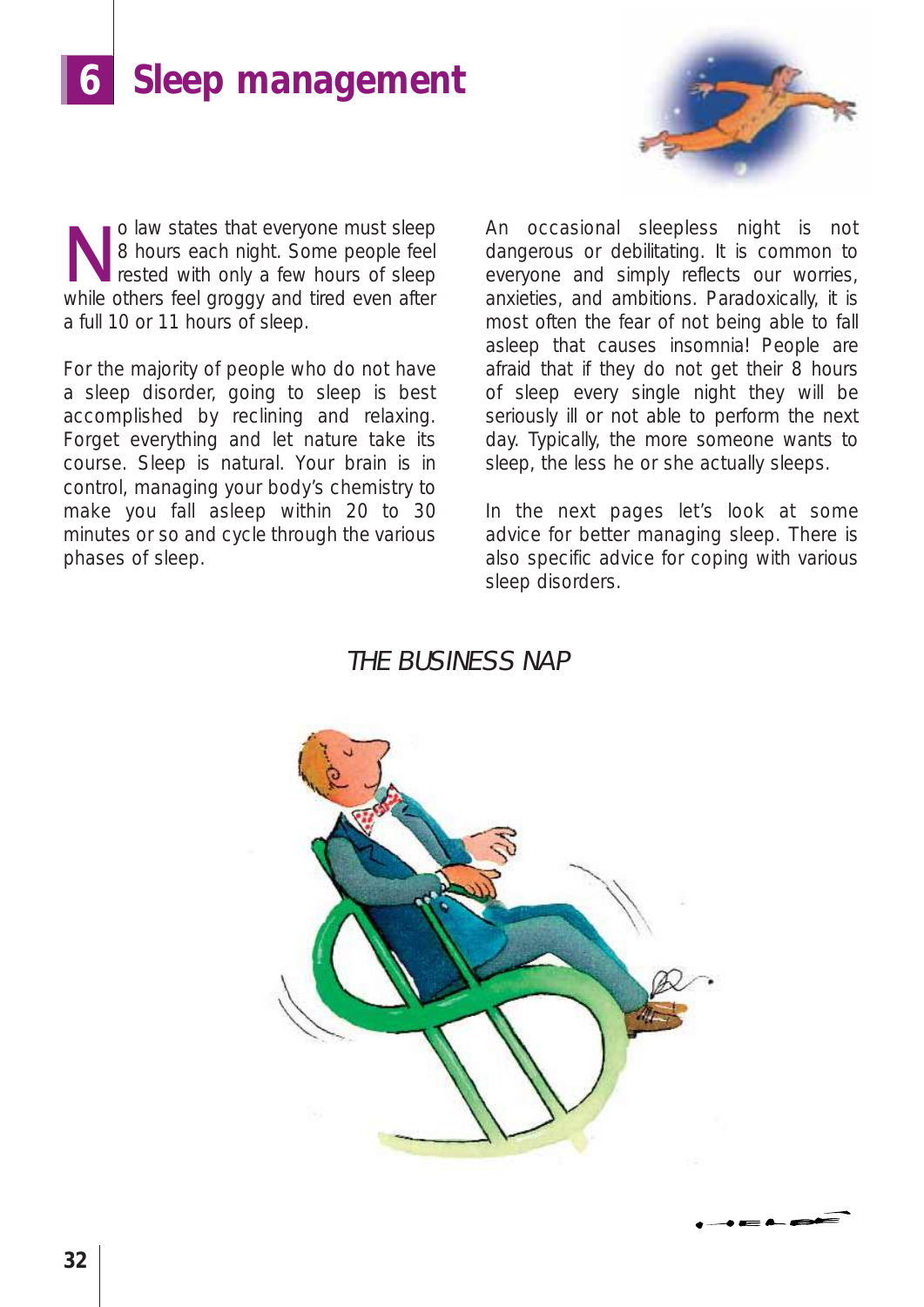#### **Sleep Advice for Everyone 1**

For those of you who sleep well and wake up in the morning feeling relaxed, refreshed, and ready to go, the next few pages are not necessarily of interest. But for those of you who feel that you do not get enough goodquality sleep, there are three elements on which you can work to improve sleep quantity and quality: your sleep schedule, your bedroom, and yourself.

#### **a – Your sleep schedule**

Try to follow a regular daily schedule, ritual, or routine for going to bed and getting up at the same time each day. It is important to maintain this schedule on weekends.

Doing the same activities about 30 to 45 minutes before bedtime cues your body that it is time to sleep. Some people watch television, read a book, listen to soothing music, or soak in a warm bath. The point is to do something relaxing. Do not watch a horror movie, answer your emails or start working on your unpaid bills or income taxes.

Similarly, follow a routine each morning when you wake up so that your body knows that it is time to start the day. Start by opening the curtains to take in natural light. If there is no natural light, use a halogen lamp, which is 100 times brighter than a fluorescent light, to cue the brain's biological clock. Exercise, take a shower, have breakfast, get dressed for work, and get on with the day's activities.

Above all, avoid napping in the later part of the afternoon or early part of the evening. This practice does not match your circadian rhythm and may keep you awake later on during the night.

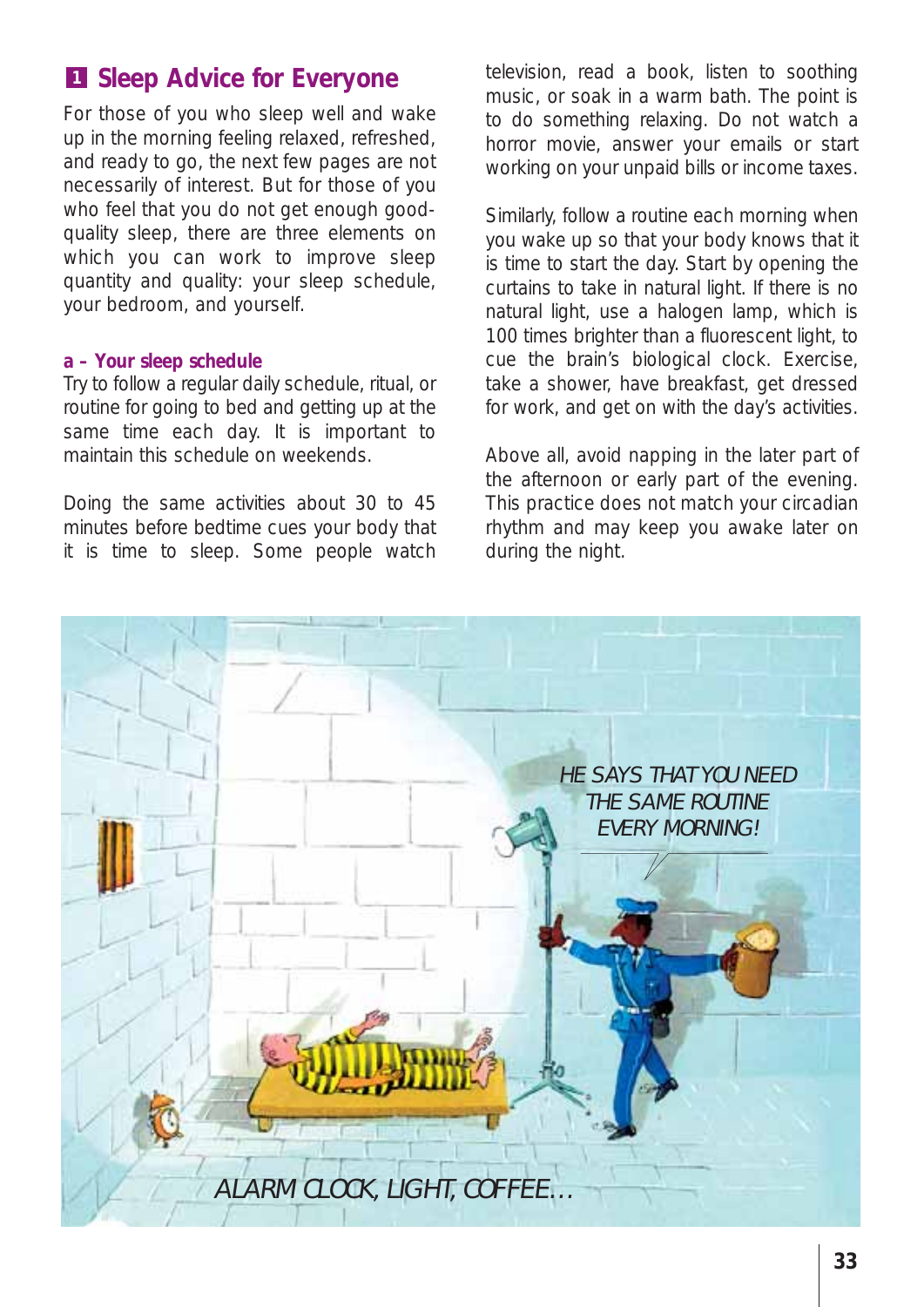#### **b – Your bedroom**

Your bedroom is the most important place when it comes to sleep. Ideally, it is reserved only for sleep and intimate moments. Do not do anything else in the bedroom—do not work or use a computer, eat, or watch television in the bedroom.

- **Temperature and humidity** Keep the bedroom at a comfortable temperature (65 to 68 degF [18 to 20 degC]). It should not be too dry, which can induce a dry throat and nose and breathing discomfort. Have enough blankets for the season. Wear a pair of socks to prevent cold feet, which may prevent you from falling sleep at bedtime or wake you in the wee hours of the morning.
- **Light**—Darken the room and adjoining bathroom, using blackout window treatments (draperies and shades) if

necessary. Eye blinders, shades, or a sleeping mask can also be worn to prevent light or the rising sun from waking the brain. Hide devices with LEDs (light emitting diodes) such as cell phones, computers and other electronic equipment.

- **Bed** Ensure that your mattress and pillow are comfortable for you, providing both comfort and enough space because sleepers typically move between 40 to 60 times during a normal night. If you allow pets in your bedroom, they should sleep in their own bed.
- **Noise** Keep the bedroom as quiet as possible. Turn off cell and land-line telephones, radio, TV, and computer. Use ear plugs if necessary. The steady, lowpitched hum of a fan, air conditioner, white-noise machine, or soft music may help block out unwanted outside noise.

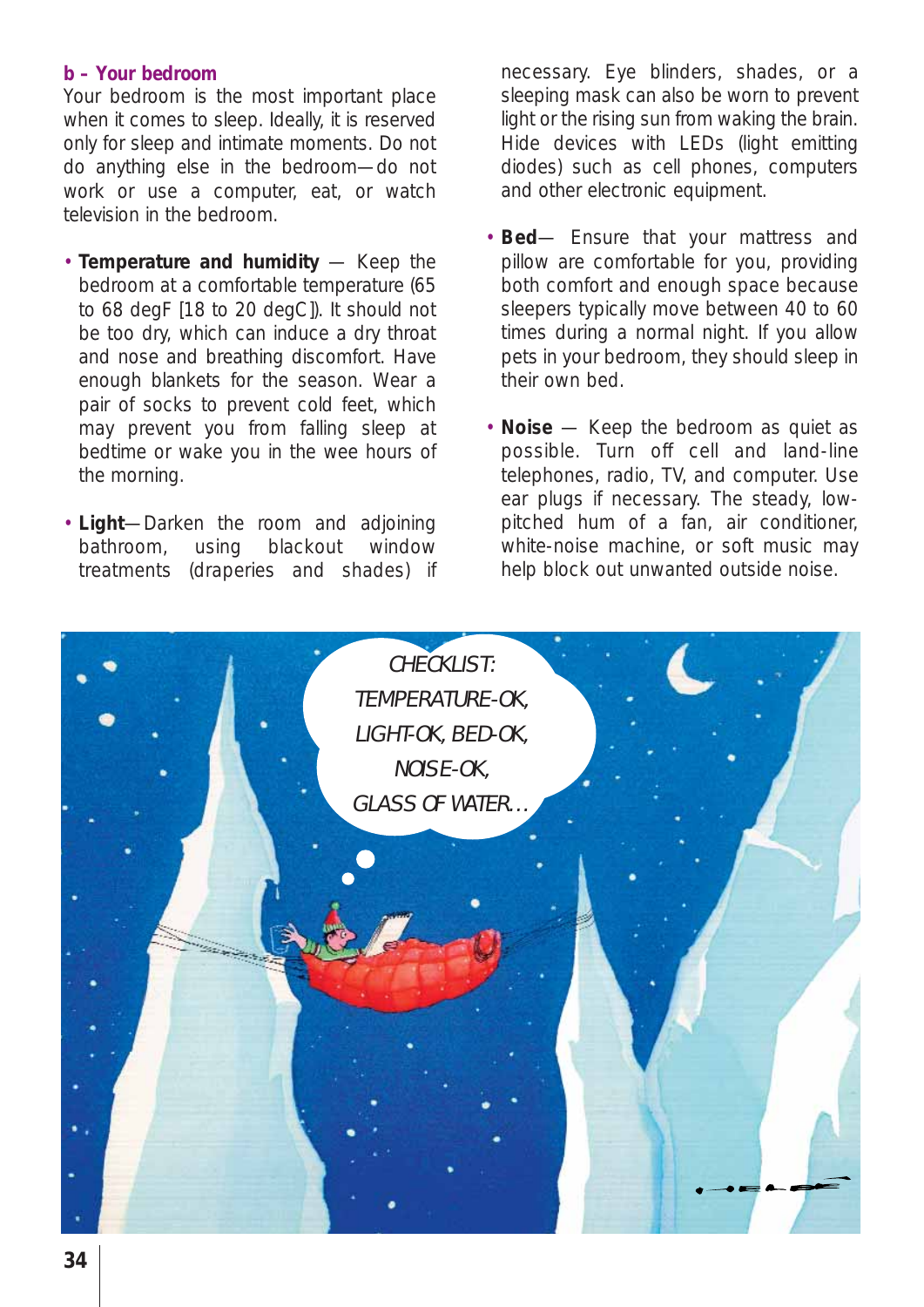#### **c – Yourself**

#### • **Bedtime**

- Go to bed only when you are sleepy and you feel the «sleep train» coming into the station. This is usually announced by drooping eyelids, blurred vision, repeated yawning, trouble keeping the head up, and a tired feeling that calls you to bed.
- If after 20 to 30 minutes in bed you have not fallen asleep, do not stay in bed. Get up and go to another room and do something nonstimulating, such as reading a book or listening to calm music, with the lights down low while you wait for the sleep train to reenter the station. This should not take more than 60 to 90 minutes.
- **Clothing**  Good sleep requires loose, comfortable bedclothes.
- **Stress reduction**
	- Before going to sleep, jot down on a piece of paper the thoughts and problems you are turning over in your mind and your «to do» list for the next day. This will relieve your mind of the pressure of being responsible for remembering these items.
	- Although a warm bath or shower can relax and prepare you for bed, it can also prevent sleep by increasing your body temperature.
- **Exercise**  Avoid intense exercise in the hours just before bedtime. A short walk is

fine for relaxing and reducing stress, but strong exertion such as at the gym, jogging, or playing squash interferes with your ability to fall asleep.

- **Food**  Avoid heavy meals and foods rich in sugar and high in fat in the few hours before bedtime. A light snack is fine.
- **Fluids**
	- Reduce fluids in the evening. By drinking less in the hours before bedtime, you reduce bathrooms calls, which can disrupt your sleep.
	- Avoid alcoholic drinks before going to bed. Alcohol in moderation reduces stress, inhibitions, and tension. However, it relaxes you in the short term, while in the long term it disrupts the normal sleep pattern and only increases insomnia.
	- Avoid caffeine-containing beverages and foods (such as tea, chocolate, soft drinks) in the hours preceding bedtime.
- **Smoking**  Avoid smoking just before going to bed because the nicotine in tobacco products is a stimulant.
- **Medication** Avoid medications that can make it difficult to fall asleep or stay asleep (see «Substances that Influence Sleepiness and Total Sleep Time»). However, do not abruptly discontinue taking a prescription medication without first checking with your physician or pharmacist.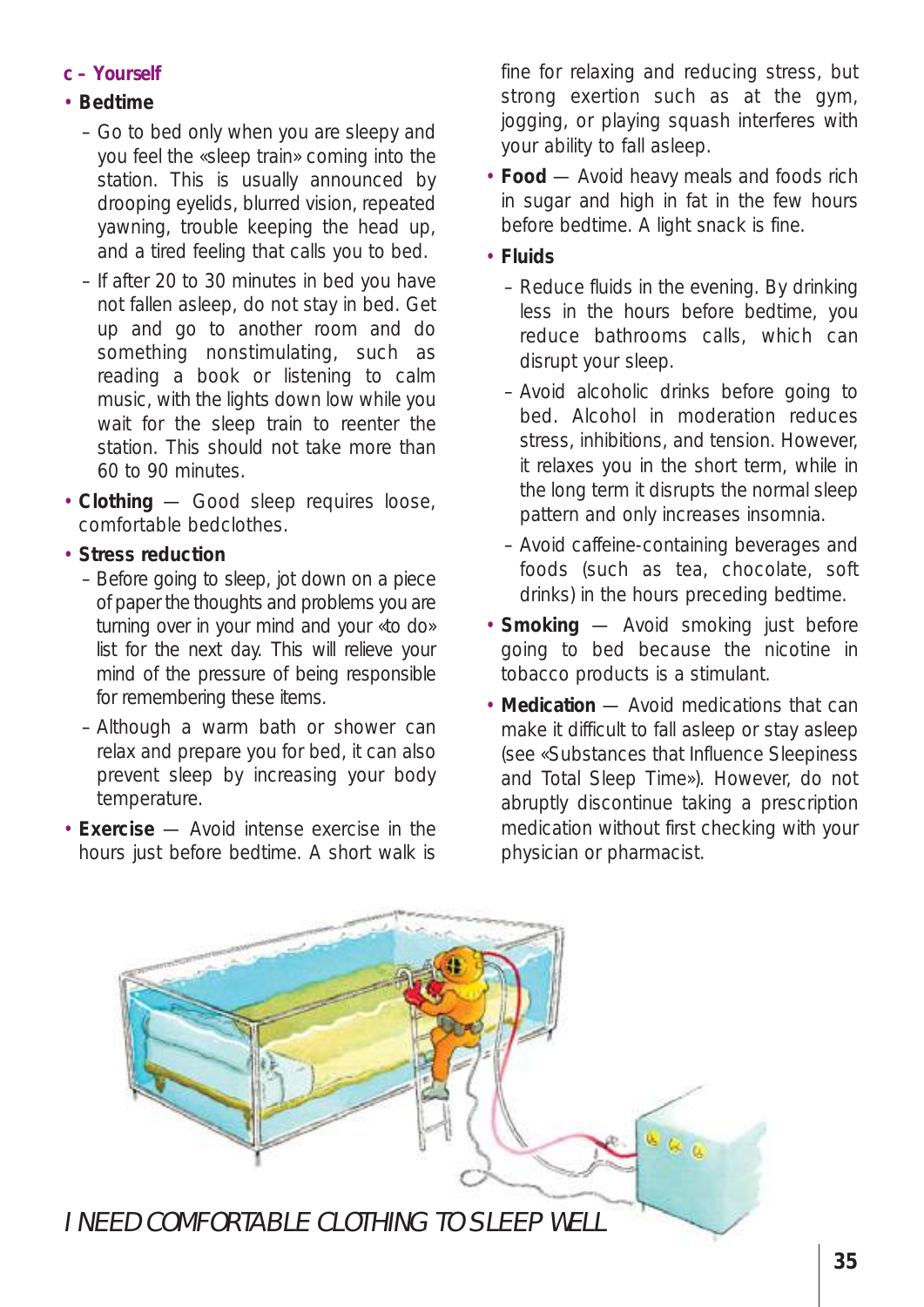#### **d – A few words on sleep safety**

- Do not smoke in bed. If you are tired or have been drinking you can easily fall asleep while smoking. Tobacco is processed to stay lit, and can quietly smolder to start a deadly fire during the night.
- Do not fall asleep with a heating pad on even at low settings a heating pad can burn your skin or it may short circuit and cause a fire. Try a microwave-heated bag, but use one with a solid filler instead of a liquid or gel, because skin burns when exposed to liquid at 125 deg F [83 degC].

If you use an electric blanket, follow the manufacturer's directions and avoid the use of extension cords.

- Keep a glass of water next to the bed. If you get thirsty in the middle of the night, you will not have to get up and risk tripping or falling in the dark.
- Keep a flashlight within easy reach near the bed or use motion-detection nightlights in the bathroom and hall so you do not have to turn on the lights, which can fool your brain into thinking that it is time to wake up, not fall asleep again.

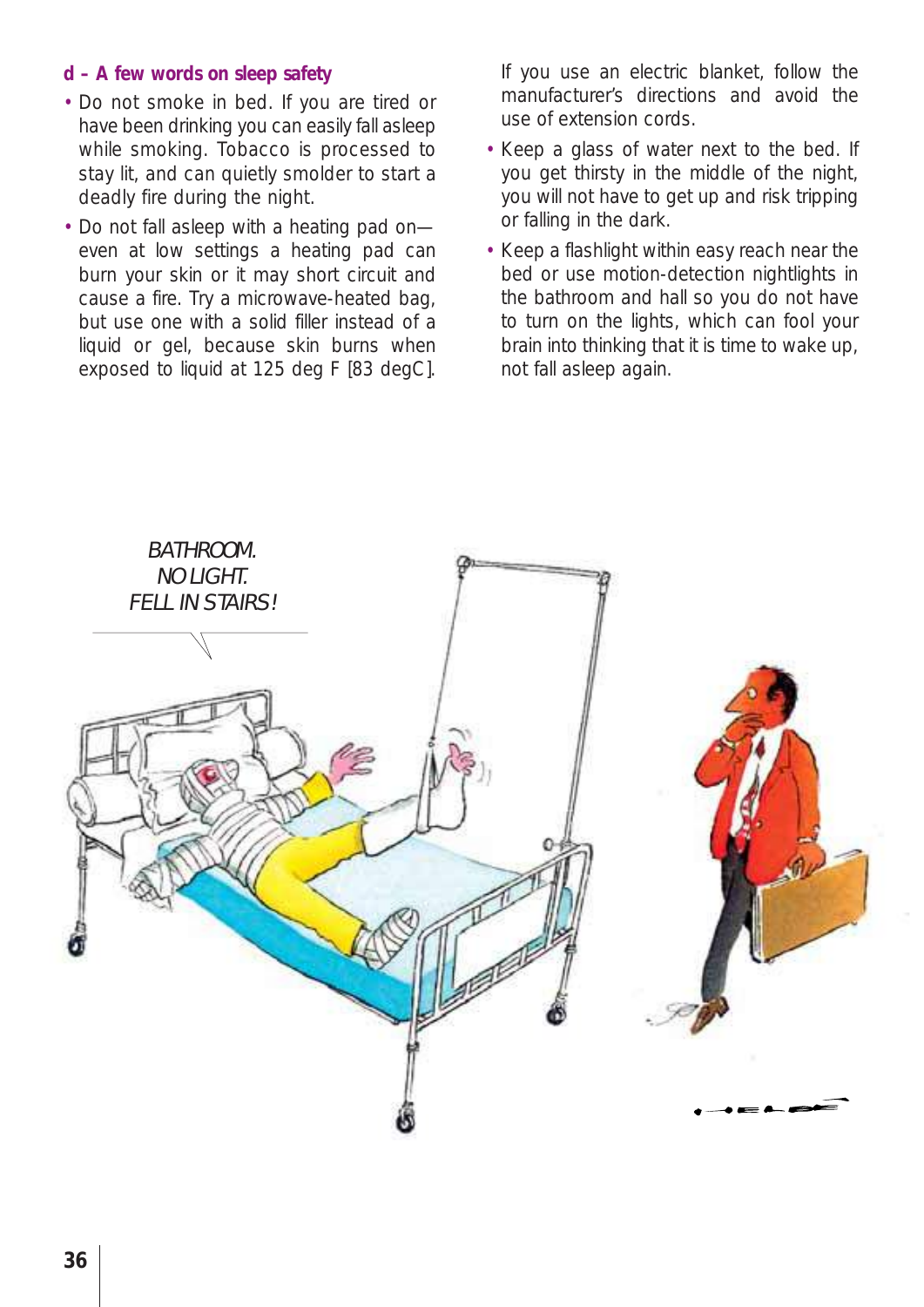#### **Treating Insomnia 2**

Do not despair if you have sleepless nights: Insomnia is a treatable condition.

As strange as it may seem, many insomniacs spend too much time in bed. They try to counter their circadian rhythm by remaining in bed even if they cannot fall asleep, taking naps during the daytime or early evening, going to bed early and before they feel sleepy, and staying in bed long after they have awoken in the morning. These tactics are a serious mistake.

The first thing to do is to closely follow the preceding «Sleep Advice for Everyone» on sleep management for at least one month. If these recommendations do not improve the situation, consider seeing a medical professional.

If you are prescribed a mild sedative or sleeping pill to use for a short period of time, remember that sleeping pills only increase the quantity of light sleep. They do not increase the amount of restful and recuperative deep sleep.

Unfortunately, too often people get hooked on their sleeping pills and keep taking them for years. Many of these medicines produce strong physical and psychological dependencies. If you have become addicted to using sleeping pills or tranquilizers, see your physician now to design a cessation strategy. The first few nights may be a little difficult; however, normal sleep will return within a few days. Patience! It takes time to reset the body's biological clock.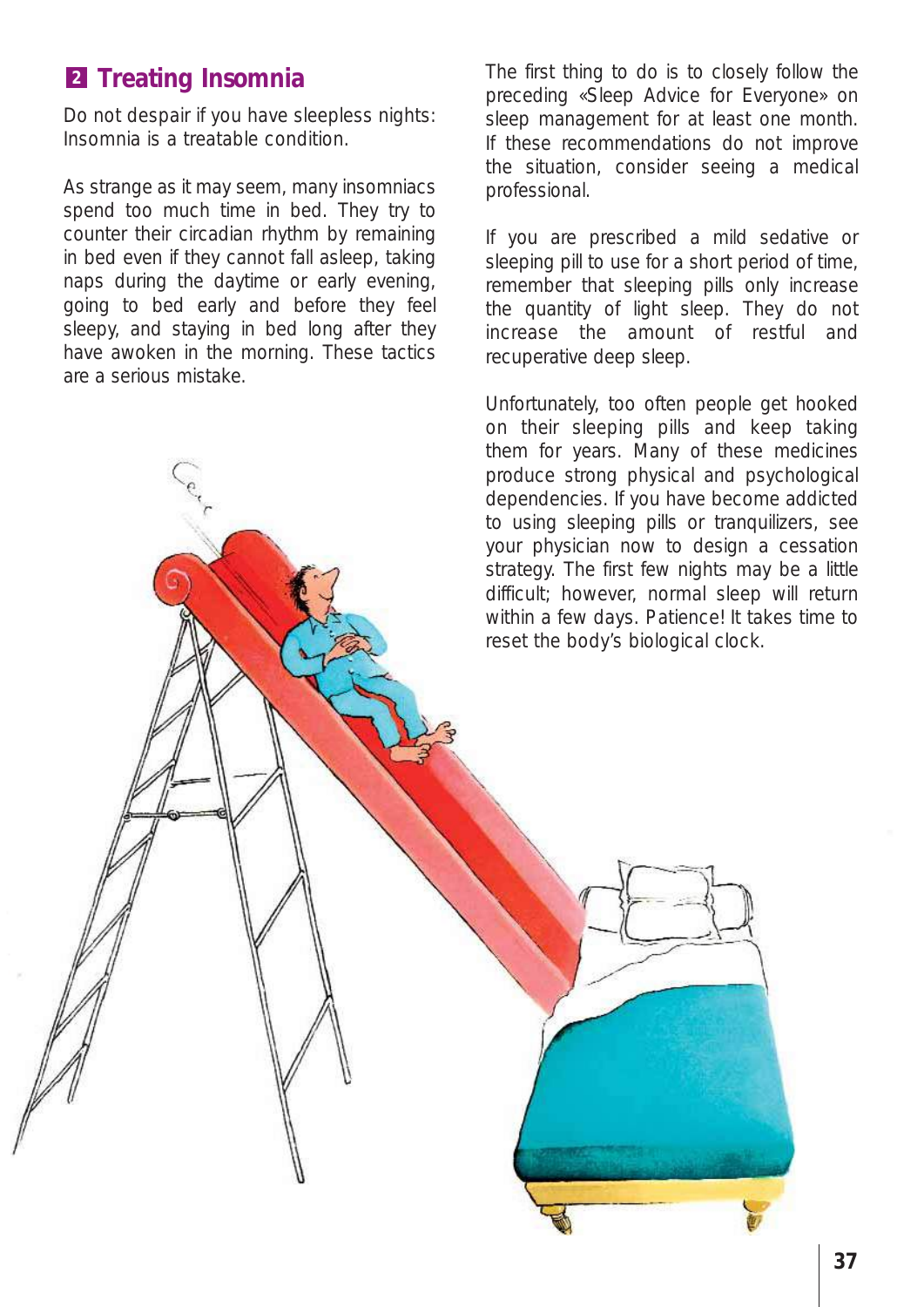#### **Treating Sleep-Related 3 Breathing Disorders— Obstructive Sleep Apnea**

Once the diagnosis of OSA has been confirmed, treatment should be implemented rapidly to avoid its numerous potential health risks. The aim of treatment is to reduce the upper airway obstruction and increase the amount of oxygen getting to the brain and heart.

#### **a – Mild cases of obstructive sleep apnea**

Mild cases of OSA and snoring can be improved through lifestyle changes:

- weight loss, which also improves overall health
- increased physical activity
- avoidance of medications that relax the central nervous system (tranquilizers, sleeping pills)
- avoidance of alcohol
- nostril enlargers
- sleeping on the side because sleeping on the back increases the symptoms.

In some cases, an oral appliance that keeps the airway open during sleep may be necessary. Some devices bring the jaw forward, elevate the soft palate (roof of the mouth), or retain the tongue from falling back in the airway and blocking breathing when the patient is in bed.

#### **b – Severe obstructive sleep apnea**

Severe cases of sleep apnea require using a continuous positive airway pressure (CPAP) device while sleeping.

The CPAP device is a mask that fits over the nose (over the mouth in rare cases) and is connected to a mini compressor. It keeps the airway open with a stream of air for unobstructed breathing. The machine must be used and the mask worn every night.

In some cases the CPAP device is ineffective or the patient refuses to use it. Surgical techniques can be tried to remove and tighten tissue and widen the airway:

- fix a deviated nasal septum
- remove enlarged tonsils or polyps
- uvulopalatopharyngoplasty (UPPP) to remove the uvula and excess tissue in the palate and pharynx.

As with any surgery, effectiveness varies from person to person.

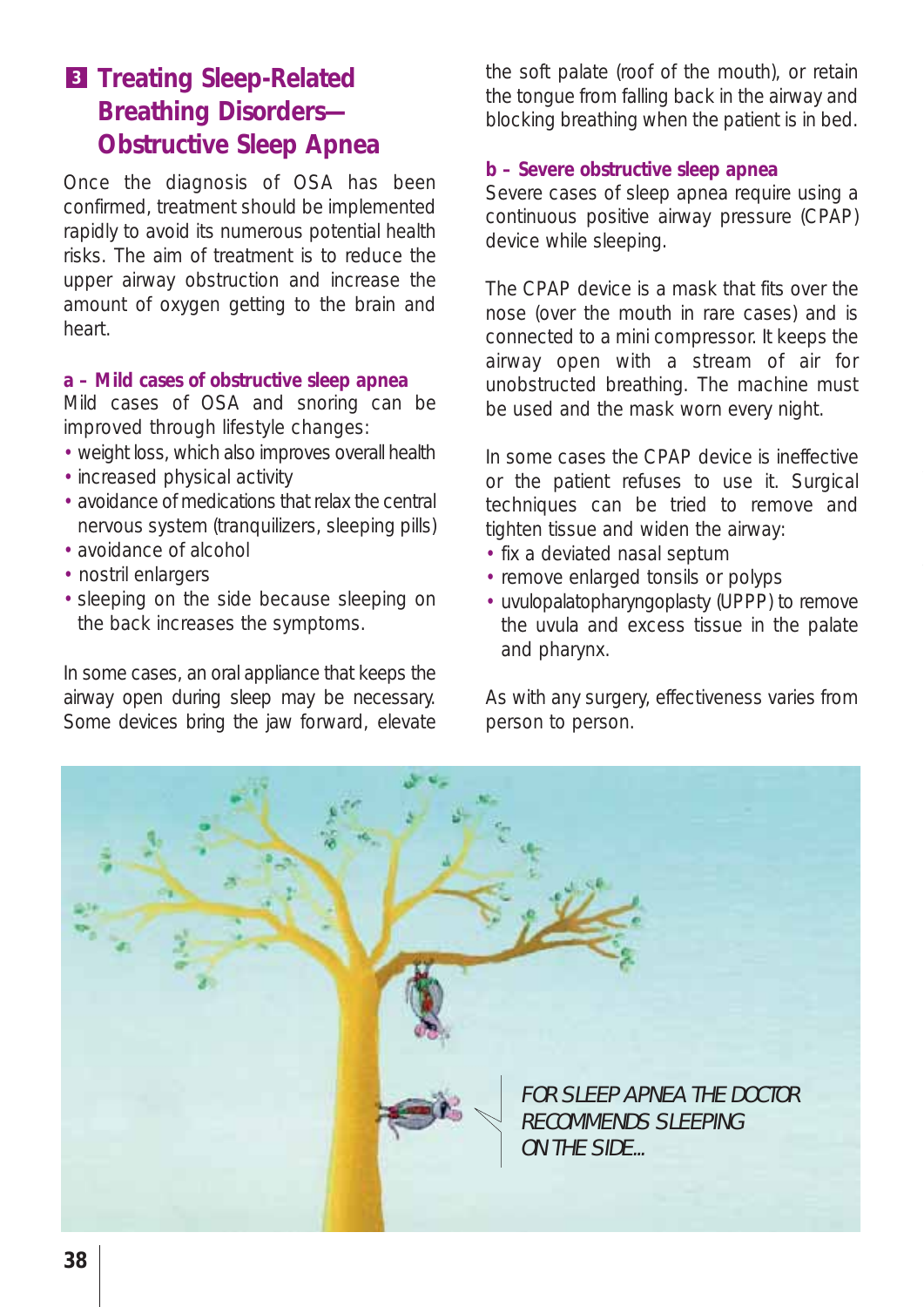#### **Treating Hypersomnia 4 Not Caused by Breathing Disorders**

If hypersomnia continues to occur after following the recommendations for sleep management at the beginning of this chapter, a physician should be seen to rule out underlying medical conditions, such as neurological illnesses or depression, that can have excessive daytime sleepiness as a symptom.

Managing narcolepsy requires more than just management of the sleep-wake cycle. Although there is no cure for narcolepsy, daily treatment with stimulants or wake-promoting medications, such as amphetamines or modafinil, respectively, may be effective in maintaining wakefulness.

# **INTERNATIONAL CONFERENCE**

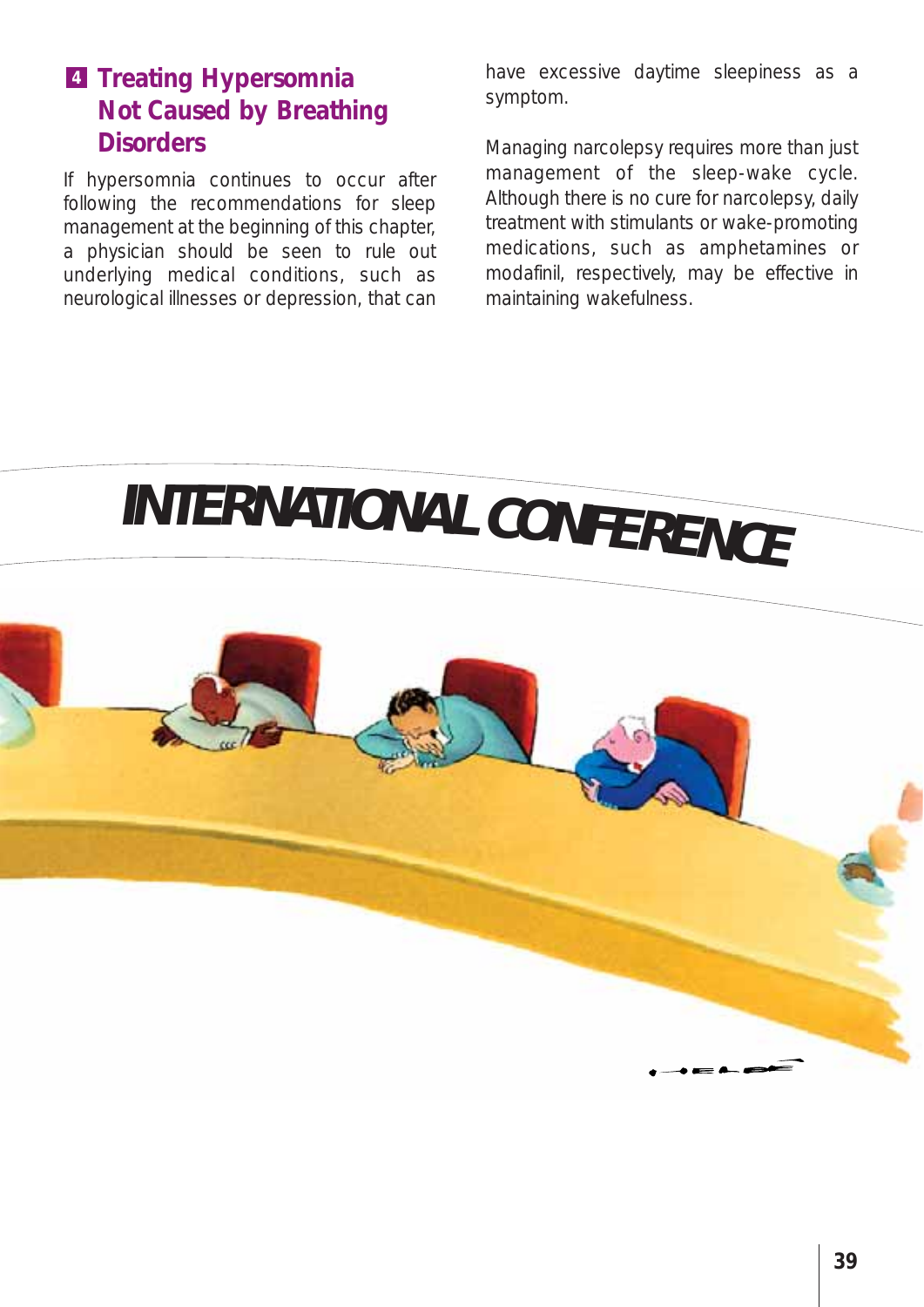#### **Treating Circadian Rhythm 5 Sleep Disorders**

#### **a – Shift workers**

During work on night shifts, try the following recommendations to cope with the sleep tendencies of your circadian rhythm:

- Maintain the work area well lit, preferably with halogen lamps. The bright light helps keep the brain alert.
- Do the tedious and boring tasks at the beginning of the shift, when alertness is usually highest. Leave the stimulating and motivating tasks for later in the shift, when interest in your activity reduces sleepiness and increases alertness.
- Use a buddy system. Coworkers can help keep each other alert and recommend work stoppage if signs of drowsiness appear.
- Exercise, walk around, or do some physical activity during breaks.
- Develop a napping strategy. Napping is an effective way to fight sleepiness. A late afternoon nap before the night shift will increase alertness. During the night shift,

the best time to nap is between 4 and 6 a.m. There are two types of naps:

- A short nap, less than 20 to 30 minutes, maintains or improves alertness, performance, and mood.
- A long nap, approximately 90 minutes, allows a person to sleep through a full sleep cycle including recuperative deep sleep and dreaming.

Naps that last more than 20 to 30 minutes but less than 90 minutes cause the sleeper to wake up in the middle of the deeper sleep phases, feeling groggy, disoriented, and drowsy for quite some time afterward.

- If you must work consecutive shifts, a short nap taken every 3 to 4 hours can be just enough sleep to help you avoid falling asleep during a crucial task.
- Drink caffeinated beverages (coffee, tea, cola) during the shift to increase alertness and combat sleepiness. A cup of coffee just before a short nap is very effective. The caffeine starts working just as the nap ends.



NAP TIME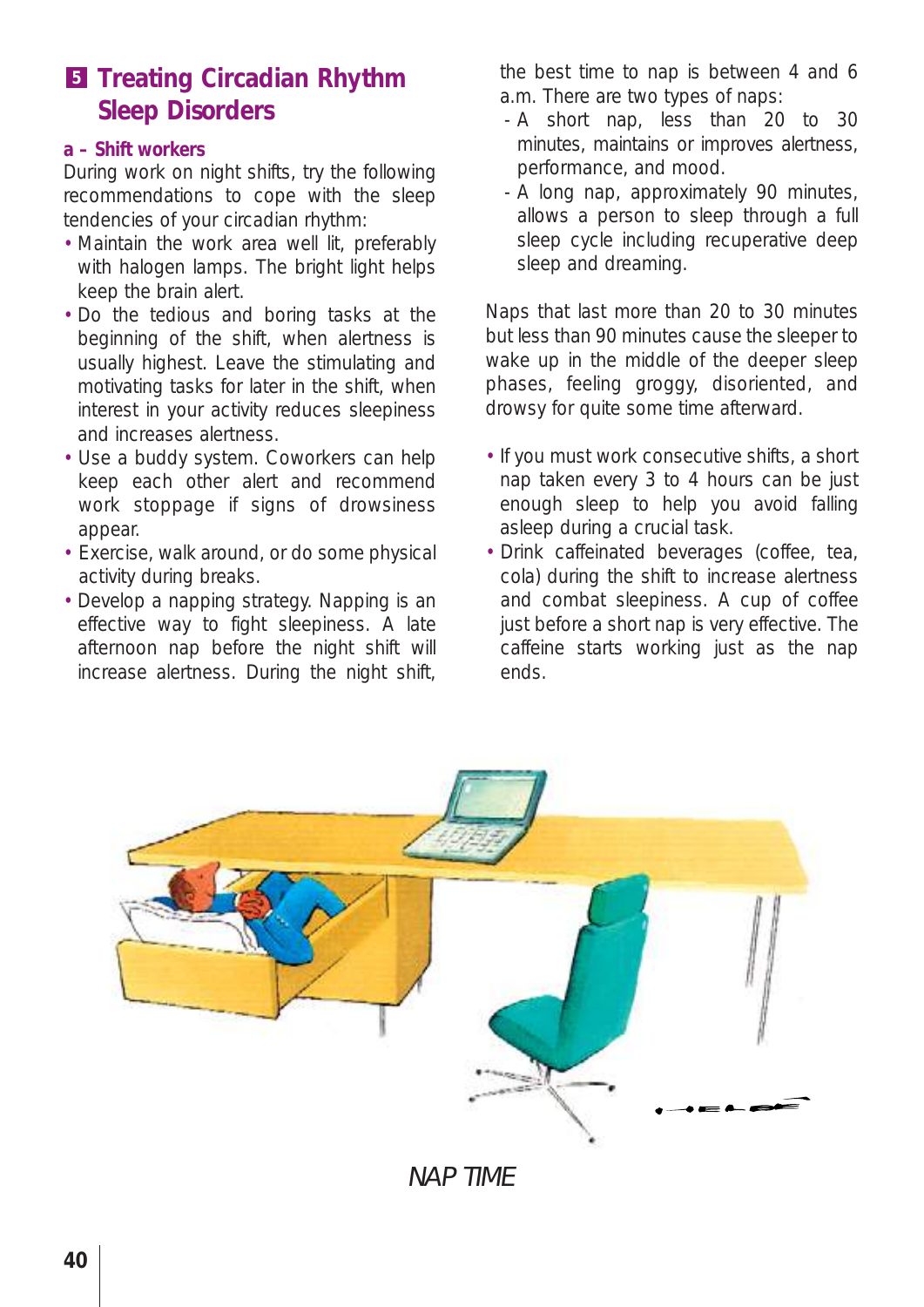At the end of the night shift, the following recommendations apply:

- Avoid driving yourself home or to sleeping quarters. Let a well-rested driver take the wheel. Drowsiness at the end of a night shift increases the risk of sleep-related vehicle accidents.
- Avoid sunlight, wear wraparound dark glasses when outdoors, and go straight to bed. If exposed to the sun's bright light, the brain thinks that a new day is starting and resists falling asleep.
- Reduce daytime noise. It is hard to go to sleep when everyone is waking up and noise levels are increasing. Try to maintain

an oasis of quiet and calm in your bedroom. Tell your neighbors about your sleep schedule so they can shift noisy activities such as vacuuming and mowing to other times. Hang a «Do not disturb» sign to prevent sleep interruptions by maintenance workers and salespeople.

Night shift workers in isolated situations, such as on oil rigs, adapt better to working odd hours because they have no immediate social demands or family life obligations. In addition, sleeping quarters are usually adapted to maintain quiet and dark conditions for night shift workers.

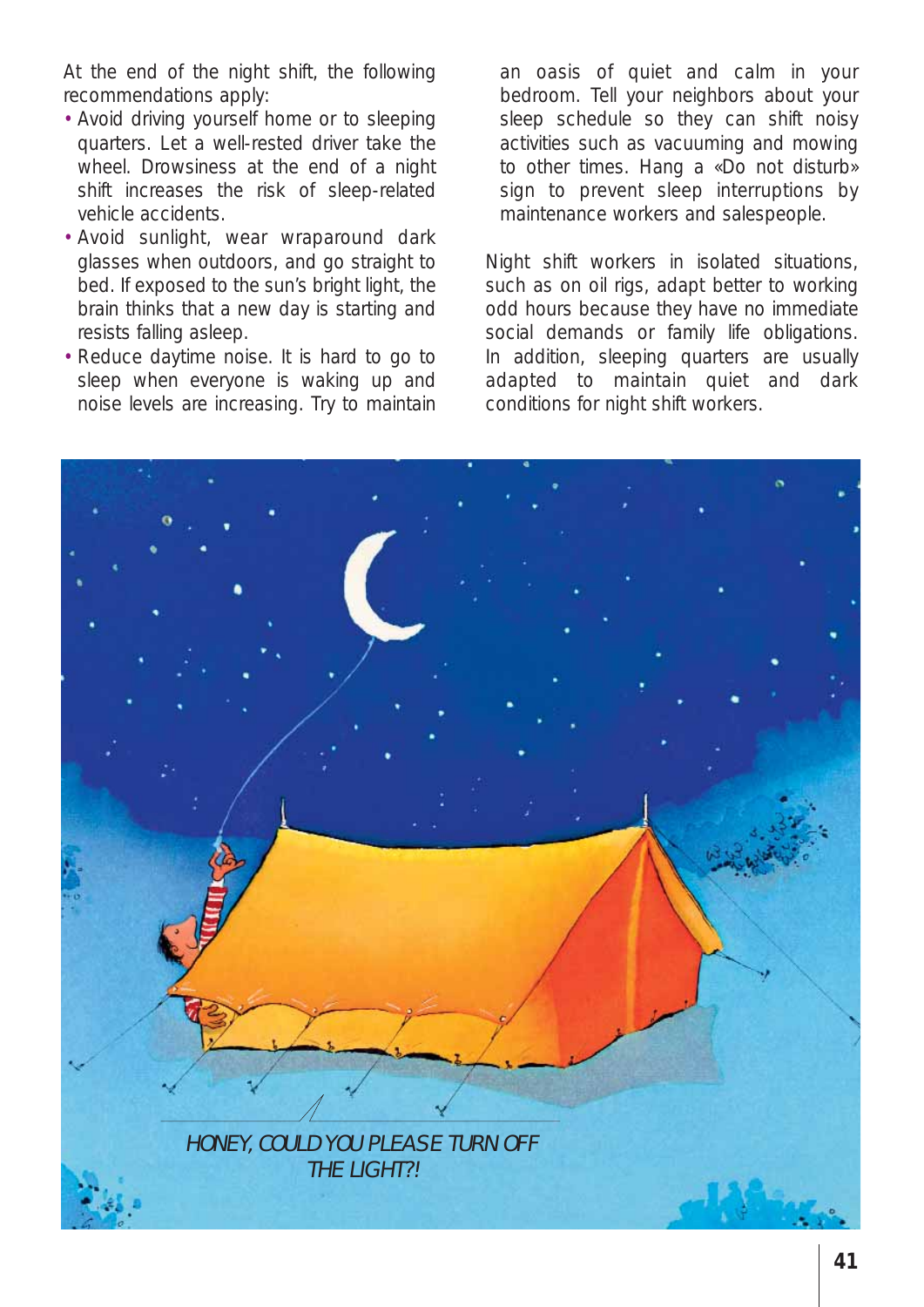#### **b – Jet lag**

If possible, take daytime flights to minimize the loss of sleep and the resulting fatigue.

During the flight, avoid large, high-fat meals, caffeine, and alcoholic beverages. Drink a lot of water to remain well hydrated.

Upon arrival at your destination:

- Remember that light is the major factor in combating jet lag. Seeking out or avoiding light at the right times can greatly accelerate resetting your biological clock in a new time zone. The goal is to synchronize the brain's clock to the local time. If the sun is shining upon arrival, take advantage of it and go out for a short walk or jog. Then try to stay awake until your normal bedtime at your destination. To promote sleep at bedtime, avoid light by darkening the room or wearing an eye mask. Earplugs similarly reduce the distracting effects of noisy surroundings.
- Avoid critical meetings on the first day after arrival.

• Avoid driving, especially for long distances, on the first day after arrival.

Melatonin supplements are reputed to be effective in reducing jet lag, but this has not been formally confirmed by scientific studies.

#### **Treating Parasomnias and 6 Sleep-Related Movement Disorders**

In addition to the previous general sleep recommendations, a warm bath before going to bed, leg massages, and exercise and relaxation techniques can provide temporary relief from the symptoms of periodic limb movement disorder and restless legs syndrome. Prescription options for more severe cases include a new medication that helps regulate movement and balance. sedatives, anticonvulsives, and pain relievers.

Sleep bruxism can typically be managed with a dental appliance, also called a night guard, fitted from impressions of your teeth.

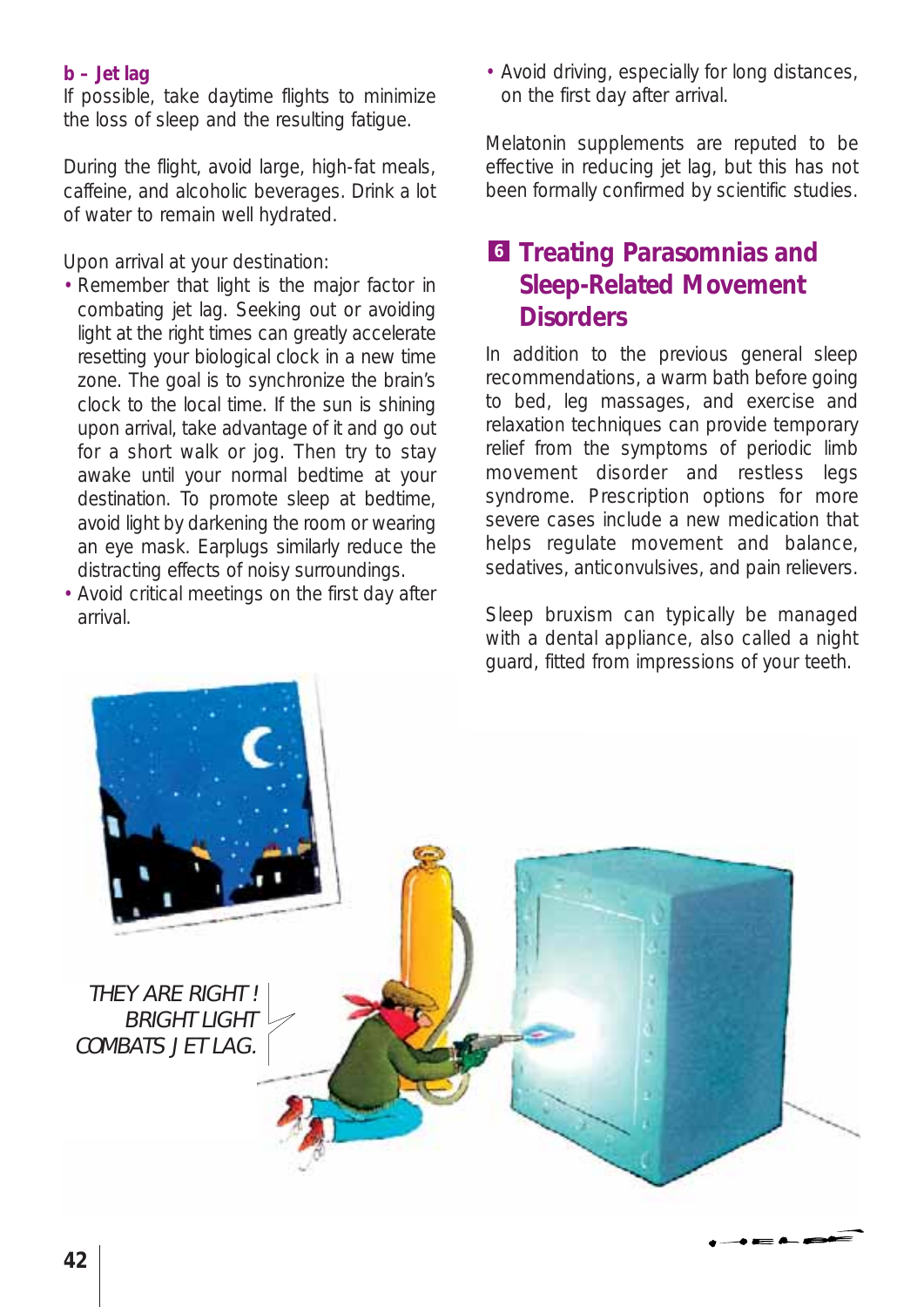# **7 Conclusion**

S leep is essential not just to maintain performance but also health. The 25 years of the average lifespan that are spent sleeping, of which we are dreaming for five years, are not wasted down time.

People who purposely do not take the time to get enough sleep end up sleep deprived. With the development of electricity and modern technology (especially television and computers), it is all too easy for people to sleep much less than their candleburning ancestors. They are constantly tired and drowsy and at much greater risk for making mistakes, dozing off, and having accidents.

Similarly sleep deprived are the people who want to sleep but have difficulty falling asleep at night or keep waking up in the middle of the night. Some suffer from acute insomnia, lasting from one miserable night to a few weeks, typically the result of worry, problems, and stress. Others suffer from sleep disorders, often unaware but reported by their bed partner, lasting for years that can lead to serious health consequences and even death.

For most readers, the sleep management recommendations outlined in this brochure will suffice to get your biological clock and circadian rhythm better synchronized, which in turn will improve your sleep quantity and quality. If excessive daytime sleepiness and drowsiness continue, you should consult a medical professional. After an initial interview and clinical examination, you will probably be asked to keep a sleep diary for a few weeks, and you may be asked to participate in a noninvasive sleep study at a clinic or hospital.

Use the Epworth Sleepiness Scale to help prevent accidents resulting from excessive daytime sleepiness while driving or at work and at home.

Although you are not paid to sleep, your sleep influences your performance at work and during personal time. It is never too late to begin investing in good sleep management to meet your personal sleep requirement. If your performance improves, your salary may improve as well. But the most important result is that you will feel much better after each good night's sleep that reduces your sleep debt. Good night and sleep well!

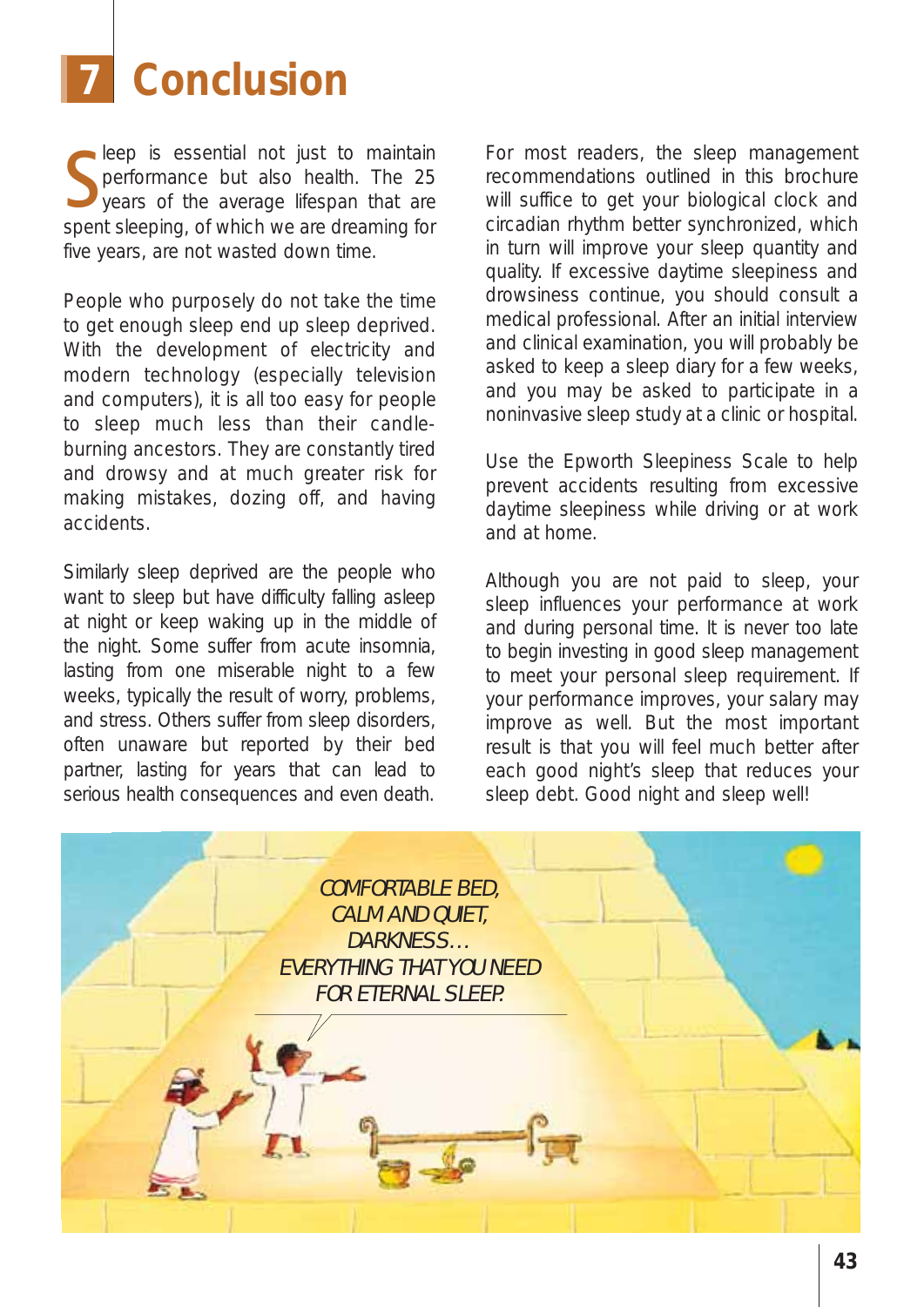#### THE MUSICIAN'S NAP

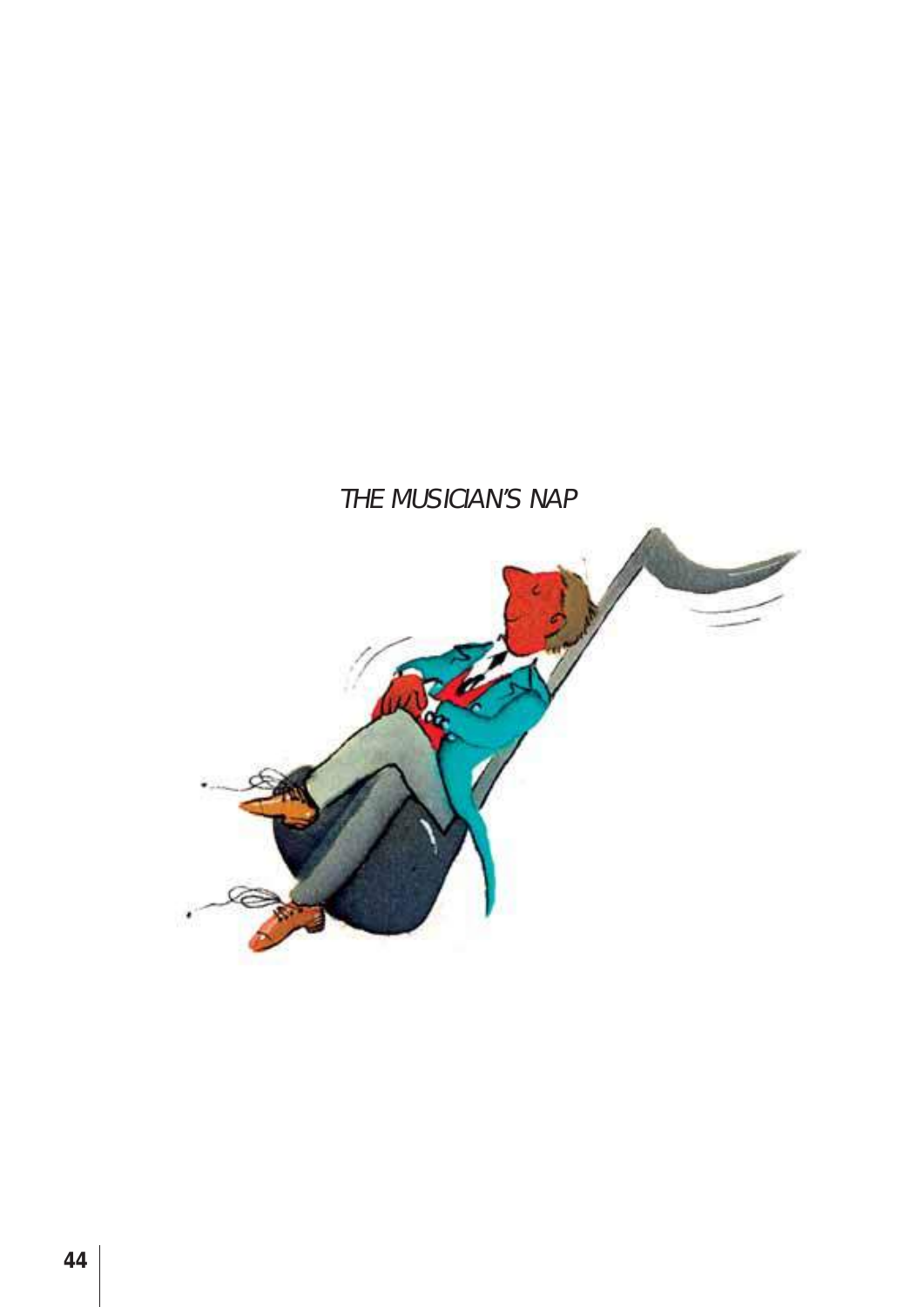# **8 Glossary**

- **Benzodiazepine** class of tranquilizers used for managing insomnia and some other sleep disorders (for example, restless legs syndrome, periodic limb movement disorder)
- **BMI** body mass index, the relationship of height and weight that is used to indicate body fat content
- **Bruxism**  sleep disorder characterized by grinding or clenching of the teeth during sleep that may cause abnormal wear of the teeth, unpleasant sounds, and discomfort in the muscles of the jaw
- **Cataplexy** sudden temporary loss of muscle tone that may occur at moments of strong emotion in people with narcolepsy
- **Chronic insomnia**  regular difficulty in falling or staying asleep that occurs for more than four weeks
- **Circadian rhythm**  the biological clock that controls numerous body functions, such as the sleep-wake cycle, body temperature, and blood pressure over an approximately 24-hour period
- **CPAP** continuous positive airway pressure device used to treat obstructive sleep apnea
- **Dreams**  thoughts, emotions, and sensations that occur during sleep and usually can be remembered only if the sleeper wakes up during a dream
- **Drowsiness**  feeling abnormally sleepy during the day
- **Drowsy driver detection system**  machine that scans and monitors drivers for symptoms of sleepiness
- **EEG**  electroencephalogram, a record of the brain's electrical activity
- **EMG** electromyogram, a record of muscle electrical activity
- **EOG** electro-oculogram, a record of eye activity
- **Fatigue** lack of energy resulting from prolonged, excessive mental or physical activity, illness or insufficient sleep, or the side effect of medication
- **Hypersomnia** repeated episodes of excessive daytime sleepiness or prolonged nighttime sleep
- **Insomnia** inability to fall or remain asleep, which may include waking up too early in the morning not being able to return to sleep
- **Jet lag**  sleep disorder caused by discordance of the body's circadian rhythm with the local time zone after a person has traveled across several time zones within a short period
- **Melatonin** hormone, also available as a supplement, produced by the body to regulate the sleep-wake cycle
- **Microsleep** short bout of sleep lasting from a few seconds to a minute during the waking hours and usually resulting from sleep deprivation
- **Narcolepsy** chronic sleep disorder characterized by attacks of excessive daytime sleepiness and commonly by periods of muscle weakness called cataplexy and sleep paralysis and hallucinations
- **Night guard** dental appliance for managing bruxism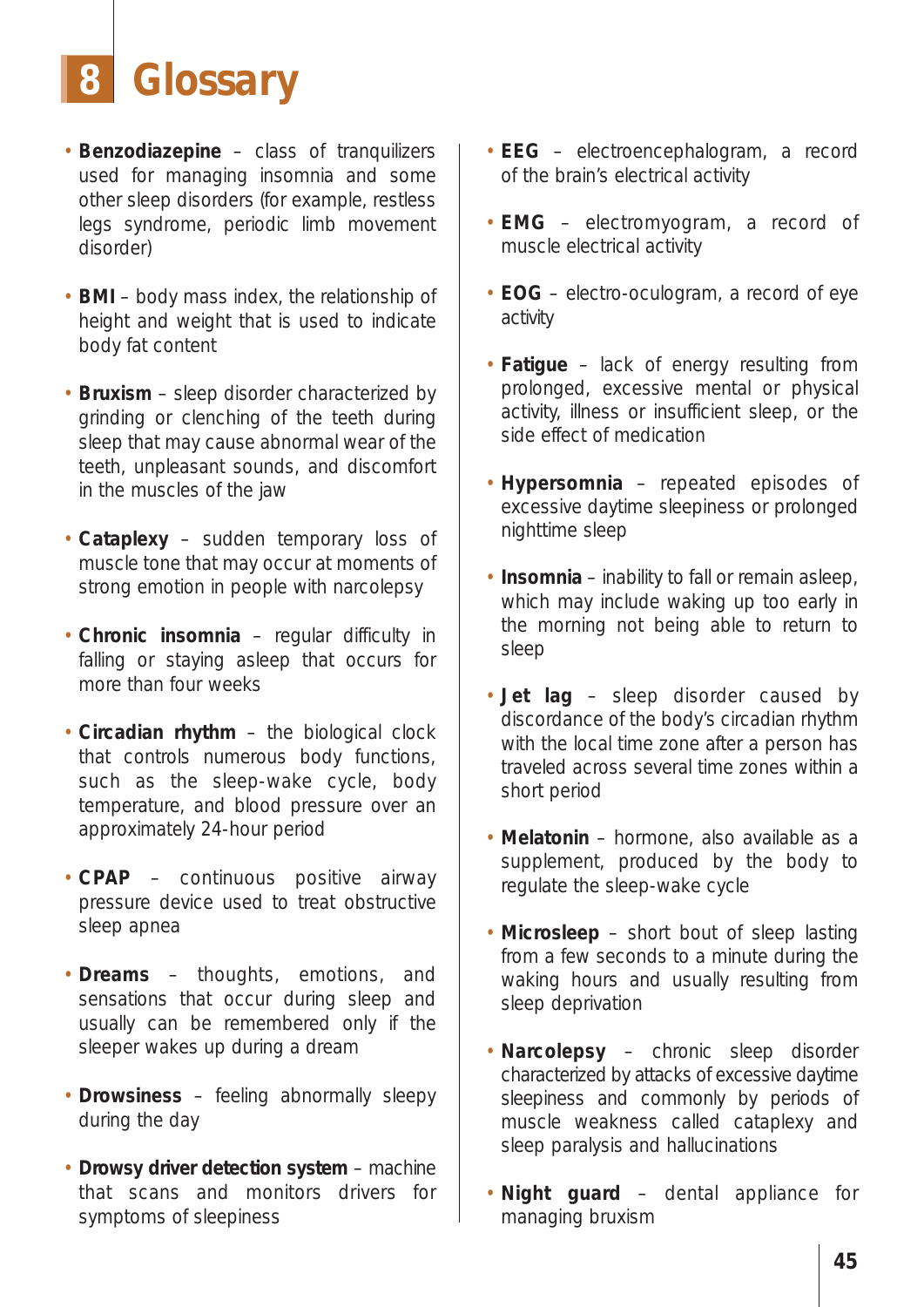- **Nightmare**  anxiety-filled, frightening dream.
- **NREM sleep**  for non-rapid eye movement (non-REM): the stages of sleep when there is no rapid eye movement.
- **Obstructive sleep apnea**  cessation of breathing during sleep due to an obstruction of the upper airway
- **Parasomnia**  sleep disorder characterized by an abnormal event that occurs during sleep (for example, sleepwalking, sleep talking, and nightmares)
- **Periodic limb movement disorder**  sleep disorder with jerking and kicking of the legs and sometimes arms during sleep
- **Pickwick syndrome**  severe form of obstructive sleep apnea named after the character Fat Joe, who was described as obese and constantly falling asleep in Charles Dickens' *Pickwick Papers (1837)*
- **Polysomnography**  sleep study or sleep test
- **REM sleep** stage of sleep during which most dreaming takes place that is characterized by rapid eye movement, voluntary muscle paralysis, and more rapid, irregular breathing and heart rate
- **Restless legs syndrome**  nighttime sensation of burning, itching, or crawling in the legs with a need to move the limbs for relief
- **SCN** suprachiasmatic nucleus cells in the brain that regulate the circadian rhythm of the body
- **Shift work** work schedules outside of the typical «9 to 5» business day
- **Sleep** periodic state of rest accompanied by varying degrees of unconsciousness and relative inactivity
- **Sleep debt** deficiency of sleep that accumulates when personal sleep requirements are not met
- **Sleepiness** or **tiredness** need for sleep or likelihood of falling asleep resulting from the circadian rhythm, insufficient sleep, or prolonged wakefulness that can be counteracted only by sleep
- **Sleep study** noninvasive procedure that records brain, muscle, and eye activity and vital signs and observes a person during a night of sleep
- **Sleep talking** or **somniloquy** utterance of speech or sounds during sleep
- **Sleep-wake cycle** alternating balance of sleep and wakefulness during a 24-hour day
- **Sleepwalking** or **somnambulism** sleep disorder in which a person walks or does certain activities while seemingly awake but during deep sleep
- **Snoring** noisy or harsh-sounding breathing through the mouth during sleep caused by partial obstruction of the upper airway, this is a primary symptom of obstructive sleep apnea
- **Uvulopalatophrayngoplasty** surgical removal of the piece of flesh (uvula) hanging in the back of the throat and other excess tissue to treat obstructive sleep apnea
- **White noise** combination of all sound frequencies that has the effect of masking noise
- **Yawning** involuntary opening of the mouth with a prolonged, deep inhalation of air, usually resulting from drowsiness, boredom, or fatigue
- **Zeitgebers** time cues for the body's biological clock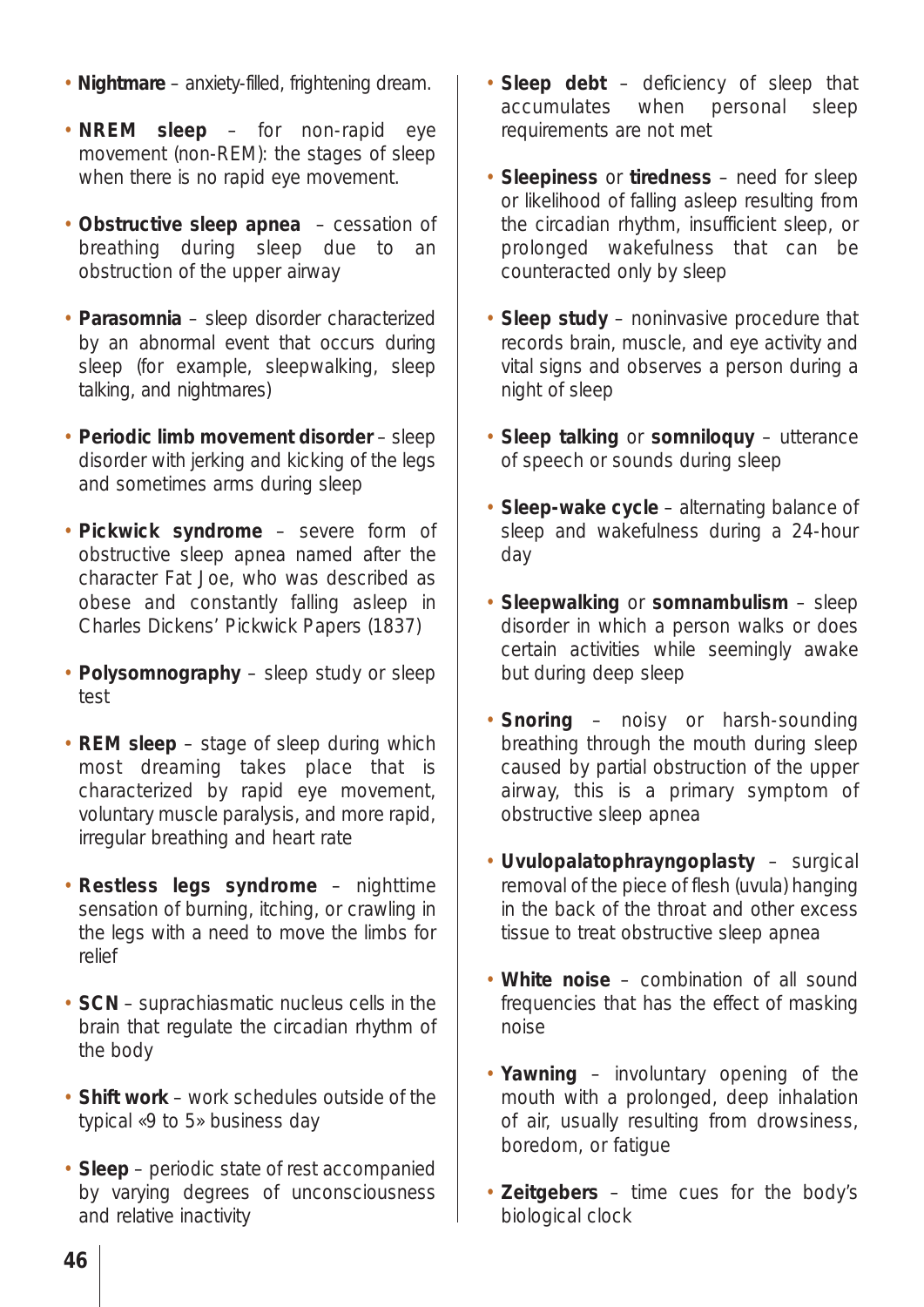**For further information concerning sleep disorders:**

**Canadian Lung Association : « What is sleep apnœa? » http://www.lung.ca/diseases-maladies/apnœa-apnee\_e.php**

**The International Classification of Sleep Disorders http://web.uni-marburg.de/sleep/enn/database/asdadefs/welcome.htm**

**National Institute of Health, Bethesda, Maryland, USA: « Sleep Disorders » http://health.nih.gov/result.asp/601**

> **National Sleep Foundation http://www.sleepfoundation.Org/**

**WebMD: « Sleep Disorders » http://www.webmd.com/content/article/104/107650.htm**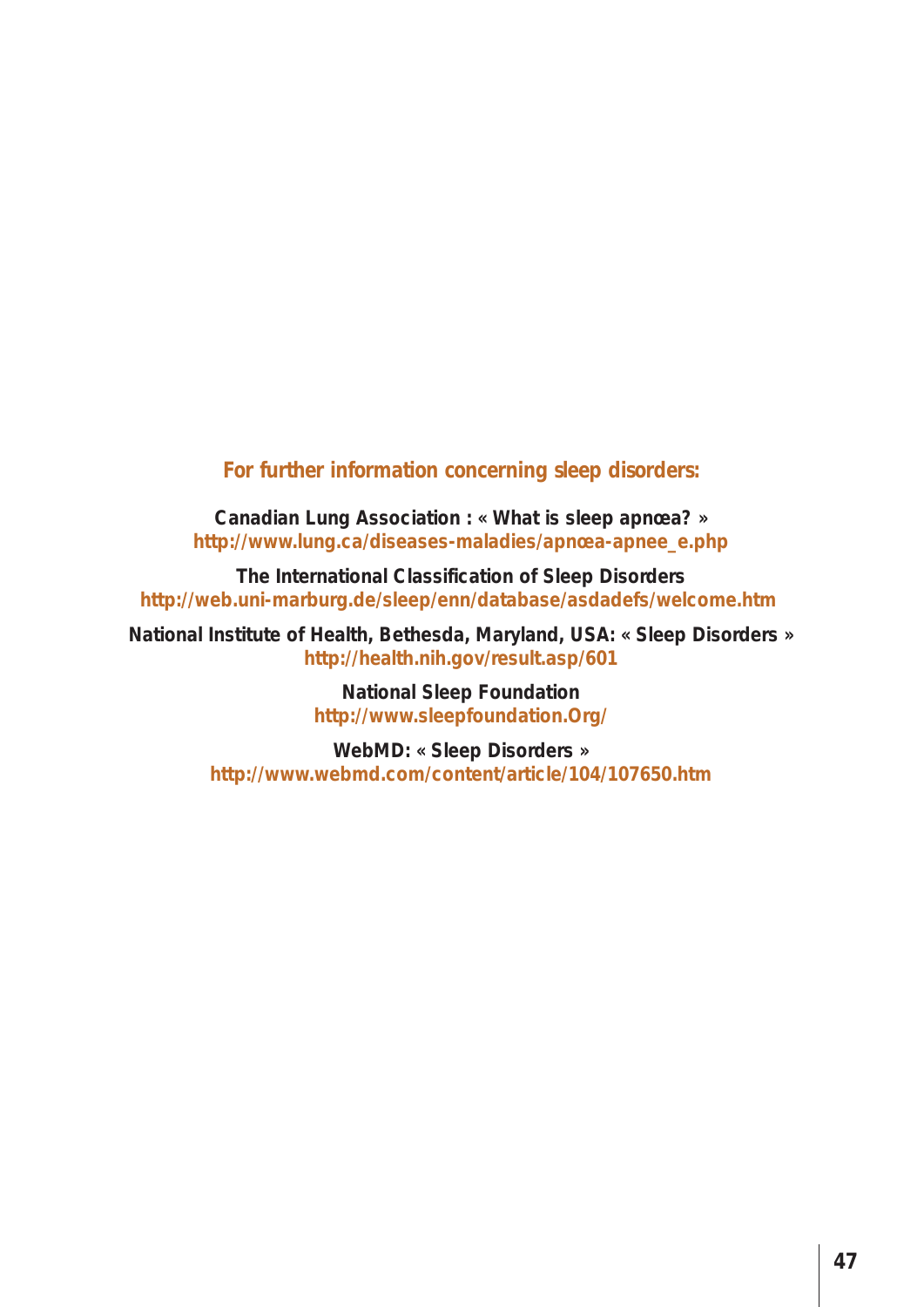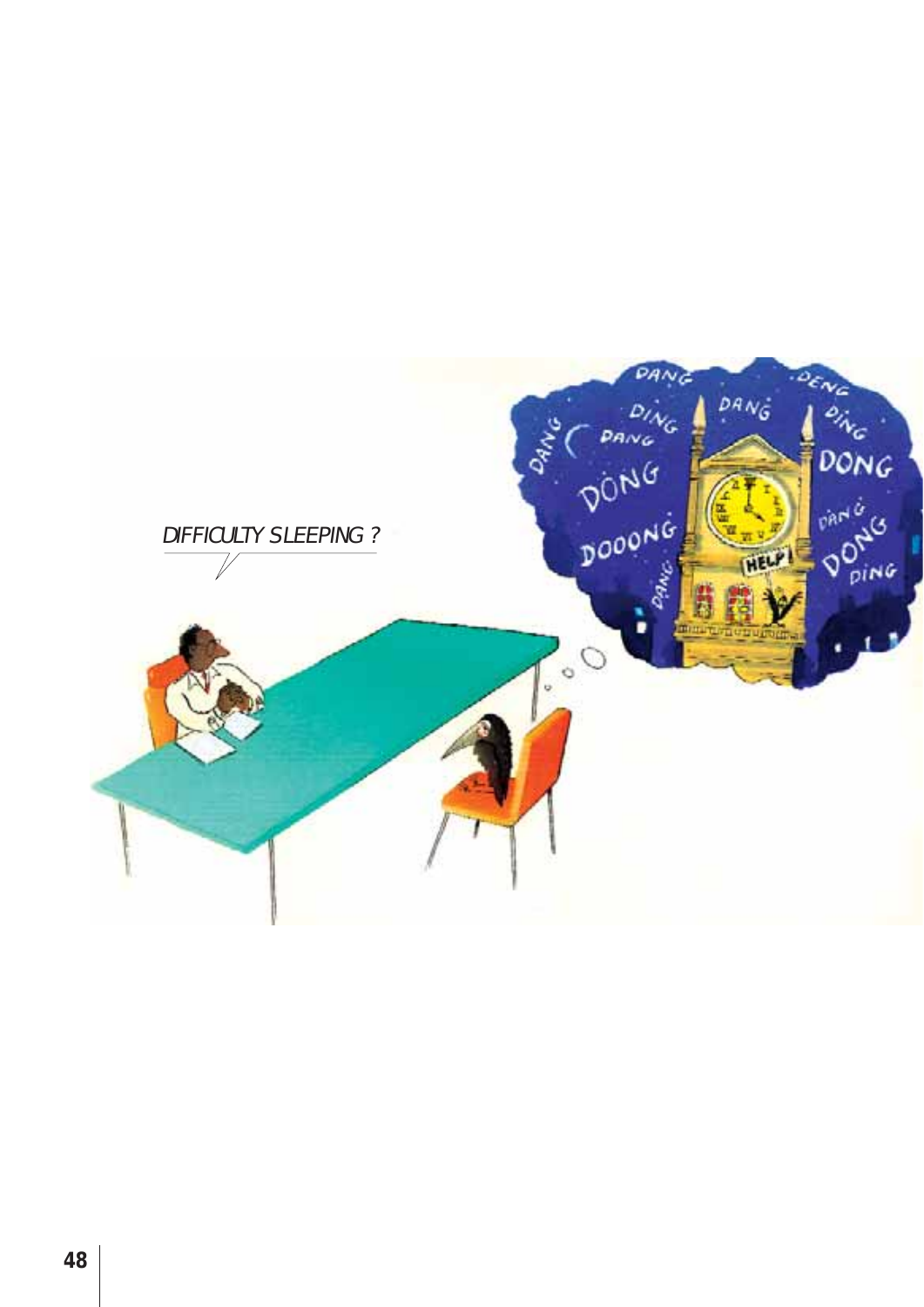**The recommendations and practices described in this brochure should only be considered as valuable advice. They cannot replace a personalized and adapted consultation by a medical professional.**

**Therefore, the author disclaims all and any liabilities resulting from the implementation of the health prevention recommendations and practices described in this brochure, including but not limited to personal injury or illness.**

*This brochure cannot be reproduced without prior agreement from the author.*